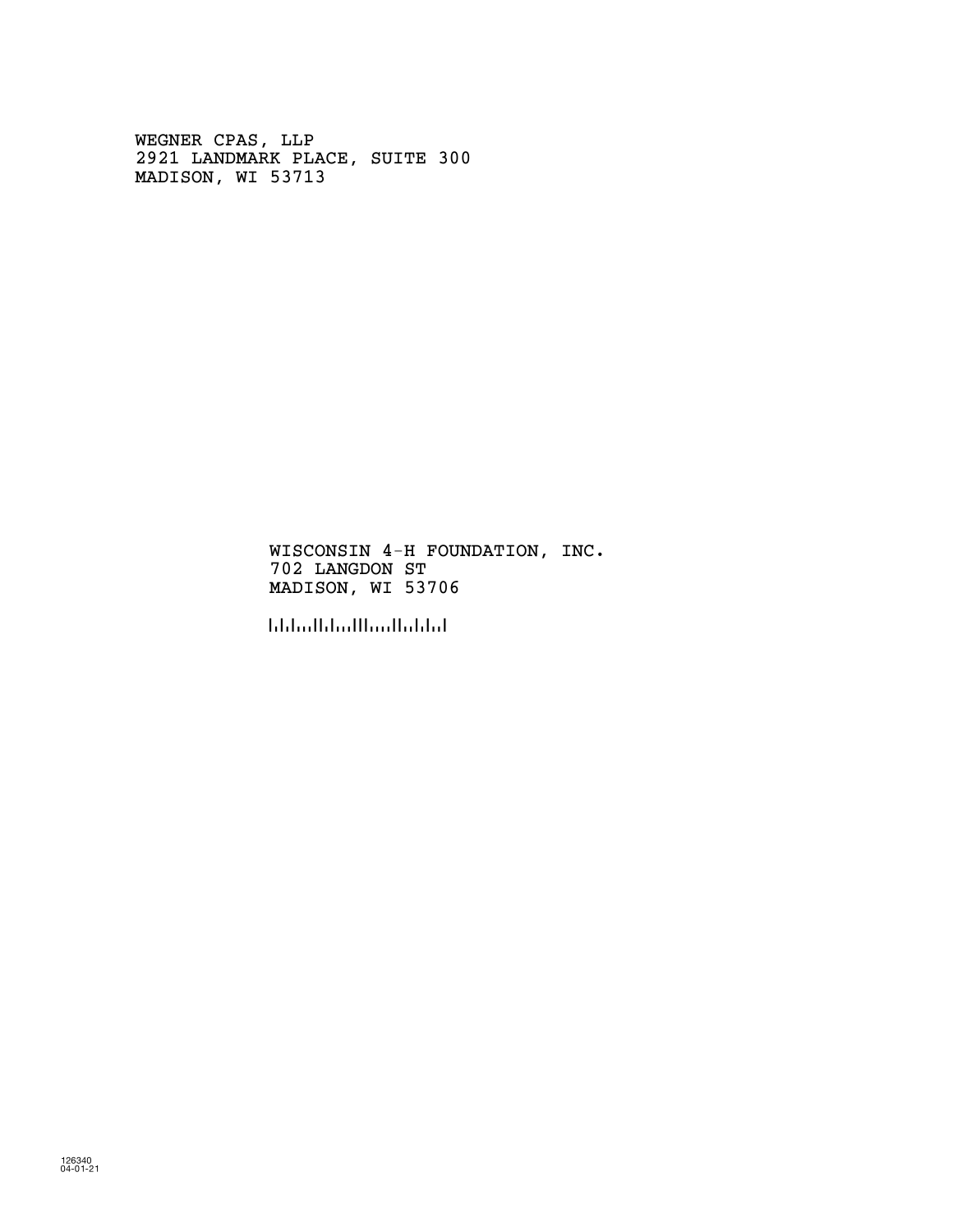| Form |  |  |
|------|--|--|

Department of the Treasury Internal Revenue Service

## \*\* PUBLIC DISCLOSURE COPY \*\*

**990 Return of Organization Exempt From Income Tax Punce 1845-004 2021** 

**▶ Do not enter social security numbers on this form as it may be made public. Open to Public**<br> **▶ Go to www.irs.gov/Form990 for instructions and the latest information.** Inspection **| Go to www.irs.gov/Form990 for instructions and the latest information. Inspection**



|                                    |                                | A For the 2021 calendar year, or tax year beginning                                                                                                            | and ending |                                                     |                                                         |
|------------------------------------|--------------------------------|----------------------------------------------------------------------------------------------------------------------------------------------------------------|------------|-----------------------------------------------------|---------------------------------------------------------|
| в                                  | Check if<br>applicable:        | C Name of organization                                                                                                                                         |            | D Employer identification number                    |                                                         |
|                                    | Address<br> change             | WISCONSIN 4-H FOUNDATION, INC.                                                                                                                                 |            |                                                     |                                                         |
|                                    | Name<br>change                 | Doing business as                                                                                                                                              |            | 39-0914868                                          |                                                         |
|                                    | Initial<br> return             | Number and street (or P.O. box if mail is not delivered to street address)                                                                                     | Room/suite | E Telephone number                                  |                                                         |
|                                    | Final<br>return/               | 702 LANGDON ST                                                                                                                                                 |            | $608 - 262 - 1597$                                  |                                                         |
|                                    | termin-<br>ated                | City or town, state or province, country, and ZIP or foreign postal code                                                                                       |            | G Gross receipts \$                                 | 558, 130.                                               |
|                                    | Amended<br>Ireturn<br>Applica- | MADISON, WI<br>53706                                                                                                                                           |            | H(a) Is this a group return                         |                                                         |
|                                    | tion<br>pending                | F Name and address of principal officer: BRENDA SCHEIDER                                                                                                       |            | for subordinates?                                   | $\,$ Yes $\,$ $\,$ $\rm X$ $\,$ No $\,$                 |
|                                    |                                | SAME AS C ABOVE                                                                                                                                                |            | $H(b)$ Are all subordinates included? $\Box$ Yes    | No                                                      |
|                                    |                                | <b>T</b> Tax-exempt status: $X \overline{X}$ 501(c)(3)<br>$\sqrt{\frac{1}{1}}$ (insert no.)<br>$501(c)$ (<br>$4947(a)(1)$ or<br>J Website: WIS4HFOUNDATION.ORG | 527        |                                                     | If "No," attach a list. See instructions                |
|                                    |                                | K Form of organization: X Corporation<br>Other $\blacktriangleright$<br>Trust<br>Association                                                                   |            | $H(c)$ Group exemption number $\blacktriangleright$ | L Year of formation: 1954 M State of legal domicile: WI |
|                                    | Part I                         | Summary                                                                                                                                                        |            |                                                     |                                                         |
|                                    | 1                              | Briefly describe the organization's mission or most significant activities: TO FURTHER THE NEEDS, DEVELOP                                                      |            |                                                     |                                                         |
| <b>Activities &amp; Governance</b> |                                | THE ACTIVITIES AND AUGMENT AND ADVANCE THE PROGRAMS AND INTERESTS                                                                                              |            |                                                     | ΟF                                                      |
|                                    | 2                              | Check this box $\blacktriangleright$ $\Box$ if the organization discontinued its operations or disposed of more than 25% of its net assets.                    |            |                                                     |                                                         |
|                                    | 3                              | Number of voting members of the governing body (Part VI, line 1a)                                                                                              |            | 3                                                   | 9                                                       |
|                                    | 4                              |                                                                                                                                                                |            | $\overline{\mathbf{4}}$                             | 9                                                       |
|                                    | 5                              |                                                                                                                                                                |            | 5                                                   | 0                                                       |
|                                    | 6                              |                                                                                                                                                                |            | 6                                                   | 200                                                     |
|                                    |                                |                                                                                                                                                                |            | 7a                                                  | $\overline{0}$ .                                        |
|                                    |                                |                                                                                                                                                                |            | 7b                                                  | 0.                                                      |
|                                    |                                |                                                                                                                                                                |            | <b>Prior Year</b>                                   | <b>Current Year</b>                                     |
|                                    | 8                              | Contributions and grants (Part VIII, line 1h)                                                                                                                  |            | 291,880.                                            | 545, 341.                                               |
| Revenue                            | 9                              | Program service revenue (Part VIII, line 2g)                                                                                                                   |            | 7,706.                                              | 8,601.                                                  |
|                                    | 10                             |                                                                                                                                                                |            | $0$ .                                               | 30.                                                     |
|                                    | 11                             | Other revenue (Part VIII, column (A), lines 5, 6d, 8c, 9c, 10c, and 11e)                                                                                       |            | 657.                                                | $-24,695.$                                              |
|                                    | 12                             | Total revenue - add lines 8 through 11 (must equal Part VIII, column (A), line 12)                                                                             |            | 300, 243.<br>121,450.                               | 529, 277.                                               |
|                                    | 13                             | Grants and similar amounts paid (Part IX, column (A), lines 1-3)                                                                                               |            | 0.                                                  | 439,488.<br>0.                                          |
|                                    | 14                             | Salaries, other compensation, employee benefits (Part IX, column (A), lines 5-10)                                                                              |            | 154,657.                                            | 168,644.                                                |
| Expenses                           | 15                             |                                                                                                                                                                |            | Ο.                                                  | Ο.                                                      |
|                                    |                                | 68,820.<br><b>b</b> Total fundraising expenses (Part IX, column (D), line 25)<br>▶                                                                             |            |                                                     |                                                         |
|                                    |                                |                                                                                                                                                                |            | 123, 264.                                           | 150, 265.                                               |
|                                    | 18                             | Total expenses. Add lines 13-17 (must equal Part IX, column (A), line 25) <i></i>                                                                              |            | 399, 371.                                           | 758, 397.                                               |
|                                    | 19                             |                                                                                                                                                                |            | $-99,128.$                                          | $-229,120.$                                             |
|                                    |                                |                                                                                                                                                                |            | <b>Beginning of Current Year</b>                    | <b>End of Year</b>                                      |
| Net Assets or<br>Fund Balances     | 20                             | Total assets (Part X, line 16)                                                                                                                                 |            | 4,722,677.                                          | 5, 255, 333.                                            |
|                                    |                                | 21 Total liabilities (Part X, line 26)                                                                                                                         |            | 717,585.                                            | 792,601.                                                |
|                                    |                                |                                                                                                                                                                |            | 4,005,092.                                          | 4,462,732.                                              |
|                                    |                                | <b>Part II   Signature Block</b>                                                                                                                               |            |                                                     |                                                         |

Under penalties of perjury, I declare that Lhave examined this return, including accompanying schedules and statements, and to the best of my knowledge and belief, it is true, correct, and complete. Declaration of preparer (other than officer) is based on all information of which preparer has any knowledge.

|                 | $xe$ rde<br>chude                                                               | 05/13/2022                                 |
|-----------------|---------------------------------------------------------------------------------|--------------------------------------------|
| Sign            | Signature of officer                                                            | Date                                       |
| Here            | EXECUTIVE DIRECTOR<br>SCHEIDER,<br>BRENDA                                       |                                            |
|                 | Type or print name and title                                                    |                                            |
|                 | Print/Type preparer's name<br>Prepara s, signature                              | Date<br><b>PTIN</b><br>Check<br>05/13/2022 |
| Paid            | MIKE HABLEWITZ, CPA                                                             | P01259157<br>self-emploved                 |
| Preparer        | WEGNER CPAS, LLP<br>Firm's name<br>$\blacksquare$                               | Firm's EIN 39-0974031                      |
| Use Only        | 2921 LANDMARK PLACE,<br>SUITE 300<br>Firm's address                             |                                            |
|                 | MADISON, WI 53713                                                               | Phone no. $608 - 274 - 4020$               |
|                 | May the IRS discuss this return with the preparer shown above? See instructions | ΧI<br>Yes<br><b>No</b>                     |
| 132001 12-09-21 | LHA For Paperwork Reduction Act Notice, see the separate instructions.<br>~--   | Form 990 (2021)                            |

SEE SCHEDULE O FOR ORGANIZATION MISSION STATEMENT CONTINUATION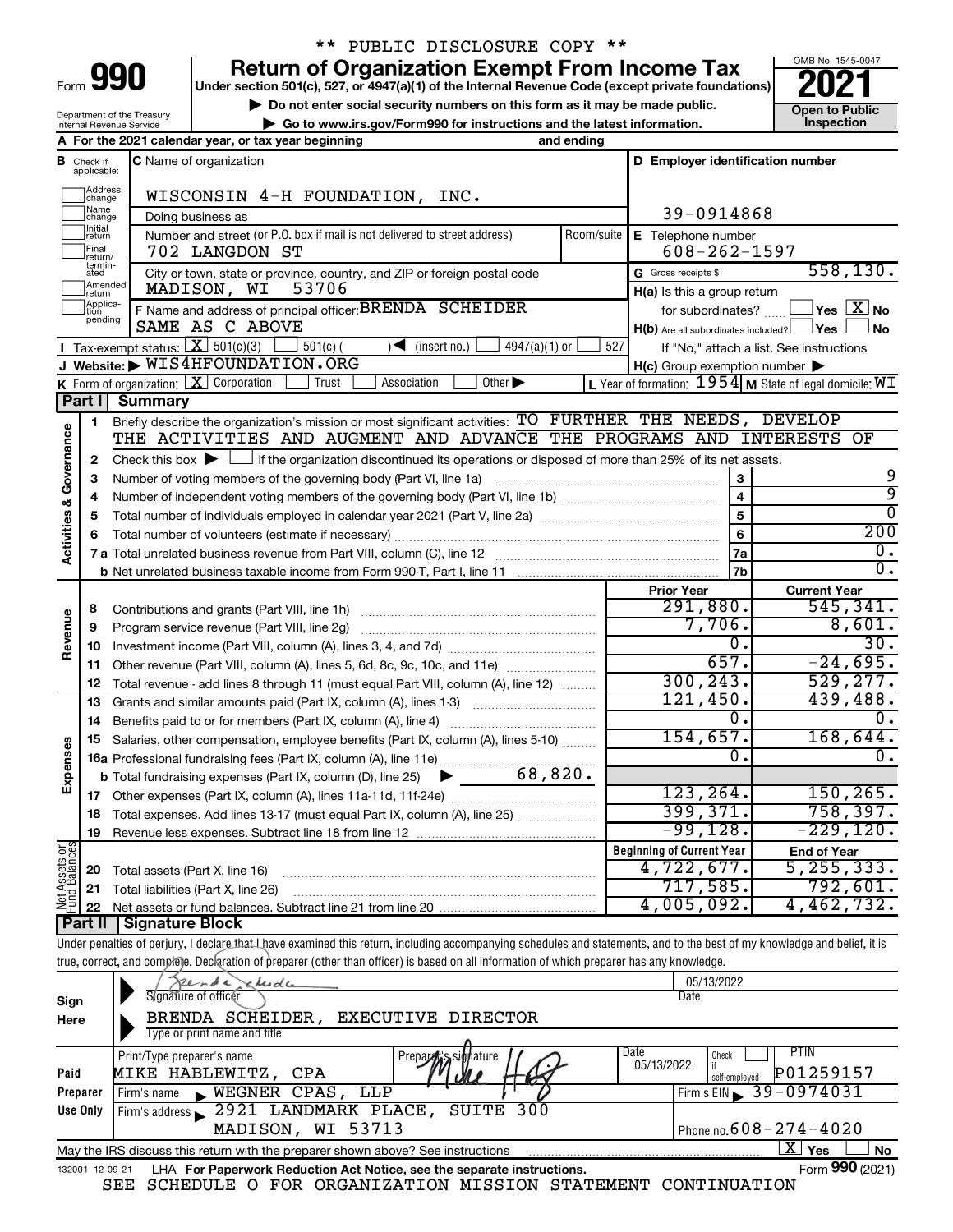|              | 39-0914868<br>WISCONSIN 4-H FOUNDATION, INC.<br>Page 2<br>Form 990 (2021)                                                                                                               |
|--------------|-----------------------------------------------------------------------------------------------------------------------------------------------------------------------------------------|
|              | <b>Statement of Program Service Accomplishments</b><br>Part III                                                                                                                         |
| 1            | Briefly describe the organization's mission:                                                                                                                                            |
|              | THE WISCONSIN 4-H FOUNDATION GENERATES RESOURCES TO INVEST IN THE                                                                                                                       |
|              | POSITIVE DEVELOPMENT OF 4-H YOUTH.                                                                                                                                                      |
|              |                                                                                                                                                                                         |
| $\mathbf{2}$ | Did the organization undertake any significant program services during the year which were not listed on the                                                                            |
|              | $\overline{X}$ Yes $\overline{X}$ No<br>prior Form 990 or 990-EZ?                                                                                                                       |
|              | If "Yes," describe these new services on Schedule O.                                                                                                                                    |
| 3            | $\overline{\ }$ Yes $\overline{\phantom{a}X}$ No<br>Did the organization cease conducting, or make significant changes in how it conducts, any program services?                        |
| 4            | If "Yes," describe these changes on Schedule O.<br>Describe the organization's program service accomplishments for each of its three largest program services, as measured by expenses. |
|              | Section 501(c)(3) and 501(c)(4) organizations are required to report the amount of grants and allocations to others, the total expenses, and                                            |
|              | revenue, if any, for each program service reported.                                                                                                                                     |
| 4a           | 439, 488. ) (Revenue \$<br>8,601.<br>559, 245. including grants of \$<br>) (Expenses \$<br>(Code:                                                                                       |
|              | THE FOUNDATION PROVIDES RESOURCES TO WI 4-H YOUTH DEVELOPMENT PROGRAMS<br>THROUGH GRANTS SUPPORTING WORK OF STATE AND COUNTY LEVEL UW-EXTENSION                                         |
|              | 4-H PROGRAMS, THROUGH SCHOLARSHIPS, AWARDS, AND THROUGH 4-H                                                                                                                             |
|              | MISSION-FOCUSED ENDOWMENTS MANAGED BY THE FOUNDATION.                                                                                                                                   |
|              |                                                                                                                                                                                         |
|              |                                                                                                                                                                                         |
|              |                                                                                                                                                                                         |
|              |                                                                                                                                                                                         |
|              |                                                                                                                                                                                         |
|              |                                                                                                                                                                                         |
|              |                                                                                                                                                                                         |
| 4b           | $\left(\text{Code:} \right)$ $\left(\text{Expenses $}\right)$                                                                                                                           |
|              |                                                                                                                                                                                         |
|              |                                                                                                                                                                                         |
|              |                                                                                                                                                                                         |
|              |                                                                                                                                                                                         |
|              |                                                                                                                                                                                         |
|              |                                                                                                                                                                                         |
|              |                                                                                                                                                                                         |
|              |                                                                                                                                                                                         |
|              |                                                                                                                                                                                         |
|              |                                                                                                                                                                                         |
| 4с           | $\left(\text{Code:} \right) \left(\text{Expenses } \$\right)$<br>including grants of \$<br>Revenue \$                                                                                   |
|              |                                                                                                                                                                                         |
|              |                                                                                                                                                                                         |
|              |                                                                                                                                                                                         |
|              |                                                                                                                                                                                         |
|              |                                                                                                                                                                                         |
|              |                                                                                                                                                                                         |
|              |                                                                                                                                                                                         |
|              |                                                                                                                                                                                         |
|              |                                                                                                                                                                                         |
|              | <b>4d</b> Other program services (Describe on Schedule O.)                                                                                                                              |
|              | (Expenses \$<br>) (Revenue \$<br>including grants of \$                                                                                                                                 |
|              |                                                                                                                                                                                         |
| 4е           | 559, 245.<br>Total program service expenses                                                                                                                                             |
|              | Form 990 (2021)                                                                                                                                                                         |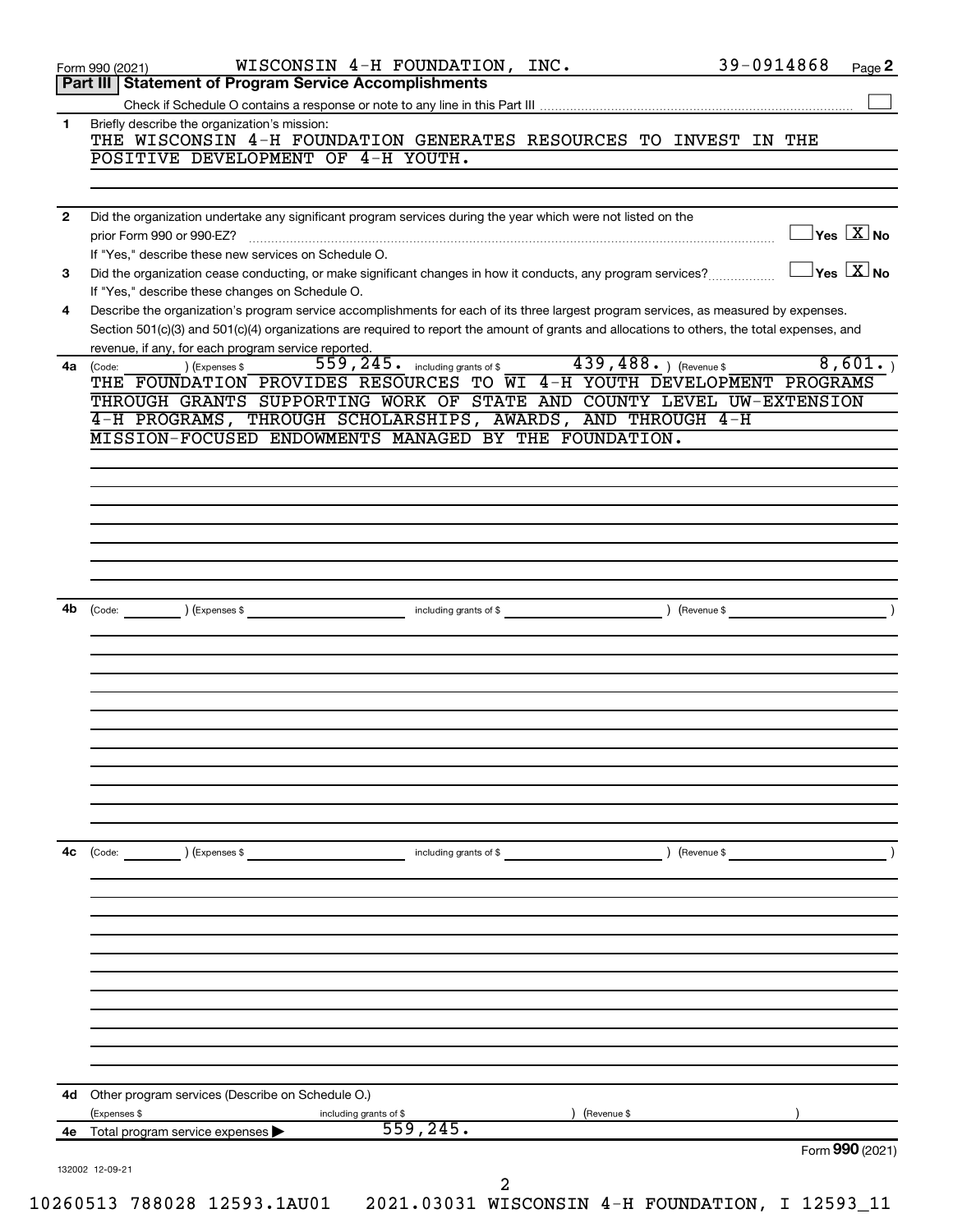|  | Form 990 (2021) |
|--|-----------------|

**Part IV Checklist of Required Schedules**

Form 990 (2021)  $NISCONSIN$   $4-H$   ${\hbox{FOUNDATION}}$ ,  $INC$ .  $39-0914868$   ${\hbox{Page}}$ 

|     |                                                                                                                                       |                 | Yes | No                    |
|-----|---------------------------------------------------------------------------------------------------------------------------------------|-----------------|-----|-----------------------|
| 1.  | Is the organization described in section $501(c)(3)$ or $4947(a)(1)$ (other than a private foundation)?                               |                 |     |                       |
|     | If "Yes," complete Schedule A                                                                                                         | 1               | x   |                       |
| 2   |                                                                                                                                       | $\mathbf{2}$    | х   |                       |
| З   | Did the organization engage in direct or indirect political campaign activities on behalf of or in opposition to candidates for       |                 |     | х                     |
|     | public office? If "Yes," complete Schedule C, Part I                                                                                  | З               |     |                       |
| 4   | Section 501(c)(3) organizations. Did the organization engage in lobbying activities, or have a section 501(h) election in effect      | 4               |     | х                     |
| 5   | Is the organization a section 501(c)(4), 501(c)(5), or 501(c)(6) organization that receives membership dues, assessments, or          |                 |     |                       |
|     |                                                                                                                                       | 5               |     | х                     |
| 6   | Did the organization maintain any donor advised funds or any similar funds or accounts for which donors have the right to             |                 |     |                       |
|     | provide advice on the distribution or investment of amounts in such funds or accounts? If "Yes," complete Schedule D, Part I          | 6               |     | х                     |
| 7   | Did the organization receive or hold a conservation easement, including easements to preserve open space,                             |                 |     |                       |
|     |                                                                                                                                       | $\overline{7}$  |     | x                     |
| 8   | Did the organization maintain collections of works of art, historical treasures, or other similar assets? If "Yes," complete          |                 |     |                       |
|     |                                                                                                                                       | 8               |     | x                     |
| 9   | Did the organization report an amount in Part X, line 21, for escrow or custodial account liability, serve as a custodian for         |                 |     |                       |
|     | amounts not listed in Part X; or provide credit counseling, debt management, credit repair, or debt negotiation services?             |                 |     |                       |
|     |                                                                                                                                       | 9               | х   |                       |
| 10  | Did the organization, directly or through a related organization, hold assets in donor-restricted endowments                          |                 |     |                       |
|     |                                                                                                                                       | 10              | х   |                       |
| 11  | If the organization's answer to any of the following questions is "Yes," then complete Schedule D, Parts VI, VII, VIII, IX, or X,     |                 |     |                       |
|     | as applicable.                                                                                                                        |                 |     |                       |
|     | a Did the organization report an amount for land, buildings, and equipment in Part X, line 10? If "Yes," complete Schedule D,         | 11a             |     | х                     |
|     | <b>b</b> Did the organization report an amount for investments - other securities in Part X, line 12, that is 5% or more of its total |                 |     |                       |
|     |                                                                                                                                       | 11 <sub>b</sub> |     | х                     |
|     | c Did the organization report an amount for investments - program related in Part X, line 13, that is 5% or more of its total         |                 |     |                       |
|     |                                                                                                                                       | 11c             |     | х                     |
|     | d Did the organization report an amount for other assets in Part X, line 15, that is 5% or more of its total assets reported in       |                 |     |                       |
|     |                                                                                                                                       | 11d             | х   |                       |
|     |                                                                                                                                       | 11e             |     | х                     |
| f   | Did the organization's separate or consolidated financial statements for the tax year include a footnote that addresses               |                 |     |                       |
|     | the organization's liability for uncertain tax positions under FIN 48 (ASC 740)? If "Yes," complete Schedule D, Part X                | 11f             |     | x                     |
|     | 12a Did the organization obtain separate, independent audited financial statements for the tax year? If "Yes," complete               |                 | х   |                       |
|     | <b>b</b> Was the organization included in consolidated, independent audited financial statements for the tax year?                    | 12a             |     |                       |
|     | If "Yes," and if the organization answered "No" to line 12a, then completing Schedule D, Parts XI and XII is optional                 | 12 <sub>b</sub> |     | х                     |
| 13  |                                                                                                                                       | 13              |     | $\overline{\text{x}}$ |
| 14a |                                                                                                                                       | 14a             |     | x                     |
|     | <b>b</b> Did the organization have aggregate revenues or expenses of more than \$10,000 from grantmaking, fundraising, business,      |                 |     |                       |
|     | investment, and program service activities outside the United States, or aggregate foreign investments valued at \$100,000            |                 |     |                       |
|     |                                                                                                                                       | 14b             |     | х                     |
| 15  | Did the organization report on Part IX, column (A), line 3, more than \$5,000 of grants or other assistance to or for any             |                 |     |                       |
|     |                                                                                                                                       | 15              |     | х                     |
| 16  | Did the organization report on Part IX, column (A), line 3, more than \$5,000 of aggregate grants or other assistance to              |                 |     |                       |
|     |                                                                                                                                       | 16              |     | х                     |
| 17  | Did the organization report a total of more than \$15,000 of expenses for professional fundraising services on Part IX,               |                 |     | x                     |
|     | Did the organization report more than \$15,000 total of fundraising event gross income and contributions on Part VIII, lines          | 17              |     |                       |
| 18  |                                                                                                                                       | 18              | х   |                       |
| 19  | Did the organization report more than \$15,000 of gross income from gaming activities on Part VIII, line 9a? If "Yes,"                |                 |     |                       |
|     |                                                                                                                                       | 19              |     | х                     |
|     |                                                                                                                                       | 20a             |     | х                     |
|     |                                                                                                                                       | 20 <sub>b</sub> |     |                       |
| 21  | Did the organization report more than \$5,000 of grants or other assistance to any domestic organization or                           |                 |     |                       |
|     |                                                                                                                                       | 21              | х   |                       |
|     | 132003 12-09-21                                                                                                                       |                 |     | Form 990 (2021)       |

3

10260513 788028 12593.1AU01 2021.03031 WISCONSIN 4-H FOUNDATION, I 12593\_11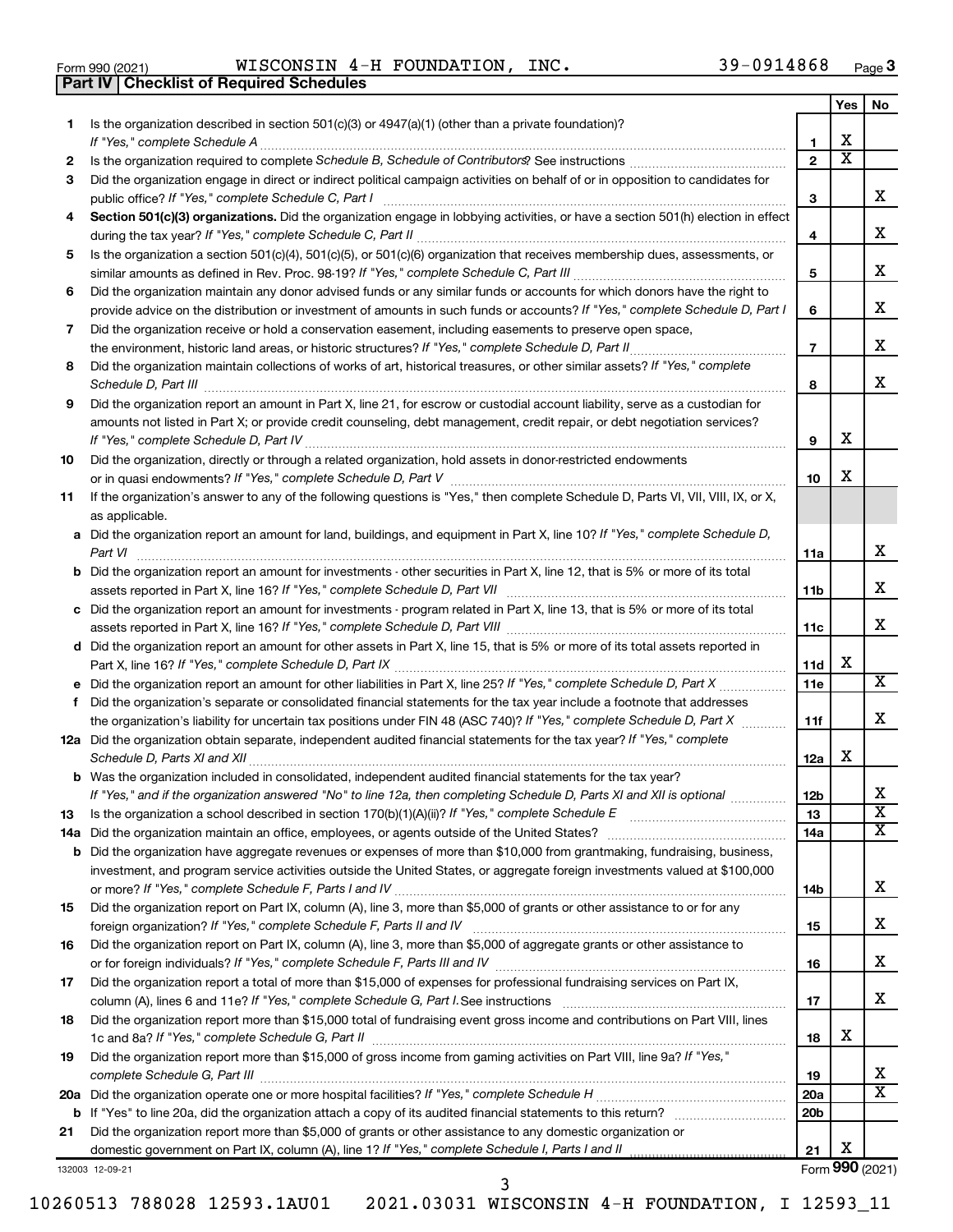*(continued)* **Part IV Checklist of Required Schedules**

| 22     | Did the organization report more than \$5,000 of grants or other assistance to or for domestic individuals on                                                                                                                                                                      | 22                     | X     |                              |
|--------|------------------------------------------------------------------------------------------------------------------------------------------------------------------------------------------------------------------------------------------------------------------------------------|------------------------|-------|------------------------------|
| 23     | Did the organization answer "Yes" to Part VII, Section A, line 3, 4, or 5, about compensation of the organization's current                                                                                                                                                        |                        |       |                              |
|        | and former officers, directors, trustees, key employees, and highest compensated employees? If "Yes," complete                                                                                                                                                                     |                        |       |                              |
|        | Schedule J <b>Execute Schedule J Execute Schedule J Execute Schedule J Execute Schedule J</b>                                                                                                                                                                                      | 23                     |       | X                            |
|        | 24a Did the organization have a tax-exempt bond issue with an outstanding principal amount of more than \$100,000 as of the<br>last day of the year, that was issued after December 31, 2002? If "Yes," answer lines 24b through 24d and complete                                  | 24a                    |       | X                            |
|        | b Did the organization invest any proceeds of tax-exempt bonds beyond a temporary period exception?                                                                                                                                                                                | 24 <sub>b</sub>        |       |                              |
|        | c Did the organization maintain an escrow account other than a refunding escrow at any time during the year to defease                                                                                                                                                             |                        |       |                              |
|        |                                                                                                                                                                                                                                                                                    | 24c                    |       |                              |
|        |                                                                                                                                                                                                                                                                                    | 24d                    |       |                              |
|        | 25a Section 501(c)(3), 501(c)(4), and 501(c)(29) organizations. Did the organization engage in an excess benefit                                                                                                                                                                   |                        |       |                              |
|        |                                                                                                                                                                                                                                                                                    | 25a                    |       | X                            |
|        | <b>b</b> Is the organization aware that it engaged in an excess benefit transaction with a disqualified person in a prior year, and<br>that the transaction has not been reported on any of the organization's prior Forms 990 or 990-EZ? If "Yes," complete<br>Schedule L, Part I | 25 <sub>b</sub>        |       | X                            |
| 26     | Did the organization report any amount on Part X, line 5 or 22, for receivables from or payables to any current                                                                                                                                                                    |                        |       |                              |
|        | or former officer, director, trustee, key employee, creator or founder, substantial contributor, or 35%                                                                                                                                                                            |                        |       |                              |
|        | controlled entity or family member of any of these persons? If "Yes," complete Schedule L, Part II                                                                                                                                                                                 | 26                     |       | X                            |
| 27     | Did the organization provide a grant or other assistance to any current or former officer, director, trustee, key employee,                                                                                                                                                        |                        |       |                              |
|        | creator or founder, substantial contributor or employee thereof, a grant selection committee member, or to a 35% controlled                                                                                                                                                        |                        |       |                              |
|        | entity (including an employee thereof) or family member of any of these persons? If "Yes," complete Schedule L, Part III                                                                                                                                                           | 27                     |       | X                            |
| 28     | Was the organization a party to a business transaction with one of the following parties (see the Schedule L, Part IV,                                                                                                                                                             |                        |       |                              |
|        | instructions for applicable filing thresholds, conditions, and exceptions):                                                                                                                                                                                                        |                        |       |                              |
|        | a A current or former officer, director, trustee, key employee, creator or founder, or substantial contributor? If                                                                                                                                                                 |                        |       | х                            |
|        |                                                                                                                                                                                                                                                                                    | 28a<br>28 <sub>b</sub> |       | $\overline{\texttt{x}}$      |
|        | c A 35% controlled entity of one or more individuals and/or organizations described in line 28a or 28b? If                                                                                                                                                                         |                        |       |                              |
|        |                                                                                                                                                                                                                                                                                    | 28c                    |       | X                            |
| 29     |                                                                                                                                                                                                                                                                                    | 29                     | X     |                              |
| 30     | Did the organization receive contributions of art, historical treasures, or other similar assets, or qualified conservation                                                                                                                                                        | 30                     |       | х                            |
| 31     | Did the organization liquidate, terminate, or dissolve and cease operations? If "Yes," complete Schedule N, Part I                                                                                                                                                                 | 31                     |       | $\overline{\texttt{x}}$      |
| 32     | Did the organization sell, exchange, dispose of, or transfer more than 25% of its net assets? If "Yes," complete                                                                                                                                                                   | 32                     |       | X                            |
| 33     | Did the organization own 100% of an entity disregarded as separate from the organization under Regulations                                                                                                                                                                         |                        |       |                              |
|        |                                                                                                                                                                                                                                                                                    | 33                     |       | x                            |
| 34     | Was the organization related to any tax-exempt or taxable entity? If "Yes," complete Schedule R, Part II, III, or IV, and                                                                                                                                                          |                        |       |                              |
|        | Part V, line 1                                                                                                                                                                                                                                                                     | 34                     |       | х<br>$\overline{\texttt{x}}$ |
|        |                                                                                                                                                                                                                                                                                    | 35a                    |       |                              |
|        | b If "Yes" to line 35a, did the organization receive any payment from or engage in any transaction with a controlled entity                                                                                                                                                        | 35 <sub>b</sub>        |       |                              |
| 36     | Section 501(c)(3) organizations. Did the organization make any transfers to an exempt non-charitable related organization?                                                                                                                                                         |                        |       |                              |
|        |                                                                                                                                                                                                                                                                                    | 36                     |       | x                            |
| 37     | Did the organization conduct more than 5% of its activities through an entity that is not a related organization                                                                                                                                                                   |                        |       | x                            |
|        | and that is treated as a partnership for federal income tax purposes? If "Yes," complete Schedule R, Part VI<br>Did the organization complete Schedule O and provide explanations on Schedule O for Part VI, lines 11b and 19?                                                     | 37                     |       |                              |
| 38     |                                                                                                                                                                                                                                                                                    | 38                     | X     |                              |
| Part V |                                                                                                                                                                                                                                                                                    |                        |       |                              |
|        |                                                                                                                                                                                                                                                                                    |                        |       |                              |
|        |                                                                                                                                                                                                                                                                                    |                        | Yes l | No                           |
|        |                                                                                                                                                                                                                                                                                    |                        |       |                              |
|        |                                                                                                                                                                                                                                                                                    |                        |       |                              |
|        | 0<br>1b                                                                                                                                                                                                                                                                            |                        |       |                              |
|        | c Did the organization comply with backup withholding rules for reportable payments to vendors and reportable gaming                                                                                                                                                               | 1c                     |       |                              |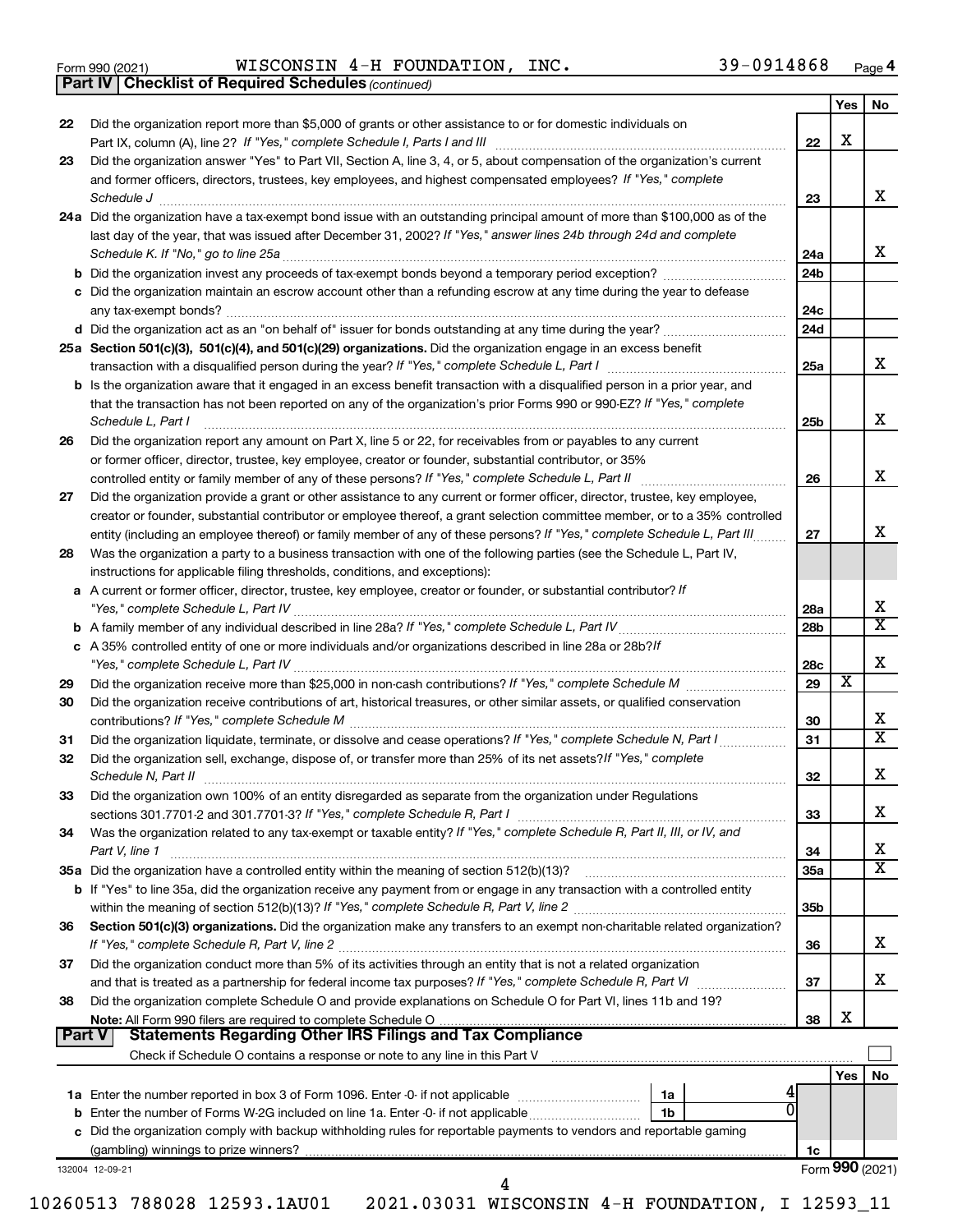|  | Form 990 (2021) |
|--|-----------------|
|  |                 |

**Part V** Statements Regarding Other IRS Filings and Tax Compliance (continued)

|                      |                                                                                                                                                 |                 |              |                 | Yes | No                      |
|----------------------|-------------------------------------------------------------------------------------------------------------------------------------------------|-----------------|--------------|-----------------|-----|-------------------------|
|                      | 2a Enter the number of employees reported on Form W-3, Transmittal of Wage and Tax Statements,                                                  |                 |              |                 |     |                         |
|                      | filed for the calendar year ending with or within the year covered by this return <i></i>                                                       | 2a              | <sup>0</sup> |                 |     |                         |
|                      |                                                                                                                                                 |                 |              | 2 <sub>b</sub>  |     |                         |
|                      |                                                                                                                                                 |                 |              |                 |     |                         |
|                      | 3a Did the organization have unrelated business gross income of \$1,000 or more during the year?                                                |                 |              | 3a              |     | x                       |
|                      |                                                                                                                                                 |                 |              | 3 <sub>b</sub>  |     |                         |
|                      | 4a At any time during the calendar year, did the organization have an interest in, or a signature or other authority over, a                    |                 |              |                 |     | x                       |
|                      | financial account in a foreign country (such as a bank account, securities account, or other financial account)?                                |                 |              | 4a              |     |                         |
|                      | <b>b</b> If "Yes," enter the name of the foreign country                                                                                        |                 |              |                 |     |                         |
|                      | See instructions for filing requirements for FinCEN Form 114, Report of Foreign Bank and Financial Accounts (FBAR).                             |                 |              |                 |     | х                       |
|                      |                                                                                                                                                 |                 |              | 5a              |     | х                       |
|                      |                                                                                                                                                 |                 |              | 5b              |     |                         |
|                      |                                                                                                                                                 |                 |              | 5c              |     |                         |
|                      | 6a Does the organization have annual gross receipts that are normally greater than \$100,000, and did the organization solicit                  |                 |              |                 |     | х                       |
|                      |                                                                                                                                                 |                 |              | 6а              |     |                         |
|                      | <b>b</b> If "Yes," did the organization include with every solicitation an express statement that such contributions or gifts                   |                 |              |                 |     |                         |
|                      |                                                                                                                                                 |                 |              | 6b              |     |                         |
| 7                    | Organizations that may receive deductible contributions under section 170(c).                                                                   |                 |              |                 |     |                         |
| a                    | Did the organization receive a payment in excess of \$75 made partly as a contribution and partly for goods and services provided to the payor? |                 |              | 7a              |     | х                       |
|                      |                                                                                                                                                 |                 |              | 7b              |     |                         |
|                      | c Did the organization sell, exchange, or otherwise dispose of tangible personal property for which it was required                             |                 |              |                 |     | x                       |
|                      |                                                                                                                                                 |                 |              | 7c              |     |                         |
|                      |                                                                                                                                                 | 7d              |              |                 |     | х                       |
| е                    |                                                                                                                                                 |                 |              | 7е              |     | $\overline{\textbf{x}}$ |
| Ť.                   |                                                                                                                                                 |                 |              | 7f              |     |                         |
| g                    | If the organization received a contribution of qualified intellectual property, did the organization file Form 8899 as required?                |                 |              | 7g              |     |                         |
|                      | h If the organization received a contribution of cars, boats, airplanes, or other vehicles, did the organization file a Form 1098-C?            |                 |              | 7h              |     |                         |
| 8                    | Sponsoring organizations maintaining donor advised funds. Did a donor advised fund maintained by the                                            |                 |              |                 |     |                         |
|                      |                                                                                                                                                 |                 |              | 8               |     |                         |
| 9                    | Sponsoring organizations maintaining donor advised funds.                                                                                       |                 |              |                 |     |                         |
| a                    | Did the sponsoring organization make any taxable distributions under section 4966?                                                              |                 |              | 9a              |     |                         |
| b                    |                                                                                                                                                 |                 |              | 9b              |     |                         |
| 10                   | Section 501(c)(7) organizations. Enter:                                                                                                         |                 |              |                 |     |                         |
| а                    |                                                                                                                                                 | 10a             |              |                 |     |                         |
|                      | b Gross receipts, included on Form 990, Part VIII, line 12, for public use of club facilities                                                   | 10 <sub>b</sub> |              |                 |     |                         |
| 11                   | Section 501(c)(12) organizations. Enter:                                                                                                        |                 |              |                 |     |                         |
| a                    | Gross income from members or shareholders                                                                                                       | 11a             |              |                 |     |                         |
|                      |                                                                                                                                                 |                 |              |                 |     |                         |
|                      | <b>b</b> Gross income from other sources. (Do not net amounts due or paid to other sources against                                              |                 |              |                 |     |                         |
|                      |                                                                                                                                                 | 11b             |              |                 |     |                         |
|                      | 12a Section 4947(a)(1) non-exempt charitable trusts. Is the organization filing Form 990 in lieu of Form 1041?                                  |                 |              | 12a             |     |                         |
|                      |                                                                                                                                                 |                 |              |                 |     |                         |
|                      | Section 501(c)(29) qualified nonprofit health insurance issuers.                                                                                |                 |              |                 |     |                         |
|                      | a Is the organization licensed to issue qualified health plans in more than one state?                                                          |                 |              | 13a             |     |                         |
|                      | Note: See the instructions for additional information the organization must report on Schedule O.                                               |                 |              |                 |     |                         |
|                      | <b>b</b> Enter the amount of reserves the organization is required to maintain by the states in which the                                       |                 |              |                 |     |                         |
|                      |                                                                                                                                                 | 13b             |              |                 |     |                         |
|                      |                                                                                                                                                 |                 |              |                 |     |                         |
|                      |                                                                                                                                                 |                 |              | 14a             |     | X                       |
|                      |                                                                                                                                                 |                 |              | 14 <sub>b</sub> |     |                         |
|                      | Is the organization subject to the section 4960 tax on payment(s) of more than \$1,000,000 in remuneration or                                   |                 |              |                 |     |                         |
|                      |                                                                                                                                                 |                 |              | 15              |     | x                       |
|                      | If "Yes," see the instructions and file Form 4720, Schedule N.                                                                                  |                 |              |                 |     |                         |
|                      |                                                                                                                                                 |                 |              | 16              |     | х                       |
|                      | If "Yes," complete Form 4720, Schedule O.                                                                                                       |                 |              |                 |     |                         |
| 13<br>15<br>16<br>17 | Section 501(c)(21) organizations. Did the trust, any disqualified person, or mine operator engage in any                                        |                 |              |                 |     |                         |
|                      |                                                                                                                                                 |                 |              | 17              |     |                         |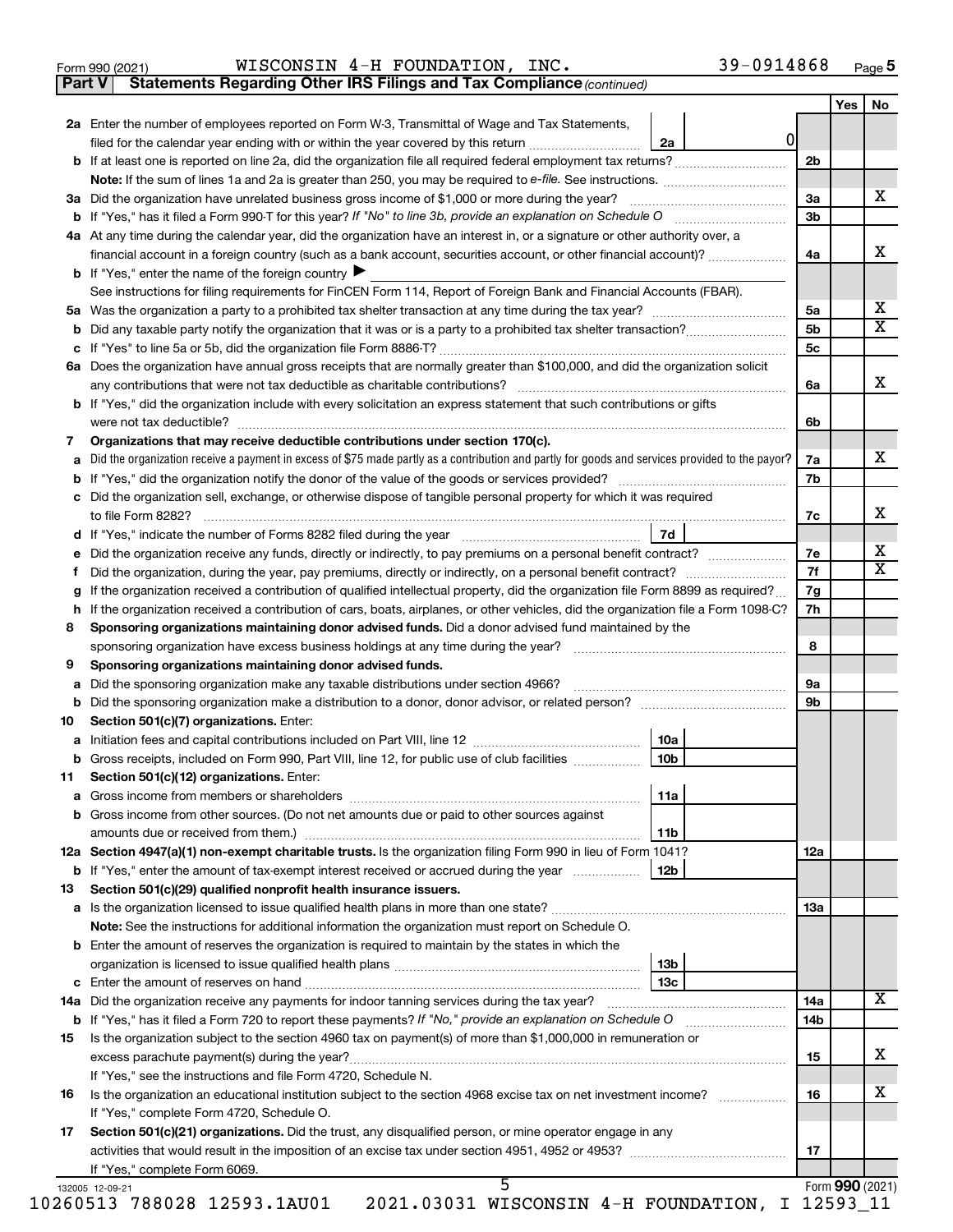| Form 990 (2021) |  |
|-----------------|--|
|-----------------|--|

Form 990 (2021)  $NISCONSIN$   $4-H$   ${\hbox{FOUNDATION}}$ ,  $INC$ .  $39-0914868$   ${\hbox{Page}}$ 

**Part VI** Governance, Management, and Disclosure. For each "Yes" response to lines 2 through 7b below, and for a "No" response *to line 8a, 8b, or 10b below, describe the circumstances, processes, or changes on Schedule O. See instructions.*

|     | <b>Section A. Governing Body and Management</b>                                                                                                                                                  |   |                         | Yes                     |  |
|-----|--------------------------------------------------------------------------------------------------------------------------------------------------------------------------------------------------|---|-------------------------|-------------------------|--|
|     |                                                                                                                                                                                                  |   |                         |                         |  |
|     |                                                                                                                                                                                                  |   |                         |                         |  |
|     | 1a<br>1a Enter the number of voting members of the governing body at the end of the tax year                                                                                                     | 9 |                         |                         |  |
|     | If there are material differences in voting rights among members of the governing body, or if the governing                                                                                      |   |                         |                         |  |
|     | body delegated broad authority to an executive committee or similar committee, explain on Schedule O.                                                                                            |   |                         |                         |  |
| b   | Enter the number of voting members included on line 1a, above, who are independent<br>1b                                                                                                         | 9 |                         |                         |  |
| 2   | Did any officer, director, trustee, or key employee have a family relationship or a business relationship with any other                                                                         |   |                         |                         |  |
|     | officer, director, trustee, or key employee?                                                                                                                                                     |   | $\mathbf{2}$            |                         |  |
| 3   | Did the organization delegate control over management duties customarily performed by or under the direct supervision                                                                            |   |                         |                         |  |
|     |                                                                                                                                                                                                  |   | 3                       |                         |  |
| 4   | Did the organization make any significant changes to its governing documents since the prior Form 990 was filed?                                                                                 |   | $\overline{4}$          |                         |  |
| 5   |                                                                                                                                                                                                  |   | $\overline{\mathbf{5}}$ |                         |  |
| 6   |                                                                                                                                                                                                  |   | 6                       |                         |  |
| 7a  | Did the organization have members, stockholders, or other persons who had the power to elect or appoint one or                                                                                   |   |                         |                         |  |
|     |                                                                                                                                                                                                  |   | 7a                      |                         |  |
|     | <b>b</b> Are any governance decisions of the organization reserved to (or subject to approval by) members, stockholders, or                                                                      |   |                         |                         |  |
|     | persons other than the governing body?                                                                                                                                                           |   | 7b                      |                         |  |
| 8   | Did the organization contemporaneously document the meetings held or written actions undertaken during the year by the following:                                                                |   |                         |                         |  |
|     |                                                                                                                                                                                                  |   | 8а                      | х                       |  |
|     |                                                                                                                                                                                                  |   |                         | $\overline{\mathbf{x}}$ |  |
|     |                                                                                                                                                                                                  |   | 8b                      |                         |  |
| 9   | Is there any officer, director, trustee, or key employee listed in Part VII, Section A, who cannot be reached at the                                                                             |   |                         |                         |  |
|     |                                                                                                                                                                                                  |   | 9                       |                         |  |
|     | Section B. Policies (This Section B requests information about policies not required by the Internal Revenue Code.)                                                                              |   |                         |                         |  |
|     |                                                                                                                                                                                                  |   |                         | Yes                     |  |
|     |                                                                                                                                                                                                  |   | 10a                     |                         |  |
|     | b If "Yes," did the organization have written policies and procedures governing the activities of such chapters, affiliates,                                                                     |   |                         |                         |  |
|     | and branches to ensure their operations are consistent with the organization's exempt purposes? <i>managereconominion</i>                                                                        |   | 10 <sub>b</sub>         |                         |  |
|     | 11a Has the organization provided a complete copy of this Form 990 to all members of its governing body before filing the form?                                                                  |   | 11a                     | $\overline{\mathbf{X}}$ |  |
|     | <b>b</b> Describe on Schedule O the process, if any, used by the organization to review this Form 990.                                                                                           |   |                         |                         |  |
| 12a |                                                                                                                                                                                                  |   | 12a                     | х                       |  |
| b   | Were officers, directors, or trustees, and key employees required to disclose annually interests that could give rise to conflicts?                                                              |   | 12 <sub>b</sub>         | $\overline{\text{x}}$   |  |
| с   | Did the organization regularly and consistently monitor and enforce compliance with the policy? If "Yes," describe                                                                               |   |                         |                         |  |
|     |                                                                                                                                                                                                  |   | 12c                     | х                       |  |
| 13  |                                                                                                                                                                                                  |   | 13                      | $\overline{\textbf{x}}$ |  |
| 14  | Did the organization have a written document retention and destruction policy? [11] manufaction manufaction in                                                                                   |   | 14                      | $\overline{\textbf{x}}$ |  |
| 15  | Did the process for determining compensation of the following persons include a review and approval by independent                                                                               |   |                         |                         |  |
|     | persons, comparability data, and contemporaneous substantiation of the deliberation and decision?                                                                                                |   |                         |                         |  |
|     |                                                                                                                                                                                                  |   | 15a                     | x                       |  |
|     |                                                                                                                                                                                                  |   | 15b                     |                         |  |
|     |                                                                                                                                                                                                  |   |                         |                         |  |
|     | If "Yes" to line 15a or 15b, describe the process on Schedule O. See instructions.                                                                                                               |   |                         |                         |  |
|     | 16a Did the organization invest in, contribute assets to, or participate in a joint venture or similar arrangement with a                                                                        |   |                         |                         |  |
|     | taxable entity during the year?                                                                                                                                                                  |   | 16a                     |                         |  |
|     | <b>b</b> If "Yes," did the organization follow a written policy or procedure requiring the organization to evaluate its participation                                                            |   |                         |                         |  |
|     | in joint venture arrangements under applicable federal tax law, and take steps to safeguard the organization's                                                                                   |   |                         |                         |  |
|     | exempt status with respect to such arrangements?                                                                                                                                                 |   | 16b                     |                         |  |
|     | <b>Section C. Disclosure</b>                                                                                                                                                                     |   |                         |                         |  |
| 17  | List the states with which a copy of this Form 990 is required to be filed $\blacktriangleright\texttt{WI}$                                                                                      |   |                         |                         |  |
| 18  | Section 6104 requires an organization to make its Forms 1023 (1024 or 1024-A, if applicable), 990, and 990-T (section 501(c)(3)s only) available                                                 |   |                         |                         |  |
|     | for public inspection. Indicate how you made these available. Check all that apply.<br>  X   Own website<br>$ \underline{X} $ Upon request<br>Another's website<br>Other (explain on Schedule O) |   |                         |                         |  |
| 19  | Describe on Schedule O whether (and if so, how) the organization made its governing documents, conflict of interest policy, and financial                                                        |   |                         |                         |  |
|     |                                                                                                                                                                                                  |   |                         |                         |  |
|     | statements available to the public during the tax year.                                                                                                                                          |   |                         |                         |  |
| 20  | State the name, address, and telephone number of the person who possesses the organization's books and records<br>BRENDA SCHEIDER - 608-262-1597                                                 |   |                         |                         |  |
|     | 702 LANGDON ST, MADISON, WI<br>53706                                                                                                                                                             |   |                         |                         |  |
|     |                                                                                                                                                                                                  |   |                         |                         |  |
|     | 132006 12-09-21                                                                                                                                                                                  |   |                         | Form 990 (2021)         |  |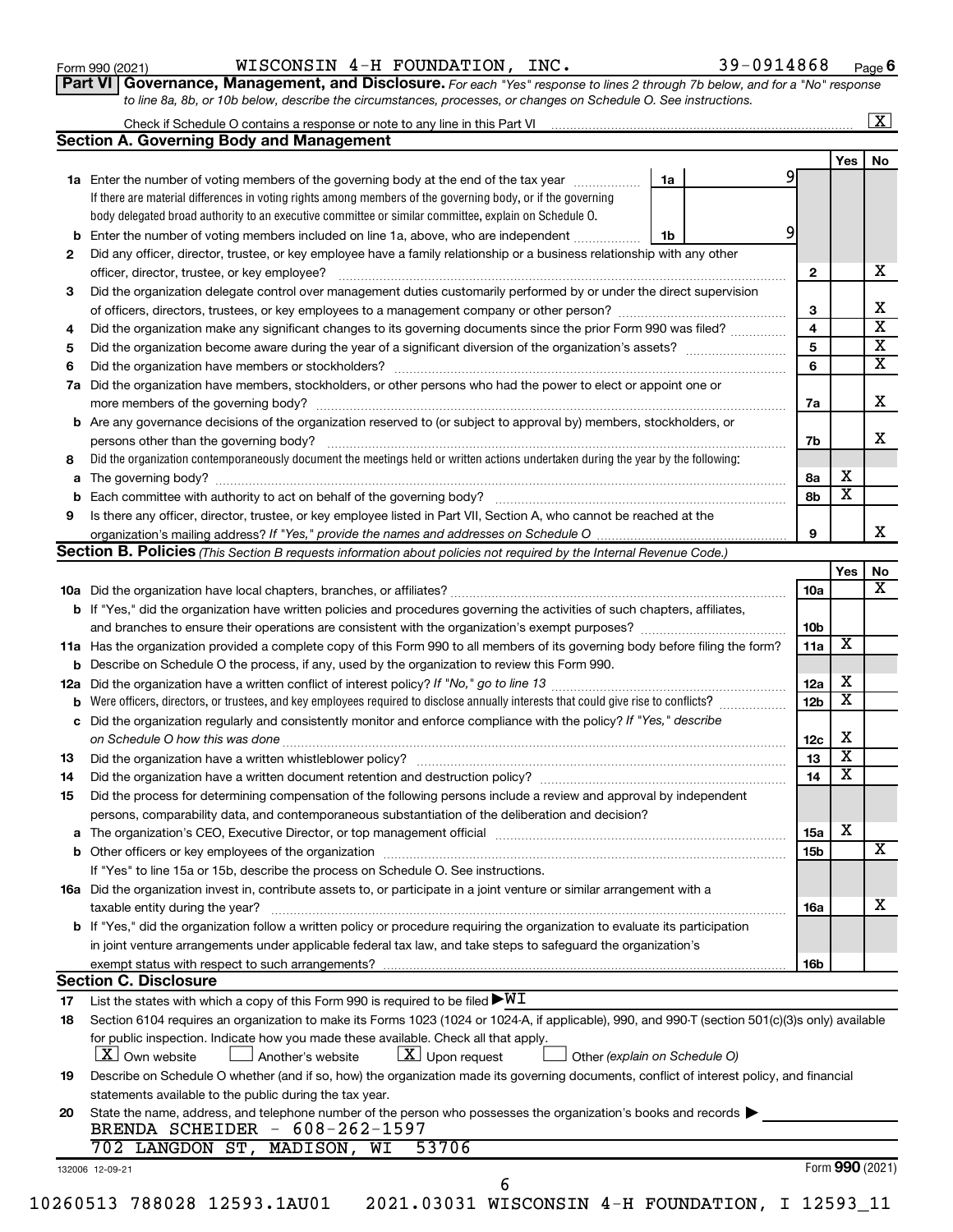$\Box$ 

| Part VII Compensation of Officers, Directors, Trustees, Key Employees, Highest Compensated |  |  |
|--------------------------------------------------------------------------------------------|--|--|
| <b>Employees, and Independent Contractors</b>                                              |  |  |

Check if Schedule O contains a response or note to any line in this Part VII

**Section A. Officers, Directors, Trustees, Key Employees, and Highest Compensated Employees**

**1a**  Complete this table for all persons required to be listed. Report compensation for the calendar year ending with or within the organization's tax year.  $\bullet$  List all of the organization's current officers, directors, trustees (whether individuals or organizations), regardless of amount of compensation.

Enter -0- in columns (D), (E), and (F) if no compensation was paid.

**•** List all of the organization's **current** key employees, if any. See the instructions for definition of "key employee."

• List the organization's five *current* highest compensated employees (other than an officer, director, trustee, or key employee) who received reportable compensation (box 5 of Form W-2, Form 1099-MISC, and/or box 1 of Form 1099-NEC) of more than \$100,000 from the organization and any related organizations.

 $\bullet$  List all of the organization's former officers, key employees, and highest compensated employees who received more than \$100,000 of reportable compensation from the organization and any related organizations.

**•** List all of the organization's former directors or trustees that received, in the capacity as a former director or trustee of the organization, more than \$10,000 of reportable compensation from the organization and any related organizations.

See the instructions for the order in which to list the persons above.

Check this box if neither the organization nor any related organization compensated any current officer, director, or trustee.  $\Box$ 

| (A)                                | (B)            | (C)                                                                                                         |                       |             |              |                                 |        | (D)             | (F)             |                 |  |
|------------------------------------|----------------|-------------------------------------------------------------------------------------------------------------|-----------------------|-------------|--------------|---------------------------------|--------|-----------------|-----------------|-----------------|--|
| Name and title                     | Average        | Position<br>(do not check more than one<br>box, unless person is both an<br>officer and a director/trustee) |                       |             |              |                                 |        | Reportable      | Reportable      | Estimated       |  |
|                                    | hours per      |                                                                                                             |                       |             |              |                                 |        | compensation    | compensation    | amount of       |  |
|                                    | week           |                                                                                                             |                       |             |              |                                 |        | from            | from related    | other           |  |
|                                    | (list any      |                                                                                                             |                       |             |              |                                 |        | the             | organizations   | compensation    |  |
|                                    | hours for      |                                                                                                             |                       |             |              |                                 |        | organization    | (W-2/1099-MISC/ | from the        |  |
|                                    | related        |                                                                                                             |                       |             |              |                                 |        | (W-2/1099-MISC/ | 1099-NEC)       | organization    |  |
|                                    | organizations  |                                                                                                             |                       |             |              |                                 |        | 1099-NEC)       |                 | and related     |  |
|                                    | below<br>line) | Individual trustee or director                                                                              | Institutional trustee | Officer     | Key employee | Highest compensated<br>employee | Former |                 |                 | organizations   |  |
| <b>BRENDA SCHEIDER</b><br>(1)      | 40.00          |                                                                                                             |                       |             |              |                                 |        |                 |                 |                 |  |
| EXECUTIVE DIRECTOR                 |                |                                                                                                             |                       | $\rm X$     |              |                                 |        | 105,037.        | 0.              | 2,050.          |  |
| (2)<br><b>JAMES BARTHEL</b>        | 2.00           |                                                                                                             |                       |             |              |                                 |        |                 |                 |                 |  |
| PRESIDENT                          |                | $\mathbf X$                                                                                                 |                       | $\mathbf X$ |              |                                 |        | $\mathbf 0$     | $\mathbf 0$ .   | 0.              |  |
| ARCH MORTON, JR.<br>(3)            | 1.00           |                                                                                                             |                       |             |              |                                 |        |                 |                 |                 |  |
| VICE PRESIDENT                     |                | X                                                                                                           |                       | $\mathbf X$ |              |                                 |        | $\mathbf 0$     | $\mathbf 0$ .   | $\mathbf 0$ .   |  |
|                                    | 1.00           |                                                                                                             |                       |             |              |                                 |        |                 |                 |                 |  |
| BRIANNA RIPP<br>(4)                |                | $\mathbf X$                                                                                                 |                       | $\mathbf X$ |              |                                 |        | 0.              | $\mathbf 0$ .   | $\mathbf 0$ .   |  |
| <b>SECRETARY</b>                   | 2.00           |                                                                                                             |                       |             |              |                                 |        |                 |                 |                 |  |
| CHARLIE CRAVE<br>(5)               |                | X                                                                                                           |                       | $\mathbf X$ |              |                                 |        | $\mathbf 0$     | 0.              | $\mathbf 0$ .   |  |
| <b>TREASURER</b>                   | 1.00           |                                                                                                             |                       |             |              |                                 |        |                 |                 |                 |  |
| (6)<br>KORY DOGS                   |                | X                                                                                                           |                       |             |              |                                 |        | 0.              | $\mathbf 0$ .   | $\mathbf 0$ .   |  |
| <b>DIRECTOR</b>                    | 1.00           |                                                                                                             |                       |             |              |                                 |        |                 |                 |                 |  |
| ERIN GALLAGHER<br>(7)              |                | X                                                                                                           |                       |             |              |                                 |        | 0.              | 0.              | $0$ .           |  |
| <b>DIRECTOR</b>                    | 1.00           |                                                                                                             |                       |             |              |                                 |        |                 |                 |                 |  |
| <b>RON GERRITTS</b><br>(8)         |                | $\mathbf X$                                                                                                 |                       |             |              |                                 |        | $\mathbf 0$ .   | $\mathbf 0$ .   | $\mathbf 0$ .   |  |
| <b>DIRECTOR</b>                    | 1.00           |                                                                                                             |                       |             |              |                                 |        |                 |                 |                 |  |
| JEFF MILLARD<br>(9)                |                | X                                                                                                           |                       |             |              |                                 |        | $\mathbf 0$ .   | 0.              | $\mathbf 0$ .   |  |
| <b>DIRECTOR</b><br>(10) NANCY BILZ | 1.00           |                                                                                                             |                       |             |              |                                 |        |                 |                 |                 |  |
|                                    |                | $\mathbf X$                                                                                                 |                       |             |              |                                 |        | $\mathbf 0$ .   | 0.              | $\mathbf 0$ .   |  |
| DIRECTOR (BEG DECEMBER)            | 1.00           |                                                                                                             |                       |             |              |                                 |        |                 |                 |                 |  |
| (11) JODEE GEORGE-NIFONG           |                | $\mathbf X$                                                                                                 |                       |             |              |                                 |        | 0.              | 0.              | $\mathbf 0$ .   |  |
| DIRECTOR (THRU MAY)                |                |                                                                                                             |                       |             |              |                                 |        |                 |                 |                 |  |
|                                    |                |                                                                                                             |                       |             |              |                                 |        |                 |                 |                 |  |
|                                    |                |                                                                                                             |                       |             |              |                                 |        |                 |                 |                 |  |
|                                    |                |                                                                                                             |                       |             |              |                                 |        |                 |                 |                 |  |
|                                    |                |                                                                                                             |                       |             |              |                                 |        |                 |                 |                 |  |
|                                    |                |                                                                                                             |                       |             |              |                                 |        |                 |                 |                 |  |
|                                    |                |                                                                                                             |                       |             |              |                                 |        |                 |                 |                 |  |
|                                    |                |                                                                                                             |                       |             |              |                                 |        |                 |                 |                 |  |
|                                    |                |                                                                                                             |                       |             |              |                                 |        |                 |                 |                 |  |
|                                    |                |                                                                                                             |                       |             |              |                                 |        |                 |                 |                 |  |
|                                    |                |                                                                                                             |                       |             |              |                                 |        |                 |                 |                 |  |
|                                    |                |                                                                                                             |                       |             |              |                                 |        |                 |                 |                 |  |
|                                    |                |                                                                                                             |                       |             |              |                                 |        |                 |                 | $000 \text{ m}$ |  |

132007 12-09-21

10260513 788028 12593.1AU01 2021.03031 WISCONSIN 4-H FOUNDATION, I 12593\_11

Form (2021) **990**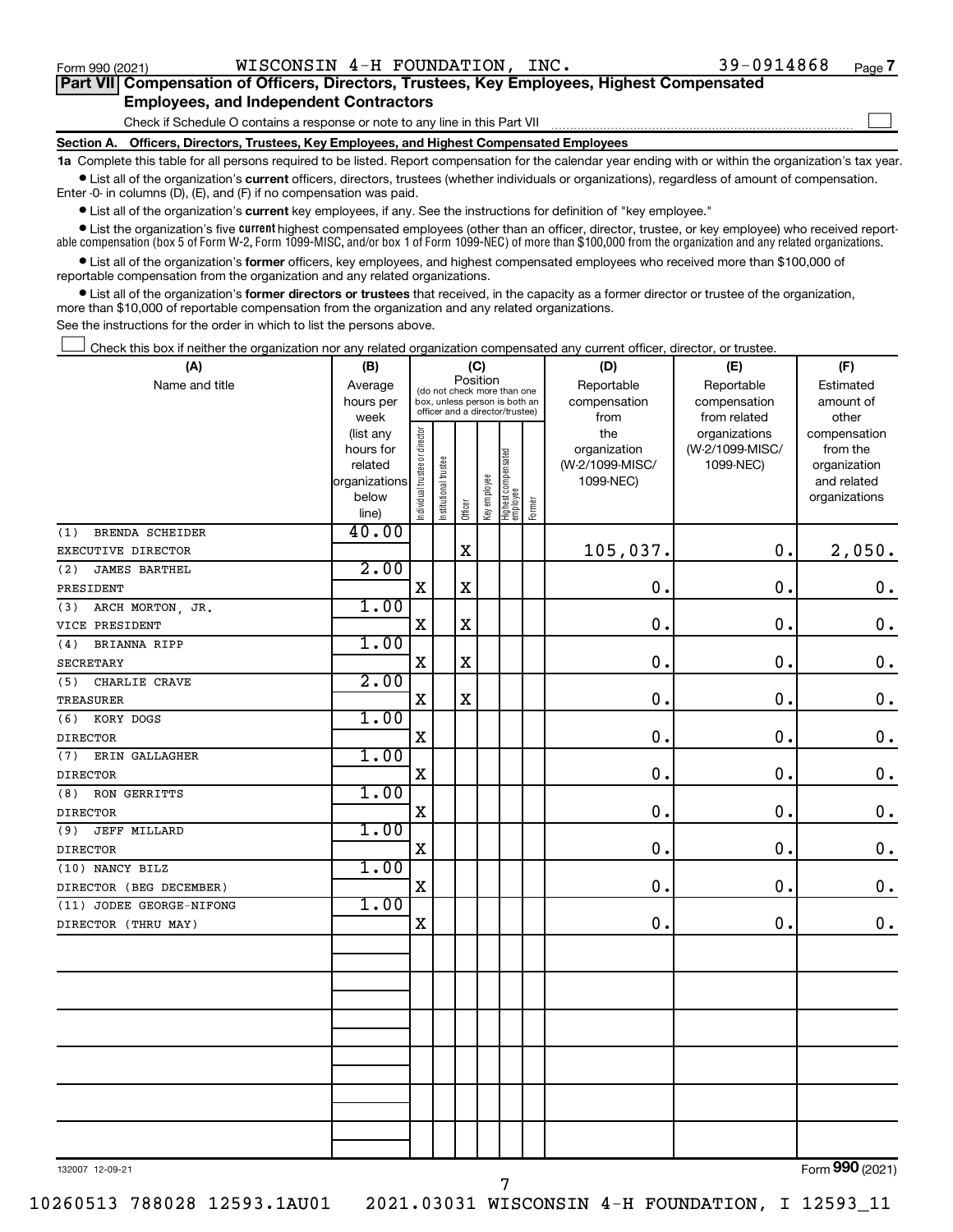| WISCONSIN 4-H FOUNDATION, INC.<br>Form 990 (2021)                                                                                                                                                                                         |                                                                                           |                                |                                                                                           |                 |              |                                   |        |                                                                             | 39-0914868                                                                    |                  |                 |                                                                                                | Page 8 |
|-------------------------------------------------------------------------------------------------------------------------------------------------------------------------------------------------------------------------------------------|-------------------------------------------------------------------------------------------|--------------------------------|-------------------------------------------------------------------------------------------|-----------------|--------------|-----------------------------------|--------|-----------------------------------------------------------------------------|-------------------------------------------------------------------------------|------------------|-----------------|------------------------------------------------------------------------------------------------|--------|
| <b>Part VII</b><br>Section A. Officers, Directors, Trustees, Key Employees, and Highest Compensated Employees (continued)                                                                                                                 |                                                                                           |                                |                                                                                           |                 |              |                                   |        |                                                                             |                                                                               |                  |                 |                                                                                                |        |
| (A)<br>Name and title                                                                                                                                                                                                                     | (B)<br>Average                                                                            |                                | (do not check more than one                                                               | (C)<br>Position |              |                                   |        | (D)<br>Reportable                                                           | (E)<br>Reportable                                                             |                  |                 | (F)<br>Estimated                                                                               |        |
|                                                                                                                                                                                                                                           | hours per<br>week<br>(list any<br>hours for<br>related<br>organizations<br>below<br>line) | Individual trustee or director | box, unless person is both an<br>officer and a director/trustee)<br>Institutional trustee | Officer         | Key employee | Highest compensated<br>  employee | Former | compensation<br>from<br>the<br>organization<br>(W-2/1099-MISC/<br>1099-NEC) | compensation<br>from related<br>organizations<br>(W-2/1099-MISC/<br>1099-NEC) |                  |                 | amount of<br>other<br>compensation<br>from the<br>organization<br>and related<br>organizations |        |
|                                                                                                                                                                                                                                           |                                                                                           |                                |                                                                                           |                 |              |                                   |        |                                                                             |                                                                               |                  |                 |                                                                                                |        |
|                                                                                                                                                                                                                                           |                                                                                           |                                |                                                                                           |                 |              |                                   |        |                                                                             |                                                                               |                  |                 |                                                                                                |        |
|                                                                                                                                                                                                                                           |                                                                                           |                                |                                                                                           |                 |              |                                   |        |                                                                             |                                                                               |                  |                 |                                                                                                |        |
|                                                                                                                                                                                                                                           |                                                                                           |                                |                                                                                           |                 |              |                                   |        |                                                                             |                                                                               |                  |                 |                                                                                                |        |
|                                                                                                                                                                                                                                           |                                                                                           |                                |                                                                                           |                 |              |                                   |        |                                                                             |                                                                               |                  |                 |                                                                                                |        |
|                                                                                                                                                                                                                                           |                                                                                           |                                |                                                                                           |                 |              |                                   |        |                                                                             |                                                                               |                  |                 |                                                                                                |        |
|                                                                                                                                                                                                                                           |                                                                                           |                                |                                                                                           |                 |              |                                   |        |                                                                             |                                                                               |                  |                 |                                                                                                |        |
|                                                                                                                                                                                                                                           |                                                                                           |                                |                                                                                           |                 |              |                                   |        |                                                                             |                                                                               |                  |                 |                                                                                                |        |
|                                                                                                                                                                                                                                           |                                                                                           |                                |                                                                                           |                 |              |                                   |        |                                                                             |                                                                               |                  |                 |                                                                                                |        |
| 1b Subtotal                                                                                                                                                                                                                               |                                                                                           |                                |                                                                                           |                 |              |                                   |        | 105,037.                                                                    |                                                                               | $\overline{0}$ . |                 | 2,050.                                                                                         |        |
|                                                                                                                                                                                                                                           |                                                                                           |                                |                                                                                           |                 |              |                                   |        | $\overline{0}$ .<br>105,037.                                                |                                                                               | σ.<br>σ.         |                 | 2,050.                                                                                         | 0.     |
| Total number of individuals (including but not limited to those listed above) who received more than \$100,000 of reportable<br>$\mathbf{2}$                                                                                              |                                                                                           |                                |                                                                                           |                 |              |                                   |        |                                                                             |                                                                               |                  |                 |                                                                                                | 1      |
| compensation from the organization $\blacktriangleright$                                                                                                                                                                                  |                                                                                           |                                |                                                                                           |                 |              |                                   |        |                                                                             |                                                                               |                  |                 | Yes                                                                                            | No     |
| Did the organization list any former officer, director, trustee, key employee, or highest compensated employee on<br>3<br>line 1a? If "Yes," complete Schedule J for such individual [11] manufacture manufacture in the set of the set o |                                                                                           |                                |                                                                                           |                 |              |                                   |        |                                                                             |                                                                               |                  | 3               |                                                                                                | x      |
| For any individual listed on line 1a, is the sum of reportable compensation and other compensation from the organization<br>and related organizations greater than \$150,000? If "Yes," complete Schedule J for such individual           |                                                                                           |                                |                                                                                           |                 |              |                                   |        |                                                                             |                                                                               |                  | 4               |                                                                                                | x      |
| Did any person listed on line 1a receive or accrue compensation from any unrelated organization or individual for services<br>5                                                                                                           |                                                                                           |                                |                                                                                           |                 |              |                                   |        |                                                                             |                                                                               |                  |                 |                                                                                                | x      |
| rendered to the organization? If "Yes," complete Schedule J for such person.<br><b>Section B. Independent Contractors</b>                                                                                                                 |                                                                                           |                                |                                                                                           |                 |              |                                   |        |                                                                             |                                                                               |                  | 5               |                                                                                                |        |
| Complete this table for your five highest compensated independent contractors that received more than \$100,000 of compensation from<br>1                                                                                                 |                                                                                           |                                |                                                                                           |                 |              |                                   |        |                                                                             |                                                                               |                  |                 |                                                                                                |        |
| the organization. Report compensation for the calendar year ending with or within the organization's tax year.<br>(A)                                                                                                                     |                                                                                           |                                |                                                                                           |                 |              |                                   |        | (B)                                                                         |                                                                               |                  | (C)             |                                                                                                |        |
| Name and business address                                                                                                                                                                                                                 |                                                                                           |                                | <b>NONE</b>                                                                               |                 |              |                                   |        | Description of services                                                     |                                                                               |                  | Compensation    |                                                                                                |        |
|                                                                                                                                                                                                                                           |                                                                                           |                                |                                                                                           |                 |              |                                   |        |                                                                             |                                                                               |                  |                 |                                                                                                |        |
|                                                                                                                                                                                                                                           |                                                                                           |                                |                                                                                           |                 |              |                                   |        |                                                                             |                                                                               |                  |                 |                                                                                                |        |
|                                                                                                                                                                                                                                           |                                                                                           |                                |                                                                                           |                 |              |                                   |        |                                                                             |                                                                               |                  |                 |                                                                                                |        |
|                                                                                                                                                                                                                                           |                                                                                           |                                |                                                                                           |                 |              |                                   |        |                                                                             |                                                                               |                  |                 |                                                                                                |        |
|                                                                                                                                                                                                                                           |                                                                                           |                                |                                                                                           |                 |              |                                   |        |                                                                             |                                                                               |                  |                 |                                                                                                |        |
| Total number of independent contractors (including but not limited to those listed above) who received more than<br>$\mathbf{2}$<br>\$100,000 of compensation from the organization                                                       |                                                                                           |                                |                                                                                           |                 |              | 0                                 |        |                                                                             |                                                                               |                  |                 |                                                                                                |        |
|                                                                                                                                                                                                                                           |                                                                                           |                                |                                                                                           |                 |              |                                   |        |                                                                             |                                                                               |                  | Form 990 (2021) |                                                                                                |        |

132008 12-09-21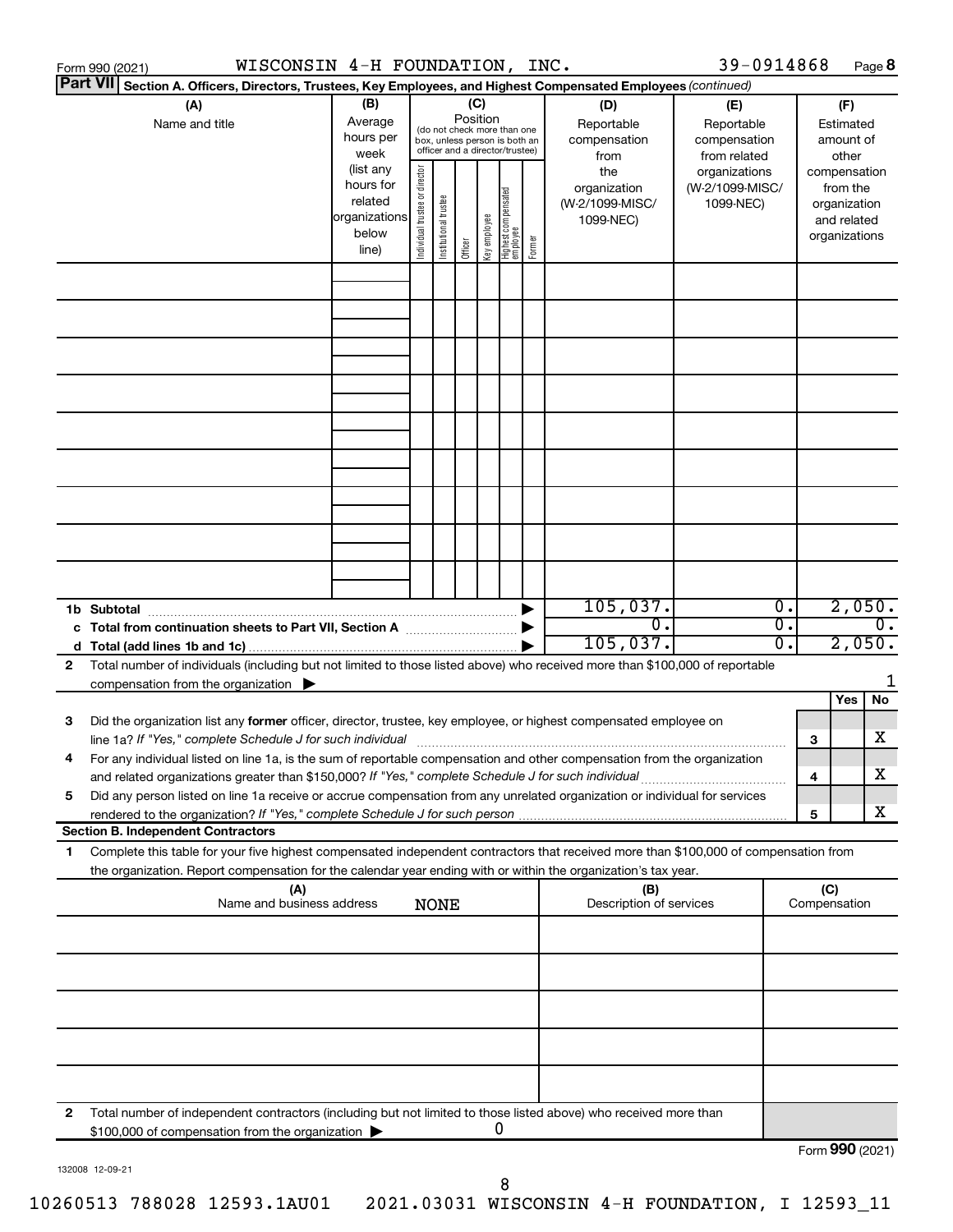|                                                           | Form 990 (2021)  | WISCONSIN 4-H FOUNDATION, INC.                                             |                                |               |                                   | 39-0914868       | Page 9                  |
|-----------------------------------------------------------|------------------|----------------------------------------------------------------------------|--------------------------------|---------------|-----------------------------------|------------------|-------------------------|
|                                                           | <b>Part VIII</b> | <b>Statement of Revenue</b>                                                |                                |               |                                   |                  |                         |
|                                                           |                  |                                                                            |                                |               |                                   |                  |                         |
|                                                           |                  |                                                                            |                                | Total revenue | Related or exempt                 | Unrelated        | (D)<br>Revenue excluded |
|                                                           |                  |                                                                            |                                |               | function revenue business revenue |                  | from tax under          |
|                                                           |                  |                                                                            |                                |               |                                   |                  | sections 512 - 514      |
| Contributions, Gifts, Grants<br>and Other Similar Amounts |                  | 1a<br>1 a Federated campaigns                                              | 4,035.                         |               |                                   |                  |                         |
|                                                           | b                | 1 <sub>b</sub><br>Membership dues                                          |                                |               |                                   |                  |                         |
|                                                           | с                | 1 <sub>c</sub><br>Fundraising events                                       | 123, 265.                      |               |                                   |                  |                         |
|                                                           | d                | 1 <sub>d</sub><br>Related organizations                                    |                                |               |                                   |                  |                         |
|                                                           | е                | Government grants (contributions)<br>1e                                    | 59,352.                        |               |                                   |                  |                         |
|                                                           |                  | f All other contributions, gifts, grants, and                              |                                |               |                                   |                  |                         |
|                                                           |                  | similar amounts not included above<br>1f                                   | 358,689.<br>48,014.            |               |                                   |                  |                         |
|                                                           | g                | $1g$ \$<br>Noncash contributions included in lines 1a-1f                   |                                |               |                                   |                  |                         |
|                                                           |                  |                                                                            |                                | 545,341.      |                                   |                  |                         |
|                                                           |                  |                                                                            | <b>Business Code</b><br>561110 | 8,601.        | 8,601.                            |                  |                         |
|                                                           | 2a               | ADMINISTRATIVE FEE INC                                                     |                                |               |                                   |                  |                         |
|                                                           | b                |                                                                            |                                |               |                                   |                  |                         |
|                                                           | c                | <u> 1989 - Johann Barbara, martin amerikan basar dan ba</u>                |                                |               |                                   |                  |                         |
|                                                           | d                | the control of the control of the control of the control of the control of |                                |               |                                   |                  |                         |
| Program Service<br>Revenue                                | е                |                                                                            |                                |               |                                   |                  |                         |
|                                                           | f                |                                                                            |                                | 8,601.        |                                   |                  |                         |
|                                                           | g<br>3           | Investment income (including dividends, interest, and                      |                                |               |                                   |                  |                         |
|                                                           |                  |                                                                            | ▶                              | 30.           |                                   |                  | 30.                     |
|                                                           | 4                | Income from investment of tax-exempt bond proceeds                         |                                |               |                                   |                  |                         |
|                                                           | 5                |                                                                            |                                |               |                                   |                  |                         |
|                                                           |                  | (i) Real                                                                   | (ii) Personal                  |               |                                   |                  |                         |
|                                                           | 6а               | 6а<br>Gross rents                                                          |                                |               |                                   |                  |                         |
|                                                           | b                | .<br>6b<br>Less: rental expenses                                           |                                |               |                                   |                  |                         |
|                                                           | с                | 6с<br>Rental income or (loss)                                              |                                |               |                                   |                  |                         |
|                                                           | d                | Net rental income or (loss)                                                |                                |               |                                   |                  |                         |
|                                                           | 7 а              | (i) Securities<br>Gross amount from sales of                               | (ii) Other                     |               |                                   |                  |                         |
|                                                           |                  | assets other than inventory<br>7a                                          |                                |               |                                   |                  |                         |
|                                                           |                  | <b>b</b> Less: cost or other basis                                         |                                |               |                                   |                  |                         |
|                                                           |                  | and sales expenses<br>7b                                                   |                                |               |                                   |                  |                         |
| evenue                                                    |                  | 7c<br>c Gain or (loss)                                                     |                                |               |                                   |                  |                         |
|                                                           |                  |                                                                            |                                |               |                                   |                  |                         |
| Other <sub>R</sub>                                        |                  | 8 a Gross income from fundraising events (not                              |                                |               |                                   |                  |                         |
|                                                           |                  | $123, 265.$ of<br>including \$                                             |                                |               |                                   |                  |                         |
|                                                           |                  | contributions reported on line 1c). See                                    |                                |               |                                   |                  |                         |
|                                                           |                  | Part IV, line 18<br> 8a                                                    | 0.                             |               |                                   |                  |                         |
|                                                           | b                | $\overline{8b}$<br>Less: direct expenses                                   | 28,853.                        |               |                                   |                  |                         |
|                                                           | с                | Net income or (loss) from fundraising events                               |                                | $-28,853.$    |                                   |                  | $-28,853.$              |
|                                                           |                  | 9 a Gross income from gaming activities. See                               |                                |               |                                   |                  |                         |
|                                                           |                  | 9a                                                                         |                                |               |                                   |                  |                         |
|                                                           |                  | 9 <sub>b</sub>                                                             |                                |               |                                   |                  |                         |
|                                                           | с                | Net income or (loss) from gaming activities                                |                                |               |                                   |                  |                         |
|                                                           |                  | 10 a Gross sales of inventory, less returns                                |                                |               |                                   |                  |                         |
|                                                           |                  | 10a                                                                        |                                |               |                                   |                  |                         |
|                                                           |                  | 10bl<br><b>b</b> Less: cost of goods sold                                  |                                |               |                                   |                  |                         |
|                                                           |                  | c Net income or (loss) from sales of inventory                             |                                |               |                                   |                  |                         |
|                                                           |                  |                                                                            | <b>Business Code</b>           |               |                                   |                  |                         |
|                                                           | 11 a             | LICENSE PLATE SALES                                                        | 900099                         | 4,158.        |                                   |                  | 4,158.                  |
| Miscellaneous<br>Revenue                                  | b                |                                                                            |                                |               |                                   |                  |                         |
|                                                           | c                |                                                                            |                                |               |                                   |                  |                         |
|                                                           |                  |                                                                            |                                |               |                                   |                  |                         |
|                                                           |                  |                                                                            |                                | 4,158.        |                                   |                  |                         |
|                                                           | 12               | Total revenue. See instructions                                            |                                | 529, 277.     | 8,601.                            | $\overline{0}$ . | $-24,665.$              |
|                                                           | 132009 12-09-21  |                                                                            |                                |               |                                   |                  | Form 990 (2021)         |

9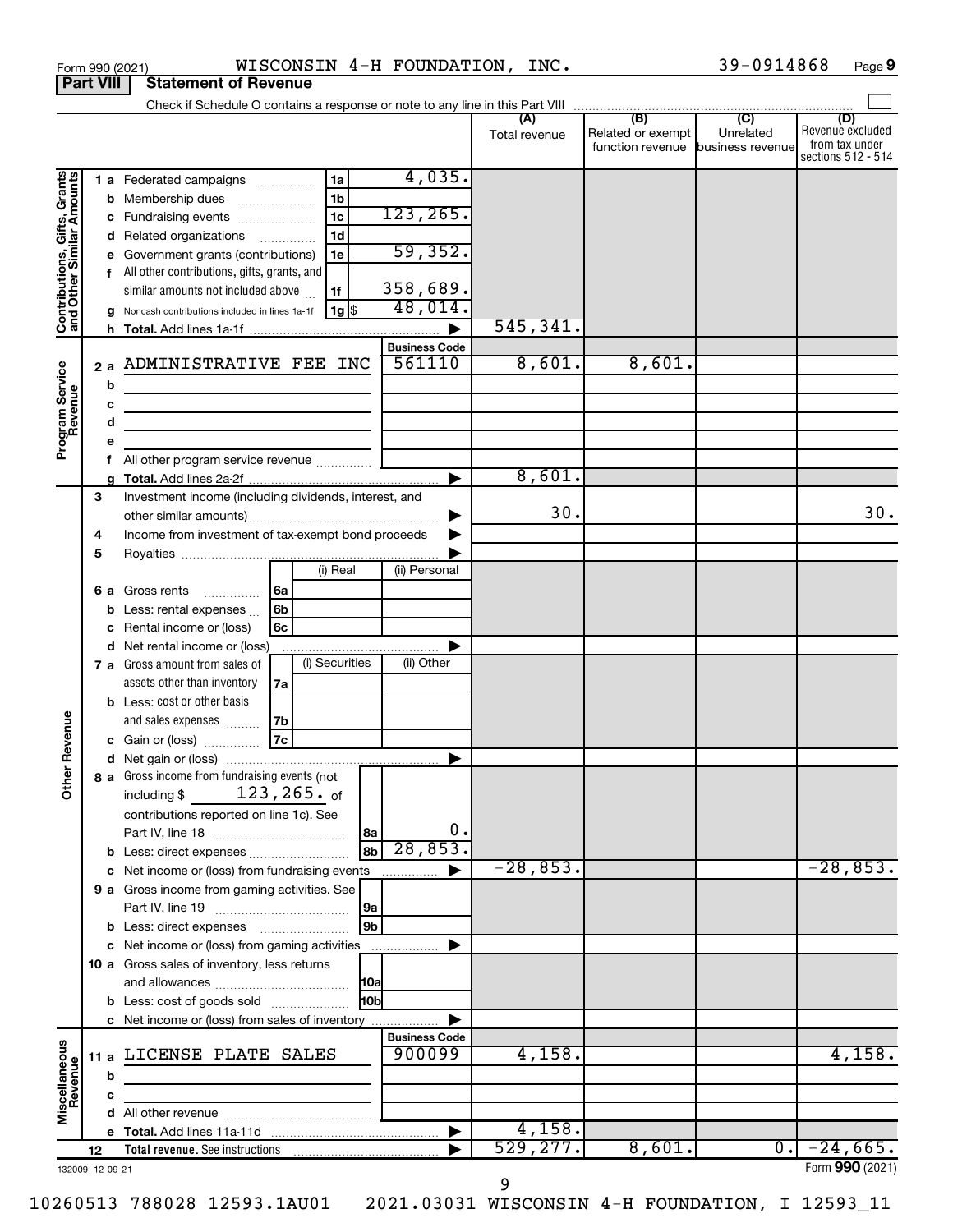|              | WISCONSIN 4-H FOUNDATION, INC.<br>Form 990 (2021)                                                                                                                                                            |                |                        |                  | 39-0914868<br>Page 10 |
|--------------|--------------------------------------------------------------------------------------------------------------------------------------------------------------------------------------------------------------|----------------|------------------------|------------------|-----------------------|
|              | <b>Part IX Statement of Functional Expenses</b><br>Section 501(c)(3) and 501(c)(4) organizations must complete all columns. All other organizations must complete column (A).                                |                |                        |                  |                       |
|              |                                                                                                                                                                                                              |                |                        |                  |                       |
|              | Do not include amounts reported on lines 6b,                                                                                                                                                                 |                | (B)<br>Program service | Management and   | (D)<br>Fundraising    |
|              | 7b, 8b, 9b, and 10b of Part VIII.                                                                                                                                                                            | Total expenses | expenses               | general expenses | expenses              |
| 1.           | Grants and other assistance to domestic organizations                                                                                                                                                        |                |                        |                  |                       |
|              | and domestic governments. See Part IV, line 21                                                                                                                                                               | 418,238.       | 418,238.               |                  |                       |
| $\mathbf{2}$ | Grants and other assistance to domestic                                                                                                                                                                      | 21,250.        | 21,250.                |                  |                       |
| 3            | individuals. See Part IV, line 22<br>Grants and other assistance to foreign                                                                                                                                  |                |                        |                  |                       |
|              | organizations, foreign governments, and foreign                                                                                                                                                              |                |                        |                  |                       |
|              | individuals. See Part IV, lines 15 and 16                                                                                                                                                                    |                |                        |                  |                       |
| 4            | Benefits paid to or for members                                                                                                                                                                              |                |                        |                  |                       |
| 5            | Compensation of current officers, directors,                                                                                                                                                                 |                |                        |                  |                       |
|              | trustees, and key employees                                                                                                                                                                                  | 107,087.       | 64,252.                | 16,063.          | 26,772.               |
| 6            | Compensation not included above to disqualified                                                                                                                                                              |                |                        |                  |                       |
|              | persons (as defined under section 4958(f)(1)) and                                                                                                                                                            |                |                        |                  |                       |
|              | persons described in section 4958(c)(3)(B)                                                                                                                                                                   |                |                        |                  |                       |
| 7            |                                                                                                                                                                                                              | 44,041.        | 26,425.                | 13,829.          | 3,787.                |
| 8            | Pension plan accruals and contributions (include                                                                                                                                                             |                |                        |                  |                       |
|              | section 401(k) and 403(b) employer contributions)                                                                                                                                                            | 5,806.         |                        |                  |                       |
| 9            |                                                                                                                                                                                                              | 11,710.        | 3,484.<br>7,026.       | 1,148.<br>2,316. | 1,174.<br>2,368.      |
| 10           |                                                                                                                                                                                                              |                |                        |                  |                       |
| 11           | Fees for services (nonemployees):                                                                                                                                                                            |                |                        |                  |                       |
| a<br>b       |                                                                                                                                                                                                              |                |                        |                  |                       |
| c            |                                                                                                                                                                                                              | 37,950.        |                        | 37,950.          |                       |
| d            |                                                                                                                                                                                                              |                |                        |                  |                       |
| е            | Professional fundraising services. See Part IV, line 17                                                                                                                                                      |                |                        |                  |                       |
| f            | Investment management fees                                                                                                                                                                                   | 39,920.        |                        | 39,920.          |                       |
| g            | Other. (If line 11g amount exceeds 10% of line 25,                                                                                                                                                           |                |                        |                  |                       |
|              | column (A), amount, list line 11g expenses on Sch O.)                                                                                                                                                        | 2,400.         | 1,440.                 | 475.             | 485.                  |
|              |                                                                                                                                                                                                              | 263.           |                        |                  | 263.                  |
|              |                                                                                                                                                                                                              | $26,466$ .     | 5,048.                 | 10,802           | 10,616.               |
| 14           |                                                                                                                                                                                                              | 14,874.        | 8,602.                 | 3,360.           | 2,912.                |
| 15           |                                                                                                                                                                                                              |                |                        |                  |                       |
| 16           |                                                                                                                                                                                                              | 16,983.        |                        |                  | 16,983.               |
| 17           |                                                                                                                                                                                                              |                |                        |                  |                       |
| 18           | Payments of travel or entertainment expenses<br>for any federal, state, or local public officials                                                                                                            |                |                        |                  |                       |
| 19           | Conferences, conventions, and meetings                                                                                                                                                                       | 1,457.         |                        | 1,457.           |                       |
| 20           | Interest                                                                                                                                                                                                     |                |                        |                  |                       |
| 21           |                                                                                                                                                                                                              |                |                        |                  |                       |
| 22           | Depreciation, depletion, and amortization                                                                                                                                                                    |                |                        |                  |                       |
| 23           | Insurance                                                                                                                                                                                                    | 1,808.         |                        | 1,808.           |                       |
| 24           | Other expenses. Itemize expenses not covered<br>above. (List miscellaneous expenses on line 24e. If<br>line 24e amount exceeds 10% of line 25, column (A),<br>amount, list line 24e expenses on Schedule 0.) |                |                        |                  |                       |
| а            |                                                                                                                                                                                                              |                |                        |                  |                       |
| b            | the control of the control of the control of the control of the control of                                                                                                                                   |                |                        |                  |                       |
| c<br>d       | the control of the control of the control of the control of the control of                                                                                                                                   |                |                        |                  |                       |
|              | <u> 1980 - Jan Barristo, martin al II-lea (b. 1980)</u><br>e All other expenses                                                                                                                              | 8,144.         | 3,480.                 | 1,204.           | 3,460.                |
| 25           | Total functional expenses. Add lines 1 through 24e                                                                                                                                                           | 758, 397.      | 559, 245.              | 130, 332.        | 68,820.               |
| 26           | <b>Joint costs.</b> Complete this line only if the organization<br>reported in column (B) joint costs from a combined                                                                                        |                |                        |                  |                       |

132010 12-09-21

 $Check here$ 

Form (2021) **990**

10260513 788028 12593.1AU01 2021.03031 WISCONSIN 4-H FOUNDATION, I 12593\_11

Check here  $\begin{array}{c} \begin{array}{|c} \hline \end{array} \end{array}$  if following SOP 98-2 (ASC 958-720)

educational campaign and fundraising solicitation.

10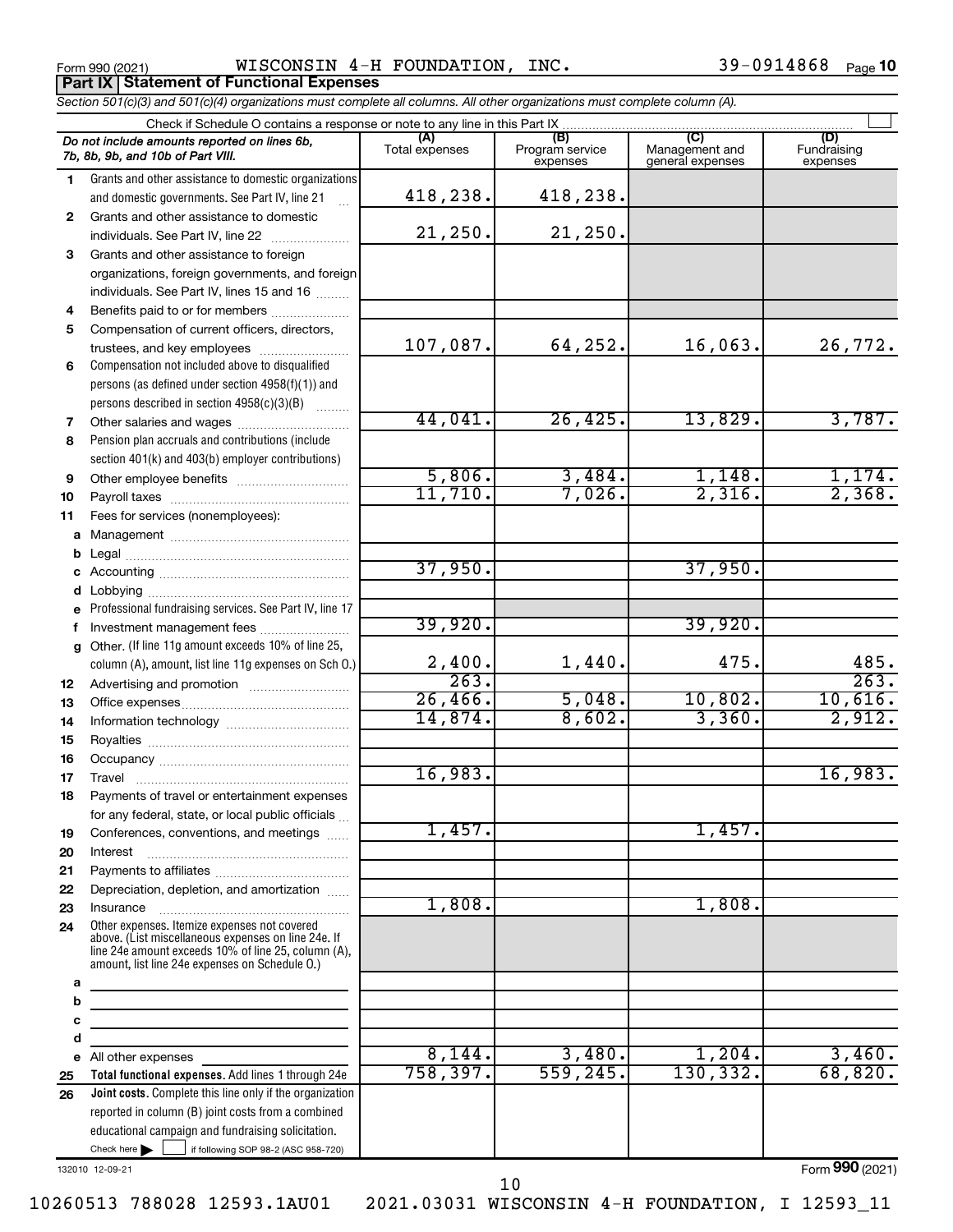10260513 788028 12593.1AU01 2021.03031 WISCONSIN 4-H FOUNDATION, I 12593\_11 11

39-0914868 Page 11

|                             |    |                                                                                                                                                                                                                                      |                 | (A)<br>Beginning of year |                  | (B)<br>End of year    |
|-----------------------------|----|--------------------------------------------------------------------------------------------------------------------------------------------------------------------------------------------------------------------------------------|-----------------|--------------------------|------------------|-----------------------|
|                             | 1  |                                                                                                                                                                                                                                      |                 | 109,546.                 | $\mathbf{1}$     | 175,561.              |
|                             | 2  |                                                                                                                                                                                                                                      |                 | $\mathbf{2}$             |                  |                       |
|                             | з  |                                                                                                                                                                                                                                      | 51,741.         | $\overline{\mathbf{3}}$  | 40,750.          |                       |
|                             | 4  |                                                                                                                                                                                                                                      |                 | 4                        |                  |                       |
|                             | 5  | Loans and other receivables from any current or former officer, director,                                                                                                                                                            |                 |                          |                  |                       |
|                             |    | trustee, key employee, creator or founder, substantial contributor, or 35%                                                                                                                                                           |                 |                          |                  |                       |
|                             |    | controlled entity or family member of any of these persons                                                                                                                                                                           |                 |                          | 5                |                       |
|                             | 6  | Loans and other receivables from other disqualified persons (as defined                                                                                                                                                              |                 |                          |                  |                       |
|                             |    | under section $4958(f)(1)$ , and persons described in section $4958(c)(3)(B)$                                                                                                                                                        | <b>Section</b>  |                          | 6                |                       |
|                             | 7  |                                                                                                                                                                                                                                      |                 |                          | $\overline{7}$   |                       |
| Assets                      | 8  |                                                                                                                                                                                                                                      |                 |                          | 8                |                       |
|                             | 9  |                                                                                                                                                                                                                                      |                 | 6,604.                   | $\boldsymbol{9}$ | 46, 129.              |
|                             |    | <b>10a</b> Land, buildings, and equipment: cost or other                                                                                                                                                                             |                 |                          |                  |                       |
|                             |    | basis. Complete Part VI of Schedule D                                                                                                                                                                                                | 10a             |                          |                  |                       |
|                             |    | <b>b</b> Less: accumulated depreciation                                                                                                                                                                                              | 10 <sub>b</sub> |                          | 10c              |                       |
|                             | 11 |                                                                                                                                                                                                                                      |                 |                          | 11               |                       |
|                             | 12 |                                                                                                                                                                                                                                      |                 |                          | 12               |                       |
|                             | 13 |                                                                                                                                                                                                                                      |                 | 13                       |                  |                       |
|                             | 14 |                                                                                                                                                                                                                                      |                 |                          | 14               |                       |
|                             | 15 |                                                                                                                                                                                                                                      |                 | 4,554,786.               | 15               | 4,992,893.            |
|                             | 16 |                                                                                                                                                                                                                                      |                 | 4,722,677.               | 16               | 5, 255, 333.          |
|                             | 17 |                                                                                                                                                                                                                                      |                 | 9,730.                   | 17               | 8,854.                |
|                             | 18 |                                                                                                                                                                                                                                      |                 | 86,600.                  | 18               | 178,870.              |
|                             | 19 |                                                                                                                                                                                                                                      |                 | 19                       |                  |                       |
|                             | 20 |                                                                                                                                                                                                                                      |                 |                          | 20               |                       |
|                             | 21 | Escrow or custodial account liability. Complete Part IV of Schedule D                                                                                                                                                                |                 | 621, 255.                | 21               | 604, 877.             |
|                             | 22 | Loans and other payables to any current or former officer, director,                                                                                                                                                                 |                 |                          |                  |                       |
| Liabilities                 |    | trustee, key employee, creator or founder, substantial contributor, or 35%                                                                                                                                                           |                 |                          |                  |                       |
|                             |    | controlled entity or family member of any of these persons [                                                                                                                                                                         |                 |                          | 22               |                       |
|                             | 23 | Secured mortgages and notes payable to unrelated third parties                                                                                                                                                                       |                 |                          | 23               |                       |
|                             | 24 | Unsecured notes and loans payable to unrelated third parties                                                                                                                                                                         |                 |                          | 24               |                       |
|                             | 25 | Other liabilities (including federal income tax, payables to related third                                                                                                                                                           |                 |                          |                  |                       |
|                             |    | parties, and other liabilities not included on lines 17-24). Complete Part X                                                                                                                                                         |                 |                          |                  |                       |
|                             |    | of Schedule D <b>Machine Communication Contract Contract Contract Contract Contract Contract Contract Contract Contract Contract Contract Contract Contract Contract Contract Contract Contract Contract Contract Contract Contr</b> |                 |                          | 25               |                       |
|                             | 26 | Total liabilities. Add lines 17 through 25                                                                                                                                                                                           |                 | 717,585.                 | 26               | <u>792,601.</u>       |
|                             |    | Organizations that follow FASB ASC 958, check here $\blacktriangleright \lfloor \underline{X} \rfloor$                                                                                                                               |                 |                          |                  |                       |
|                             |    | and complete lines 27, 28, 32, and 33.                                                                                                                                                                                               |                 | 3,949,351.               |                  |                       |
|                             | 27 |                                                                                                                                                                                                                                      |                 | 55,741.                  | 27               | 4,368,982.<br>93,750. |
|                             | 28 |                                                                                                                                                                                                                                      |                 |                          | 28               |                       |
|                             |    | Organizations that do not follow FASB ASC 958, check here $\blacktriangleright$                                                                                                                                                      |                 |                          |                  |                       |
|                             |    | and complete lines 29 through 33.                                                                                                                                                                                                    |                 |                          |                  |                       |
|                             | 29 |                                                                                                                                                                                                                                      |                 |                          | 29               |                       |
|                             | 30 | Paid-in or capital surplus, or land, building, or equipment fund                                                                                                                                                                     |                 |                          | 30               |                       |
| Net Assets or Fund Balances | 31 | Retained earnings, endowment, accumulated income, or other funds                                                                                                                                                                     |                 | 4,005,092.               | 31               | 4,462,732.            |
|                             | 32 |                                                                                                                                                                                                                                      |                 | 4,722,677.               | 32<br>33         | 5, 255, 333.          |
|                             | 33 |                                                                                                                                                                                                                                      |                 |                          |                  | Form 990 (2021)       |
|                             |    |                                                                                                                                                                                                                                      |                 |                          |                  |                       |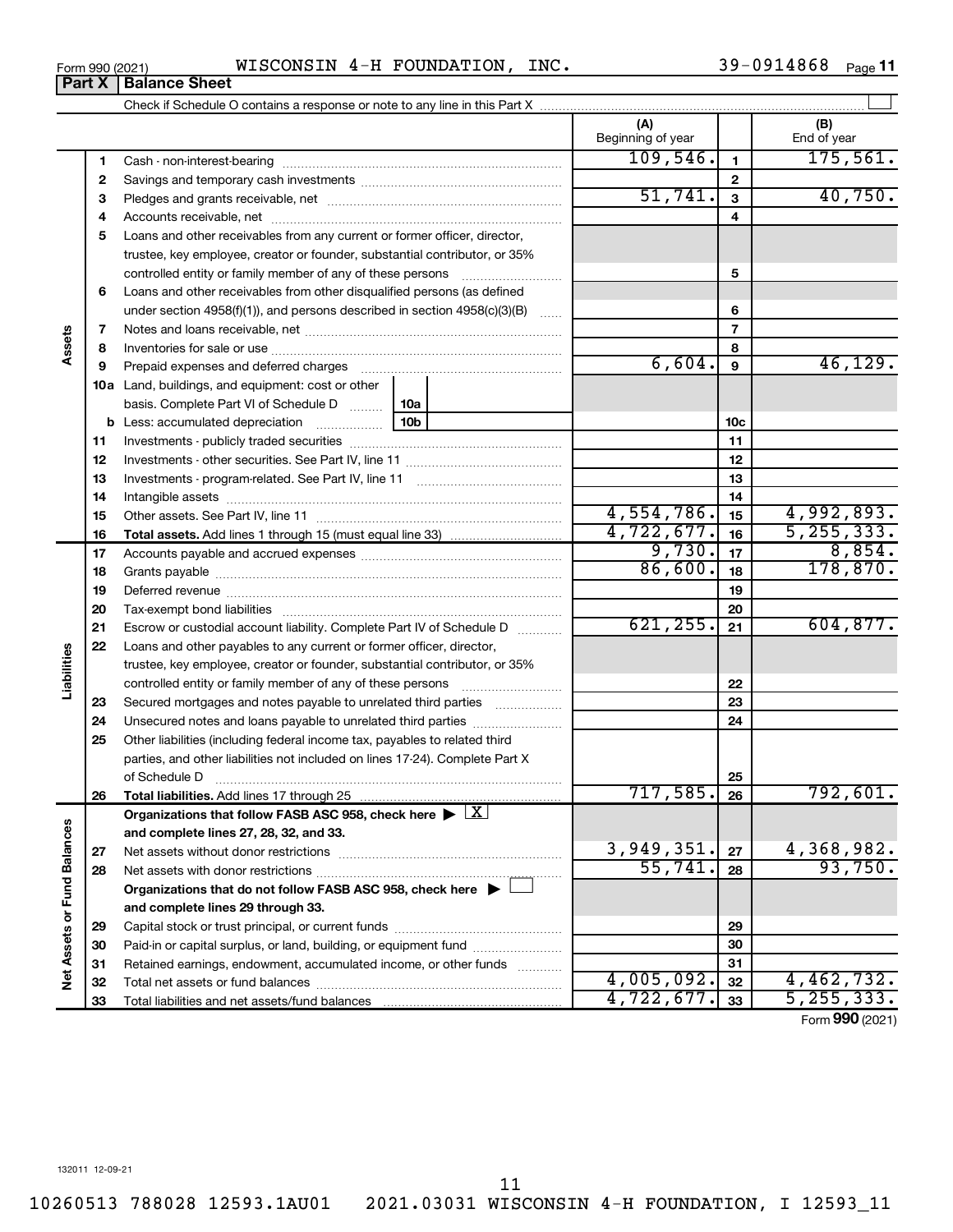|    | WISCONSIN 4-H FOUNDATION, INC.<br>Form 990 (2021)                                                                                                                                                                                                            |                         | 39-0914868     |     | Page 12            |
|----|--------------------------------------------------------------------------------------------------------------------------------------------------------------------------------------------------------------------------------------------------------------|-------------------------|----------------|-----|--------------------|
|    | <b>Part XI Reconciliation of Net Assets</b>                                                                                                                                                                                                                  |                         |                |     |                    |
|    |                                                                                                                                                                                                                                                              |                         |                |     | $\boxed{\text{X}}$ |
|    |                                                                                                                                                                                                                                                              |                         |                |     |                    |
| 1  |                                                                                                                                                                                                                                                              | $\mathbf{1}$            |                |     | 529,277.           |
| 2  |                                                                                                                                                                                                                                                              | $\overline{2}$          |                |     | 758,397.           |
| 3  |                                                                                                                                                                                                                                                              | 3                       |                |     | $-229,120.$        |
| 4  |                                                                                                                                                                                                                                                              | $\overline{\mathbf{4}}$ | 4,005,092.     |     |                    |
| 5  | Net unrealized gains (losses) on investments [111] www.martime.community.community.community.community.communi                                                                                                                                               | 5                       |                |     |                    |
| 6  | Donated services and use of facilities [[111] matter contracts and use of facilities [[11] matter contracts and use of facilities [[11] matter contracts and use of facilities [[11] matter contracts and a service contract o                               | 6                       |                |     |                    |
| 7  | Investment expenses www.communication.com/www.communication.com/www.communication.com/www.com                                                                                                                                                                | $\overline{7}$          |                |     |                    |
| 8  | Prior period adjustments www.communication.communication.communication.communication.com                                                                                                                                                                     | 8                       |                |     |                    |
| 9  | Other changes in net assets or fund balances (explain on Schedule O)                                                                                                                                                                                         | 9                       |                |     | 686,760.           |
| 10 | Net assets or fund balances at end of year. Combine lines 3 through 9 (must equal Part X, line 32,                                                                                                                                                           |                         |                |     |                    |
|    |                                                                                                                                                                                                                                                              | 10                      | 4,462,732.     |     |                    |
|    | Part XII Financial Statements and Reporting                                                                                                                                                                                                                  |                         |                |     |                    |
|    |                                                                                                                                                                                                                                                              |                         |                |     |                    |
|    |                                                                                                                                                                                                                                                              |                         |                | Yes | <b>No</b>          |
| 1  | $\mathbf{X}$ Accrual<br>Accounting method used to prepare the Form 990: [130] Cash<br>Other                                                                                                                                                                  |                         |                |     |                    |
|    | If the organization changed its method of accounting from a prior year or checked "Other," explain on Schedule O.                                                                                                                                            |                         |                |     |                    |
|    |                                                                                                                                                                                                                                                              |                         | 2a             |     | х                  |
|    | If "Yes," check a box below to indicate whether the financial statements for the year were compiled or reviewed on a                                                                                                                                         |                         |                |     |                    |
|    | separate basis, consolidated basis, or both:                                                                                                                                                                                                                 |                         |                |     |                    |
|    | Separate basis<br>Consolidated basis<br>Both consolidated and separate basis                                                                                                                                                                                 |                         |                | х   |                    |
|    |                                                                                                                                                                                                                                                              |                         | 2 <sub>b</sub> |     |                    |
|    | If "Yes," check a box below to indicate whether the financial statements for the year were audited on a separate basis,                                                                                                                                      |                         |                |     |                    |
|    | consolidated basis, or both:<br>$ \mathbf{X} $ Separate basis                                                                                                                                                                                                |                         |                |     |                    |
|    | <b>Consolidated basis</b><br>Both consolidated and separate basis                                                                                                                                                                                            |                         |                |     |                    |
|    | c If "Yes" to line 2a or 2b, does the organization have a committee that assumes responsibility for oversight of the audit,                                                                                                                                  |                         | 2c             | х   |                    |
|    |                                                                                                                                                                                                                                                              |                         |                |     |                    |
|    | If the organization changed either its oversight process or selection process during the tax year, explain on Schedule O.<br>3a As a result of a federal award, was the organization required to undergo an audit or audits as set forth in the Single Audit |                         |                |     |                    |
|    |                                                                                                                                                                                                                                                              |                         | За             |     | х                  |
|    | b If "Yes," did the organization undergo the required audit or audits? If the organization did not undergo the required audit                                                                                                                                |                         |                |     |                    |
|    |                                                                                                                                                                                                                                                              |                         | 3b             |     |                    |
|    |                                                                                                                                                                                                                                                              |                         |                |     | Form 990 (2021)    |
|    |                                                                                                                                                                                                                                                              |                         |                |     |                    |

10260513 788028 12593.1AU01 2021.03031 WISCONSIN 4-H FOUNDATION, I 12593\_11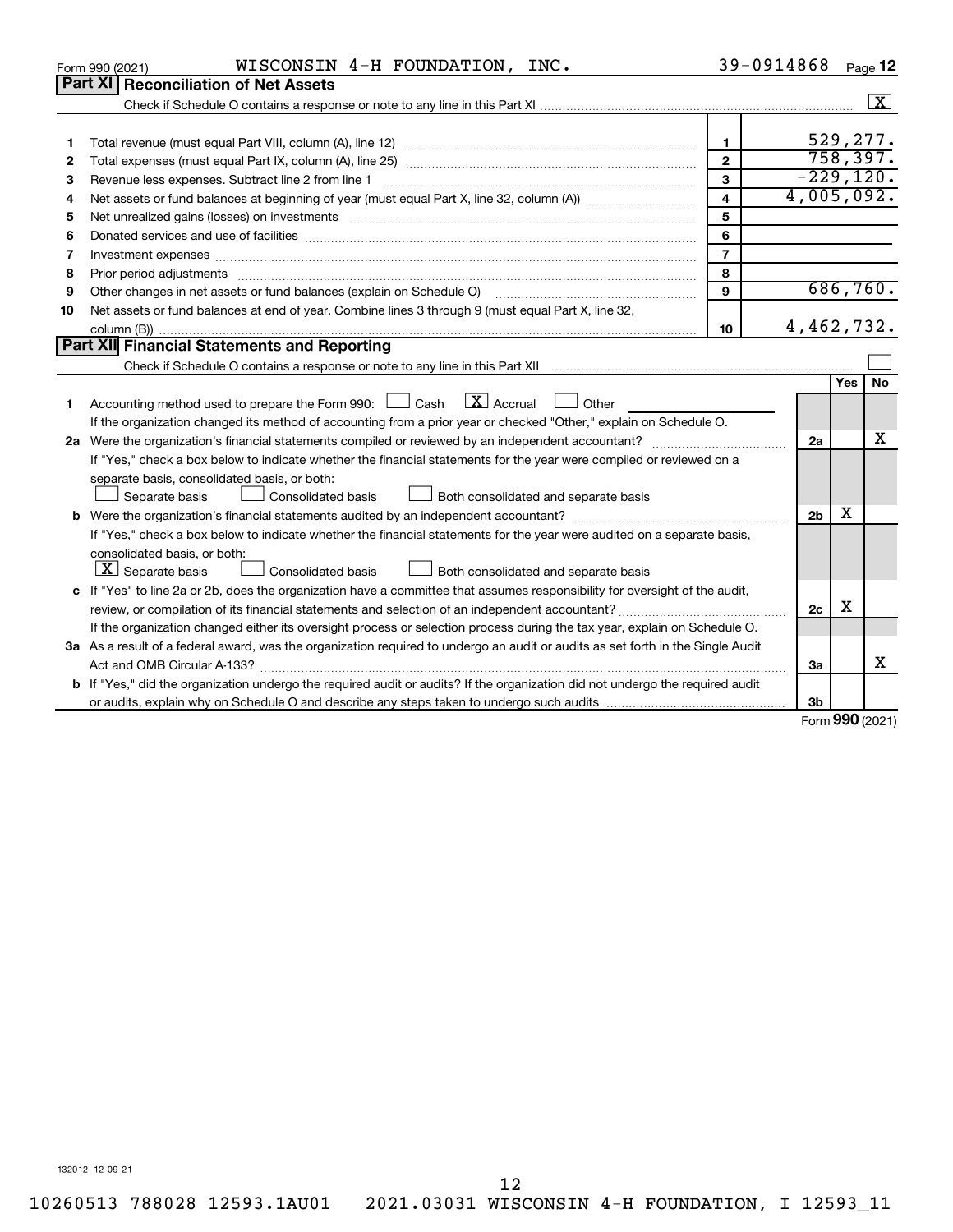**Total**

# Form 990)<br>
Complete if the organization is a section 501(c)(3) organization or a section<br> **Public Charity Status and Public Support**

**4947(a)(1) nonexempt charitable trust. | Attach to Form 990 or Form 990-EZ.** 

| OMB No 1545-0047                    |
|-------------------------------------|
|                                     |
| <b>Open to Public</b><br>Inspection |
|                                     |

| Department of the Treasury<br>Internal Revenue Service |                                       |  | Attach to Form 990 or Form 990-EZ.<br>Go to www.irs.gov/Form990 for instructions and the latest information. | <b>Open to Public</b><br>Inspection                                                                                                          |     |                                 |                                                      |                                                    |
|--------------------------------------------------------|---------------------------------------|--|--------------------------------------------------------------------------------------------------------------|----------------------------------------------------------------------------------------------------------------------------------------------|-----|---------------------------------|------------------------------------------------------|----------------------------------------------------|
|                                                        | Name of the organization              |  |                                                                                                              |                                                                                                                                              |     |                                 |                                                      | <b>Employer identification number</b>              |
|                                                        |                                       |  |                                                                                                              | WISCONSIN 4-H FOUNDATION, INC.                                                                                                               |     |                                 |                                                      | 39-0914868                                         |
| Part I                                                 |                                       |  |                                                                                                              | Reason for Public Charity Status. (All organizations must complete this part.) See instructions.                                             |     |                                 |                                                      |                                                    |
|                                                        |                                       |  |                                                                                                              | The organization is not a private foundation because it is: (For lines 1 through 12, check only one box.)                                    |     |                                 |                                                      |                                                    |
| 1                                                      |                                       |  |                                                                                                              | A church, convention of churches, or association of churches described in section 170(b)(1)(A)(i).                                           |     |                                 |                                                      |                                                    |
| 2                                                      |                                       |  |                                                                                                              | A school described in section 170(b)(1)(A)(ii). (Attach Schedule E (Form 990).)                                                              |     |                                 |                                                      |                                                    |
| 3                                                      |                                       |  |                                                                                                              | A hospital or a cooperative hospital service organization described in section 170(b)(1)(A)(iii).                                            |     |                                 |                                                      |                                                    |
| 4                                                      |                                       |  |                                                                                                              | A medical research organization operated in conjunction with a hospital described in section 170(b)(1)(A)(iii). Enter the hospital's name,   |     |                                 |                                                      |                                                    |
|                                                        | city, and state:                      |  |                                                                                                              |                                                                                                                                              |     |                                 |                                                      |                                                    |
| 5                                                      |                                       |  |                                                                                                              | An organization operated for the benefit of a college or university owned or operated by a governmental unit described in                    |     |                                 |                                                      |                                                    |
|                                                        |                                       |  | section 170(b)(1)(A)(iv). (Complete Part II.)                                                                |                                                                                                                                              |     |                                 |                                                      |                                                    |
| 6                                                      |                                       |  |                                                                                                              | A federal, state, or local government or governmental unit described in section 170(b)(1)(A)(v).                                             |     |                                 |                                                      |                                                    |
| $\lfloor x \rfloor$<br>7                               |                                       |  |                                                                                                              | An organization that normally receives a substantial part of its support from a governmental unit or from the general public described in    |     |                                 |                                                      |                                                    |
|                                                        |                                       |  | section 170(b)(1)(A)(vi). (Complete Part II.)                                                                |                                                                                                                                              |     |                                 |                                                      |                                                    |
| 8                                                      |                                       |  |                                                                                                              | A community trust described in section 170(b)(1)(A)(vi). (Complete Part II.)                                                                 |     |                                 |                                                      |                                                    |
| 9                                                      |                                       |  |                                                                                                              | An agricultural research organization described in section 170(b)(1)(A)(ix) operated in conjunction with a land-grant college                |     |                                 |                                                      |                                                    |
|                                                        |                                       |  |                                                                                                              | or university or a non-land-grant college of agriculture (see instructions). Enter the name, city, and state of the college or               |     |                                 |                                                      |                                                    |
|                                                        | university:                           |  |                                                                                                              |                                                                                                                                              |     |                                 |                                                      |                                                    |
| 10                                                     |                                       |  |                                                                                                              | An organization that normally receives (1) more than 33 1/3% of its support from contributions, membership fees, and gross receipts from     |     |                                 |                                                      |                                                    |
|                                                        |                                       |  |                                                                                                              | activities related to its exempt functions, subject to certain exceptions; and (2) no more than 33 1/3% of its support from gross investment |     |                                 |                                                      |                                                    |
|                                                        |                                       |  |                                                                                                              | income and unrelated business taxable income (less section 511 tax) from businesses acquired by the organization after June 30, 1975.        |     |                                 |                                                      |                                                    |
|                                                        |                                       |  | See section 509(a)(2). (Complete Part III.)                                                                  |                                                                                                                                              |     |                                 |                                                      |                                                    |
| 11                                                     |                                       |  |                                                                                                              | An organization organized and operated exclusively to test for public safety. See section 509(a)(4).                                         |     |                                 |                                                      |                                                    |
| 12 <sup>°</sup>                                        |                                       |  |                                                                                                              | An organization organized and operated exclusively for the benefit of, to perform the functions of, or to carry out the purposes of one or   |     |                                 |                                                      |                                                    |
|                                                        |                                       |  |                                                                                                              |                                                                                                                                              |     |                                 |                                                      |                                                    |
|                                                        |                                       |  |                                                                                                              | more publicly supported organizations described in section 509(a)(1) or section 509(a)(2). See section 509(a)(3). Check the box on           |     |                                 |                                                      |                                                    |
|                                                        |                                       |  |                                                                                                              | lines 12a through 12d that describes the type of supporting organization and complete lines 12e, 12f, and 12g.                               |     |                                 |                                                      |                                                    |
| а                                                      |                                       |  |                                                                                                              | Type I. A supporting organization operated, supervised, or controlled by its supported organization(s), typically by giving                  |     |                                 |                                                      |                                                    |
|                                                        |                                       |  |                                                                                                              | the supported organization(s) the power to regularly appoint or elect a majority of the directors or trustees of the supporting              |     |                                 |                                                      |                                                    |
|                                                        |                                       |  | organization. You must complete Part IV, Sections A and B.                                                   |                                                                                                                                              |     |                                 |                                                      |                                                    |
| b                                                      |                                       |  |                                                                                                              | Type II. A supporting organization supervised or controlled in connection with its supported organization(s), by having                      |     |                                 |                                                      |                                                    |
|                                                        |                                       |  |                                                                                                              | control or management of the supporting organization vested in the same persons that control or manage the supported                         |     |                                 |                                                      |                                                    |
|                                                        |                                       |  | organization(s). You must complete Part IV, Sections A and C.                                                |                                                                                                                                              |     |                                 |                                                      |                                                    |
| с                                                      |                                       |  |                                                                                                              | Type III functionally integrated. A supporting organization operated in connection with, and functionally integrated with,                   |     |                                 |                                                      |                                                    |
|                                                        |                                       |  |                                                                                                              | its supported organization(s) (see instructions). You must complete Part IV, Sections A, D, and E.                                           |     |                                 |                                                      |                                                    |
| d                                                      |                                       |  |                                                                                                              | Type III non-functionally integrated. A supporting organization operated in connection with its supported organization(s)                    |     |                                 |                                                      |                                                    |
|                                                        |                                       |  |                                                                                                              | that is not functionally integrated. The organization generally must satisfy a distribution requirement and an attentiveness                 |     |                                 |                                                      |                                                    |
|                                                        |                                       |  |                                                                                                              | requirement (see instructions). You must complete Part IV, Sections A and D, and Part V.                                                     |     |                                 |                                                      |                                                    |
| е                                                      |                                       |  |                                                                                                              | Check this box if the organization received a written determination from the IRS that it is a Type I, Type II, Type III                      |     |                                 |                                                      |                                                    |
|                                                        |                                       |  |                                                                                                              | functionally integrated, or Type III non-functionally integrated supporting organization.                                                    |     |                                 |                                                      |                                                    |
|                                                        |                                       |  |                                                                                                              |                                                                                                                                              |     |                                 |                                                      |                                                    |
|                                                        |                                       |  | g Provide the following information about the supported organization(s).                                     |                                                                                                                                              |     | (iv) Is the organization listed |                                                      |                                                    |
|                                                        | (i) Name of supported<br>organization |  | (ii) EIN                                                                                                     | (iii) Type of organization<br>(described on lines 1-10                                                                                       |     | in your governing document?     | (v) Amount of monetary<br>support (see instructions) | (vi) Amount of other<br>support (see instructions) |
|                                                        |                                       |  |                                                                                                              | above (see instructions))                                                                                                                    | Yes | No                              |                                                      |                                                    |
|                                                        |                                       |  |                                                                                                              |                                                                                                                                              |     |                                 |                                                      |                                                    |
|                                                        |                                       |  |                                                                                                              |                                                                                                                                              |     |                                 |                                                      |                                                    |
|                                                        |                                       |  |                                                                                                              |                                                                                                                                              |     |                                 |                                                      |                                                    |
|                                                        |                                       |  |                                                                                                              |                                                                                                                                              |     |                                 |                                                      |                                                    |
|                                                        |                                       |  |                                                                                                              |                                                                                                                                              |     |                                 |                                                      |                                                    |
|                                                        |                                       |  |                                                                                                              |                                                                                                                                              |     |                                 |                                                      |                                                    |
|                                                        |                                       |  |                                                                                                              |                                                                                                                                              |     |                                 |                                                      |                                                    |
|                                                        |                                       |  |                                                                                                              |                                                                                                                                              |     |                                 |                                                      |                                                    |
|                                                        |                                       |  |                                                                                                              |                                                                                                                                              |     |                                 |                                                      |                                                    |
|                                                        |                                       |  |                                                                                                              |                                                                                                                                              |     |                                 |                                                      |                                                    |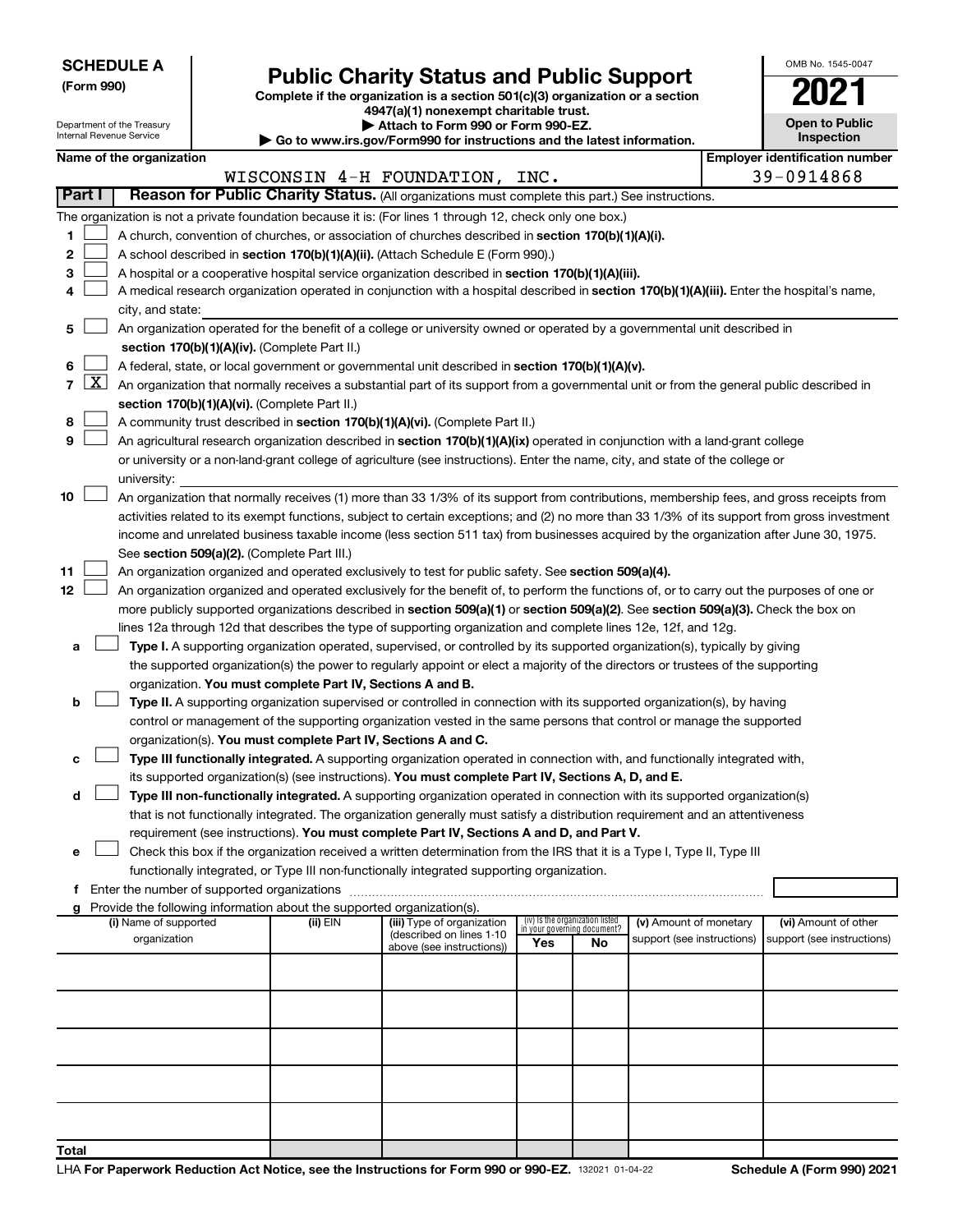Schedule A (Form 990) 2021  $_{\rm WISCONSIM}$   $\rm 4-H$   $\rm FOUNDATION$  ,  $\rm INC.$   $\rm 39-0914868$   $_{\rm Page}$ 

## **Part II Support Schedule for Organizations Described in Sections 170(b)(1)(A)(iv) and 170(b)(1)(A)(vi)**

(Complete only if you checked the box on line 5, 7, or 8 of Part I or if the organization failed to qualify under Part III. If the organization fails to qualify under the tests listed below, please complete Part III.)

|    | <b>Section A. Public Support</b>                                                                                                                                                                                                                                                            |           |                         |            |            |           |                                          |
|----|---------------------------------------------------------------------------------------------------------------------------------------------------------------------------------------------------------------------------------------------------------------------------------------------|-----------|-------------------------|------------|------------|-----------|------------------------------------------|
|    | Calendar year (or fiscal year beginning in)                                                                                                                                                                                                                                                 | (a) 2017  | (b) 2018                | $(c)$ 2019 | $(d)$ 2020 | (e) 2021  | (f) Total                                |
|    | 1 Gifts, grants, contributions, and                                                                                                                                                                                                                                                         |           |                         |            |            |           |                                          |
|    | membership fees received. (Do not                                                                                                                                                                                                                                                           |           |                         |            |            |           |                                          |
|    | include any "unusual grants.")                                                                                                                                                                                                                                                              | 510, 188. | 455, 215.               | 639, 475.  | 291,880.   | 545,341.  | 2442099.                                 |
|    | 2 Tax revenues levied for the organ-                                                                                                                                                                                                                                                        |           |                         |            |            |           |                                          |
|    | ization's benefit and either paid to                                                                                                                                                                                                                                                        |           |                         |            |            |           |                                          |
|    | or expended on its behalf                                                                                                                                                                                                                                                                   |           |                         |            |            |           |                                          |
|    | 3 The value of services or facilities                                                                                                                                                                                                                                                       |           |                         |            |            |           |                                          |
|    | furnished by a governmental unit to                                                                                                                                                                                                                                                         |           |                         |            |            |           |                                          |
|    | the organization without charge                                                                                                                                                                                                                                                             |           |                         |            |            |           |                                          |
|    | <b>Total.</b> Add lines 1 through 3                                                                                                                                                                                                                                                         | 510, 188. | 455, 215.               | 639,475.   | 291,880.   | 545, 341. | 2442099.                                 |
| 5. | The portion of total contributions                                                                                                                                                                                                                                                          |           |                         |            |            |           |                                          |
|    | by each person (other than a                                                                                                                                                                                                                                                                |           |                         |            |            |           |                                          |
|    | governmental unit or publicly                                                                                                                                                                                                                                                               |           |                         |            |            |           |                                          |
|    | supported organization) included                                                                                                                                                                                                                                                            |           |                         |            |            |           |                                          |
|    | on line 1 that exceeds 2% of the                                                                                                                                                                                                                                                            |           |                         |            |            |           |                                          |
|    | amount shown on line 11,                                                                                                                                                                                                                                                                    |           |                         |            |            |           |                                          |
|    | column (f)                                                                                                                                                                                                                                                                                  |           |                         |            |            |           | 87,507.                                  |
|    | 6 Public support. Subtract line 5 from line 4.                                                                                                                                                                                                                                              |           |                         |            |            |           | 2354592.                                 |
|    | <b>Section B. Total Support</b>                                                                                                                                                                                                                                                             |           |                         |            |            |           |                                          |
|    | Calendar year (or fiscal year beginning in)                                                                                                                                                                                                                                                 | (a) 2017  | (b) 2018                | $(c)$ 2019 | $(d)$ 2020 | (e) 2021  | (f) Total                                |
|    | <b>7</b> Amounts from line 4                                                                                                                                                                                                                                                                | 510, 188. | $\overline{455}$ , 215. | 639,475.   | 291,880.   | 545,341   | 2442099.                                 |
| 8  | Gross income from interest,                                                                                                                                                                                                                                                                 |           |                         |            |            |           |                                          |
|    | dividends, payments received on                                                                                                                                                                                                                                                             |           |                         |            |            |           |                                          |
|    | securities loans, rents, royalties,                                                                                                                                                                                                                                                         |           |                         |            |            |           |                                          |
|    | and income from similar sources                                                                                                                                                                                                                                                             | 965.      | 2,340.                  |            |            | 30.       | 3,335.                                   |
| 9  | Net income from unrelated business                                                                                                                                                                                                                                                          |           |                         |            |            |           |                                          |
|    | activities, whether or not the                                                                                                                                                                                                                                                              |           |                         |            |            |           |                                          |
|    | business is regularly carried on                                                                                                                                                                                                                                                            |           |                         |            |            |           |                                          |
|    | 10 Other income. Do not include gain                                                                                                                                                                                                                                                        |           |                         |            |            |           |                                          |
|    | or loss from the sale of capital                                                                                                                                                                                                                                                            |           |                         |            |            |           |                                          |
|    | assets (Explain in Part VI.)                                                                                                                                                                                                                                                                |           |                         |            |            |           | 2445434.                                 |
|    | <b>11 Total support.</b> Add lines 7 through 10                                                                                                                                                                                                                                             |           |                         |            |            | 12        | 39,649.                                  |
|    | <b>12</b> Gross receipts from related activities, etc. (see instructions)<br>13 First 5 years. If the Form 990 is for the organization's first, second, third, fourth, or fifth tax year as a section 501(c)(3)                                                                             |           |                         |            |            |           |                                          |
|    |                                                                                                                                                                                                                                                                                             |           |                         |            |            |           |                                          |
|    | organization, check this box and stop here match and the content of the content of the content of the content of the content of the content of the content of the content of the content of the content of the content of the<br><b>Section C. Computation of Public Support Percentage</b> |           |                         |            |            |           |                                          |
|    |                                                                                                                                                                                                                                                                                             |           |                         |            |            | 14        | 96.29<br>%                               |
|    |                                                                                                                                                                                                                                                                                             |           |                         |            |            | 15        | 98.73<br>$\%$                            |
|    | 16a 33 1/3% support test - 2021. If the organization did not check the box on line 13, and line 14 is 33 1/3% or more, check this box and                                                                                                                                                   |           |                         |            |            |           |                                          |
|    | stop here. The organization qualifies as a publicly supported organization manufaction manufacture or manufacture or the organization manufacture or the state of the state of the state of the state of the state of the stat                                                              |           |                         |            |            |           | $\blacktriangleright$ $\boxed{\text{X}}$ |
|    | b 33 1/3% support test - 2020. If the organization did not check a box on line 13 or 16a, and line 15 is 33 1/3% or more, check this box                                                                                                                                                    |           |                         |            |            |           |                                          |
|    | and stop here. The organization qualifies as a publicly supported organization [11,111] and stop here. The organization [11] and stop here. The organization [11] and stop here. The organization [11] and stop here is a publ                                                              |           |                         |            |            |           |                                          |
|    | 17a 10% -facts-and-circumstances test - 2021. If the organization did not check a box on line 13, 16a, or 16b, and line 14 is 10% or more,                                                                                                                                                  |           |                         |            |            |           |                                          |
|    | and if the organization meets the facts-and-circumstances test, check this box and stop here. Explain in Part VI how the organization                                                                                                                                                       |           |                         |            |            |           |                                          |
|    | meets the facts-and-circumstances test. The organization qualifies as a publicly supported organization                                                                                                                                                                                     |           |                         |            |            |           |                                          |
|    | <b>b 10%</b> -facts-and-circumstances test - 2020. If the organization did not check a box on line 13, 16a, 16b, or 17a, and line 15 is 10% or                                                                                                                                              |           |                         |            |            |           |                                          |
|    | more, and if the organization meets the facts-and-circumstances test, check this box and stop here. Explain in Part VI how the                                                                                                                                                              |           |                         |            |            |           |                                          |
|    | organization meets the facts-and-circumstances test. The organization qualifies as a publicly supported organization                                                                                                                                                                        |           |                         |            |            |           |                                          |
|    | 18 Private foundation. If the organization did not check a box on line 13, 16a, 16b, 17a, or 17b, check this box and see instructions                                                                                                                                                       |           |                         |            |            |           |                                          |
|    |                                                                                                                                                                                                                                                                                             |           |                         |            |            |           | Schedule A (Form 990) 2021               |

132022 01-04-22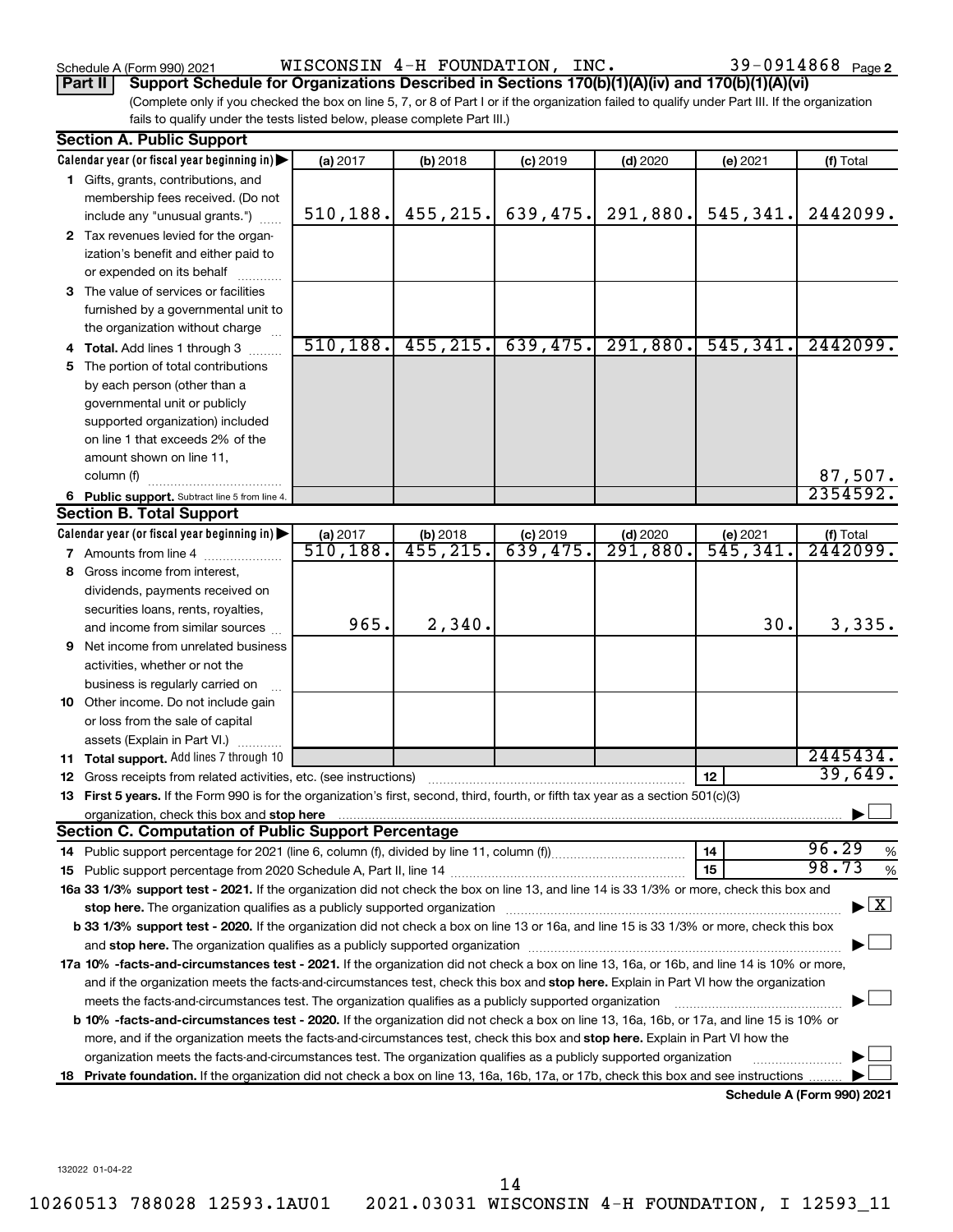| Schedule A (Form 990) 2021 |  |
|----------------------------|--|
|----------------------------|--|

| Schedule A (Form 990) 2021 |  |  |  |  | WISCONSIN 4-H FOUNDATION, INC. |  | $39 - 0914868$ Page 3 |  |
|----------------------------|--|--|--|--|--------------------------------|--|-----------------------|--|
|----------------------------|--|--|--|--|--------------------------------|--|-----------------------|--|

**Part III Support Schedule for Organizations Described in Section 509(a)(2)** 

(Complete only if you checked the box on line 10 of Part I or if the organization failed to qualify under Part II. If the organization fails to qualify under the tests listed below, please complete Part II.)

|    | Calendar year (or fiscal year beginning in)                                                                                                                                                                                   | (a) 2017 | (b) 2018 | $(c)$ 2019 | $(d)$ 2020 |    | (e) 2021 | (f) Total                  |
|----|-------------------------------------------------------------------------------------------------------------------------------------------------------------------------------------------------------------------------------|----------|----------|------------|------------|----|----------|----------------------------|
|    | 1 Gifts, grants, contributions, and                                                                                                                                                                                           |          |          |            |            |    |          |                            |
|    | membership fees received. (Do not                                                                                                                                                                                             |          |          |            |            |    |          |                            |
|    | include any "unusual grants.")                                                                                                                                                                                                |          |          |            |            |    |          |                            |
|    | 2 Gross receipts from admissions,<br>merchandise sold or services per-<br>formed, or facilities furnished in<br>any activity that is related to the                                                                           |          |          |            |            |    |          |                            |
|    | organization's tax-exempt purpose                                                                                                                                                                                             |          |          |            |            |    |          |                            |
| 3  | Gross receipts from activities that                                                                                                                                                                                           |          |          |            |            |    |          |                            |
|    | are not an unrelated trade or bus-<br>iness under section 513                                                                                                                                                                 |          |          |            |            |    |          |                            |
| 4  | Tax revenues levied for the organ-                                                                                                                                                                                            |          |          |            |            |    |          |                            |
|    | ization's benefit and either paid to<br>or expended on its behalf<br>.                                                                                                                                                        |          |          |            |            |    |          |                            |
| 5. | The value of services or facilities                                                                                                                                                                                           |          |          |            |            |    |          |                            |
|    | furnished by a governmental unit to<br>the organization without charge                                                                                                                                                        |          |          |            |            |    |          |                            |
|    |                                                                                                                                                                                                                               |          |          |            |            |    |          |                            |
| 6  | Total. Add lines 1 through 5                                                                                                                                                                                                  |          |          |            |            |    |          |                            |
|    | 7a Amounts included on lines 1, 2, and                                                                                                                                                                                        |          |          |            |            |    |          |                            |
|    | 3 received from disqualified persons<br><b>b</b> Amounts included on lines 2 and 3 received                                                                                                                                   |          |          |            |            |    |          |                            |
|    | from other than disqualified persons that<br>exceed the greater of \$5,000 or 1% of the<br>amount on line 13 for the year                                                                                                     |          |          |            |            |    |          |                            |
|    | c Add lines 7a and 7b                                                                                                                                                                                                         |          |          |            |            |    |          |                            |
|    | 8 Public support. (Subtract line 7c from line 6.)                                                                                                                                                                             |          |          |            |            |    |          |                            |
|    | <b>Section B. Total Support</b>                                                                                                                                                                                               |          |          |            |            |    |          |                            |
|    | Calendar year (or fiscal year beginning in)                                                                                                                                                                                   | (a) 2017 | (b) 2018 | $(c)$ 2019 | $(d)$ 2020 |    | (e) 2021 | (f) Total                  |
|    | 9 Amounts from line 6                                                                                                                                                                                                         |          |          |            |            |    |          |                            |
|    | <b>10a</b> Gross income from interest,<br>dividends, payments received on<br>securities loans, rents, royalties,<br>and income from similar sources                                                                           |          |          |            |            |    |          |                            |
|    | <b>b</b> Unrelated business taxable income                                                                                                                                                                                    |          |          |            |            |    |          |                            |
|    | (less section 511 taxes) from businesses<br>acquired after June 30, 1975                                                                                                                                                      |          |          |            |            |    |          |                            |
|    | c Add lines 10a and 10b                                                                                                                                                                                                       |          |          |            |            |    |          |                            |
| 11 | Net income from unrelated business<br>activities not included on line 10b.<br>whether or not the business is<br>regularly carried on                                                                                          |          |          |            |            |    |          |                            |
|    | <b>12</b> Other income. Do not include gain<br>or loss from the sale of capital                                                                                                                                               |          |          |            |            |    |          |                            |
|    | assets (Explain in Part VI.)<br><b>13</b> Total support. (Add lines 9, 10c, 11, and 12.)                                                                                                                                      |          |          |            |            |    |          |                            |
|    | 14 First 5 years. If the Form 990 is for the organization's first, second, third, fourth, or fifth tax year as a section 501(c)(3) organization,                                                                              |          |          |            |            |    |          |                            |
|    | check this box and stop here manufactured and stop here and stop here are manufactured and stop here and stop here and stop here and stop here and stop here and stop here and stop here and stop here and stop here and stop |          |          |            |            |    |          |                            |
|    | <b>Section C. Computation of Public Support Percentage</b>                                                                                                                                                                    |          |          |            |            |    |          |                            |
|    |                                                                                                                                                                                                                               |          |          |            |            | 15 |          | %                          |
|    |                                                                                                                                                                                                                               |          |          |            |            | 16 |          | %                          |
|    | Section D. Computation of Investment Income Percentage                                                                                                                                                                        |          |          |            |            |    |          |                            |
|    |                                                                                                                                                                                                                               |          |          |            |            | 17 |          |                            |
|    |                                                                                                                                                                                                                               |          |          |            |            |    |          | %                          |
|    |                                                                                                                                                                                                                               |          |          |            |            | 18 |          | %                          |
|    |                                                                                                                                                                                                                               |          |          |            |            |    |          |                            |
|    | 19a 33 1/3% support tests - 2021. If the organization did not check the box on line 14, and line 15 is more than 33 1/3%, and line 17 is not                                                                                  |          |          |            |            |    |          |                            |
|    | more than 33 1/3%, check this box and stop here. The organization qualifies as a publicly supported organization                                                                                                              |          |          |            |            |    |          |                            |
|    | <b>b 33 1/3% support tests - 2020.</b> If the organization did not check a box on line 14 or line 19a, and line 16 is more than 33 1/3%, and                                                                                  |          |          |            |            |    |          |                            |
|    | line 18 is not more than 33 1/3%, check this box and stop here. The organization qualifies as a publicly supported organization                                                                                               |          |          |            |            |    |          |                            |
|    | 132023 01-04-22                                                                                                                                                                                                               |          |          |            |            |    |          | Schedule A (Form 990) 2021 |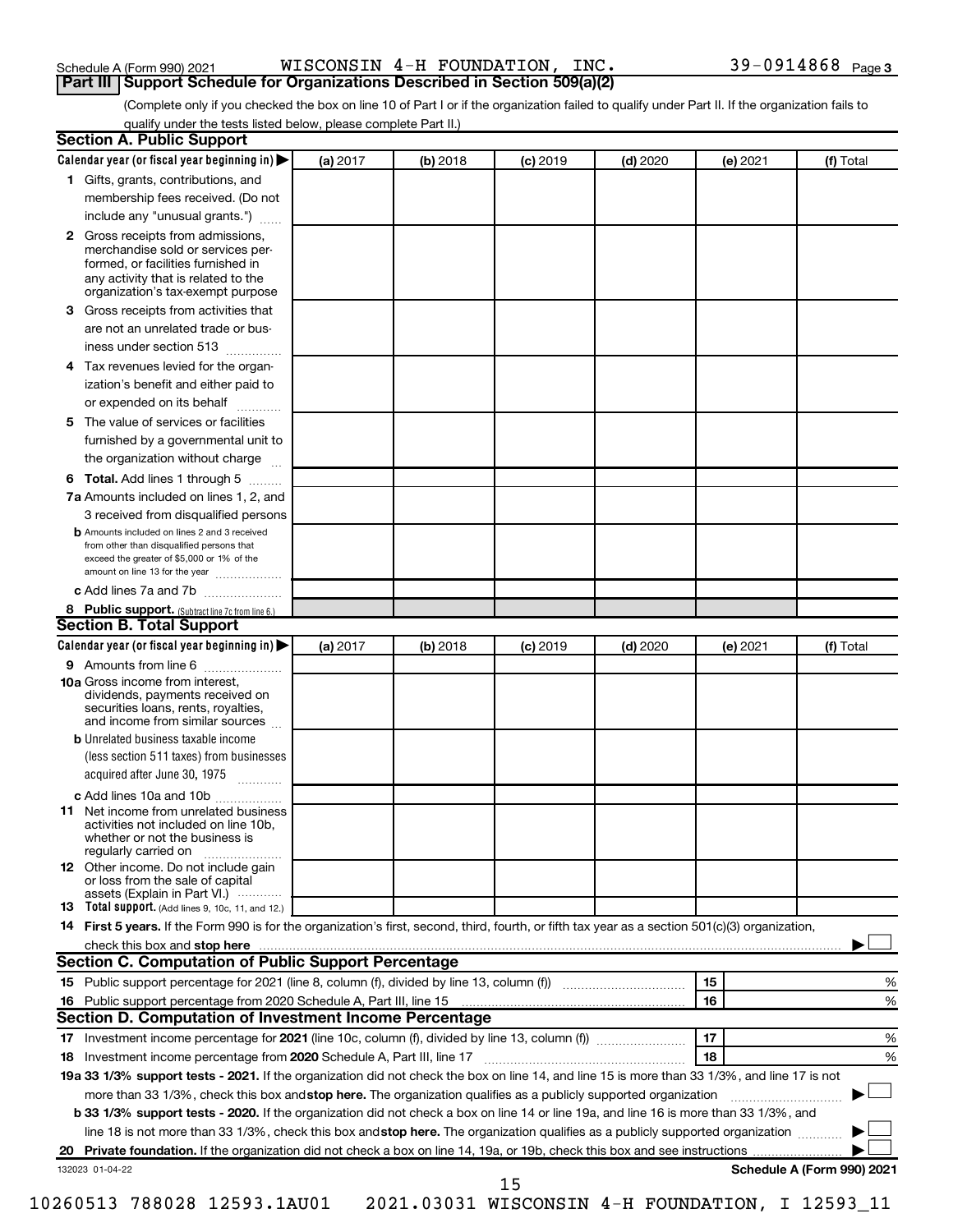## Schedule A (Form 990) 2021  $_{\rm WISCONSIM}$   $\rm 4-H$   $\rm FOUNDATION$  ,  $\rm INC.$   $\rm 39-0914868$   $_{\rm Page}$

**1**

**2**

**3a**

**3b**

**3c**

**4a**

**4b**

**4c**

**5a**

**5b 5c**

**6**

**7**

**8**

**9a**

**9b**

**9c**

**10a**

**Yes No**

## **Part IV Supporting Organizations**

(Complete only if you checked a box in line 12 on Part I. If you checked box 12a, Part I, complete Sections A and B. If you checked box 12b, Part I, complete Sections A and C. If you checked box 12c, Part I, complete Sections A, D, and E. If you checked box 12d, Part I, complete Sections A and D, and complete Part V.)

## **Section A. All Supporting Organizations**

- **1** Are all of the organization's supported organizations listed by name in the organization's governing documents? If "No," describe in Part VI how the supported organizations are designated. If designated by *class or purpose, describe the designation. If historic and continuing relationship, explain.*
- **2** Did the organization have any supported organization that does not have an IRS determination of status under section 509(a)(1) or (2)? If "Yes," explain in Part **VI** how the organization determined that the supported *organization was described in section 509(a)(1) or (2).*
- **3a** Did the organization have a supported organization described in section 501(c)(4), (5), or (6)? If "Yes," answer *lines 3b and 3c below.*
- **b** Did the organization confirm that each supported organization qualified under section 501(c)(4), (5), or (6) and satisfied the public support tests under section 509(a)(2)? If "Yes," describe in Part VI when and how the *organization made the determination.*
- **c** Did the organization ensure that all support to such organizations was used exclusively for section 170(c)(2)(B) purposes? If "Yes," explain in Part VI what controls the organization put in place to ensure such use.
- **4 a** *If* Was any supported organization not organized in the United States ("foreign supported organization")? *"Yes," and if you checked box 12a or 12b in Part I, answer lines 4b and 4c below.*
- **b** Did the organization have ultimate control and discretion in deciding whether to make grants to the foreign supported organization? If "Yes," describe in Part VI how the organization had such control and discretion *despite being controlled or supervised by or in connection with its supported organizations.*
- **c** Did the organization support any foreign supported organization that does not have an IRS determination under sections 501(c)(3) and 509(a)(1) or (2)? If "Yes," explain in Part VI what controls the organization used *to ensure that all support to the foreign supported organization was used exclusively for section 170(c)(2)(B) purposes.*
- **5a** Did the organization add, substitute, or remove any supported organizations during the tax year? If "Yes," answer lines 5b and 5c below (if applicable). Also, provide detail in **Part VI,** including (i) the names and EIN *numbers of the supported organizations added, substituted, or removed; (ii) the reasons for each such action; (iii) the authority under the organization's organizing document authorizing such action; and (iv) how the action was accomplished (such as by amendment to the organizing document).*
- **b Type I or Type II only.** Was any added or substituted supported organization part of a class already designated in the organization's organizing document?
- **c Substitutions only.**  Was the substitution the result of an event beyond the organization's control?
- **6** Did the organization provide support (whether in the form of grants or the provision of services or facilities) to **Part VI.** support or benefit one or more of the filing organization's supported organizations? If "Yes," provide detail in anyone other than (i) its supported organizations, (ii) individuals that are part of the charitable class benefited by one or more of its supported organizations, or (iii) other supporting organizations that also
- **7** Did the organization provide a grant, loan, compensation, or other similar payment to a substantial contributor regard to a substantial contributor? If "Yes," complete Part I of Schedule L (Form 990). (as defined in section 4958(c)(3)(C)), a family member of a substantial contributor, or a 35% controlled entity with
- **8** Did the organization make a loan to a disqualified person (as defined in section 4958) not described on line 7? *If "Yes," complete Part I of Schedule L (Form 990).*
- **9 a** Was the organization controlled directly or indirectly at any time during the tax year by one or more in section 509(a)(1) or (2))? If "Yes," provide detail in **Part VI.** disqualified persons, as defined in section 4946 (other than foundation managers and organizations described
- **b** Did one or more disqualified persons (as defined on line 9a) hold a controlling interest in any entity in which the supporting organization had an interest? If "Yes," provide detail in Part VI.
- **c** Did a disqualified person (as defined on line 9a) have an ownership interest in, or derive any personal benefit from, assets in which the supporting organization also had an interest? If "Yes," provide detail in Part VI.
- **10 a** Was the organization subject to the excess business holdings rules of section 4943 because of section supporting organizations)? If "Yes," answer line 10b below. 4943(f) (regarding certain Type II supporting organizations, and all Type III non-functionally integrated
	- **b** Did the organization have any excess business holdings in the tax year? (Use Schedule C, Form 4720, to *determine whether the organization had excess business holdings.)*

132024 01-04-21

**10b Schedule A (Form 990) 2021**

16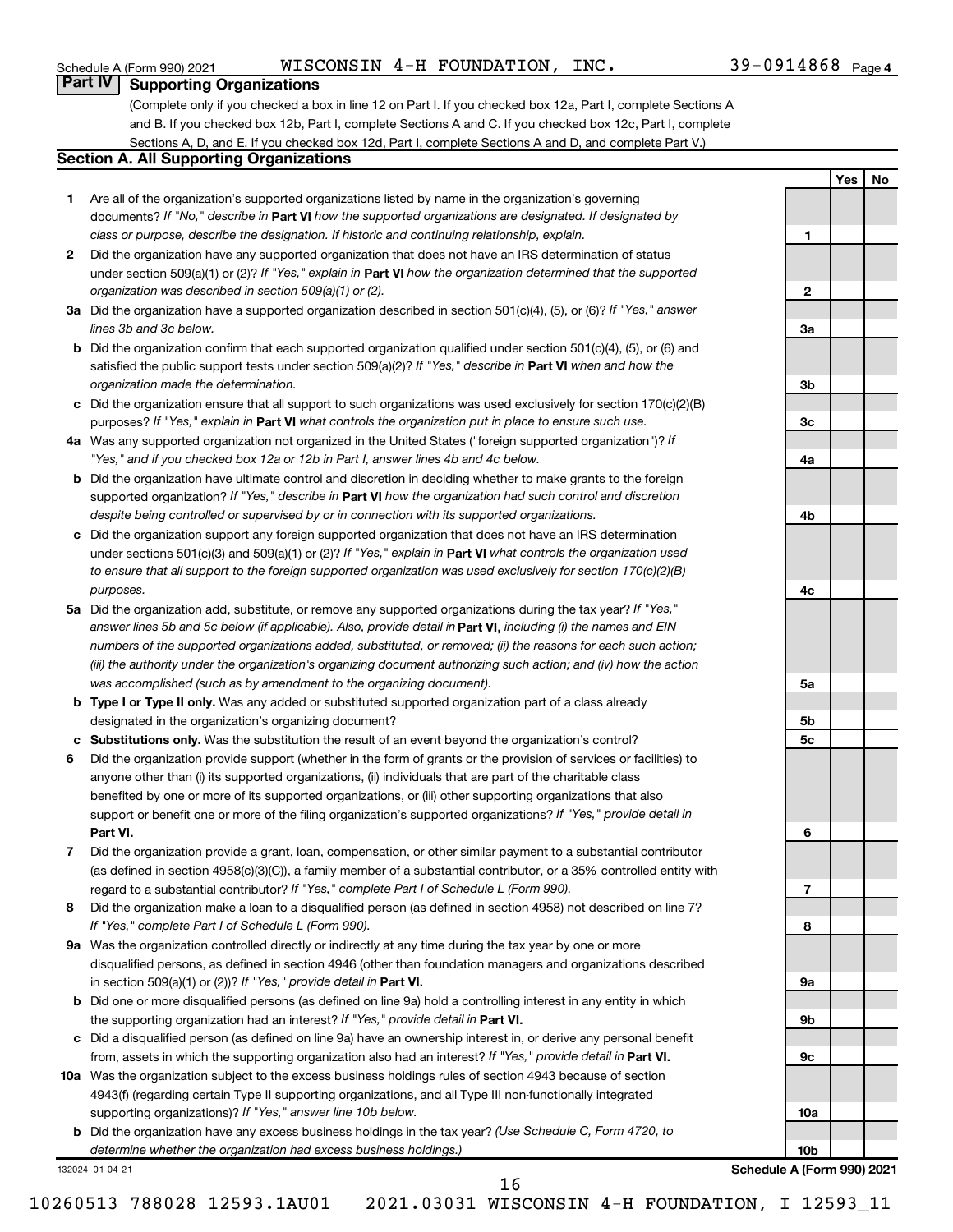|    | Part IV   Supporting Organizations (continued)                                                                                                                                                                                                           |              |            |    |
|----|----------------------------------------------------------------------------------------------------------------------------------------------------------------------------------------------------------------------------------------------------------|--------------|------------|----|
|    |                                                                                                                                                                                                                                                          |              | Yes        | No |
| 11 | Has the organization accepted a gift or contribution from any of the following persons?                                                                                                                                                                  |              |            |    |
|    | a A person who directly or indirectly controls, either alone or together with persons described on lines 11b and                                                                                                                                         |              |            |    |
|    | 11c below, the governing body of a supported organization?                                                                                                                                                                                               | 11a          |            |    |
|    | <b>b</b> A family member of a person described on line 11a above?                                                                                                                                                                                        | 11b          |            |    |
|    | c A 35% controlled entity of a person described on line 11a or 11b above?If "Yes" to line 11a, 11b, or 11c, provide                                                                                                                                      |              |            |    |
|    | detail in Part VI.                                                                                                                                                                                                                                       | 11c          |            |    |
|    | <b>Section B. Type I Supporting Organizations</b>                                                                                                                                                                                                        |              |            |    |
|    |                                                                                                                                                                                                                                                          |              | <b>Yes</b> | No |
| 1  | Did the governing body, members of the governing body, officers acting in their official capacity, or membership of one or                                                                                                                               |              |            |    |
|    | more supported organizations have the power to regularly appoint or elect at least a majority of the organization's officers,<br>directors, or trustees at all times during the tax year? If "No," describe in Part VI how the supported organization(s) |              |            |    |
|    | effectively operated, supervised, or controlled the organization's activities. If the organization had more than one supported                                                                                                                           |              |            |    |
|    | organization, describe how the powers to appoint and/or remove officers, directors, or trustees were allocated among the                                                                                                                                 |              |            |    |
|    | supported organizations and what conditions or restrictions, if any, applied to such powers during the tax year.                                                                                                                                         | 1            |            |    |
| 2  | Did the organization operate for the benefit of any supported organization other than the supported                                                                                                                                                      |              |            |    |
|    | organization(s) that operated, supervised, or controlled the supporting organization? If "Yes," explain in                                                                                                                                               |              |            |    |
|    | Part VI how providing such benefit carried out the purposes of the supported organization(s) that operated,                                                                                                                                              |              |            |    |
|    | supervised, or controlled the supporting organization.                                                                                                                                                                                                   | 2            |            |    |
|    | <b>Section C. Type II Supporting Organizations</b>                                                                                                                                                                                                       |              |            |    |
|    |                                                                                                                                                                                                                                                          |              | Yes        | No |
| 1. | Were a majority of the organization's directors or trustees during the tax year also a majority of the directors                                                                                                                                         |              |            |    |
|    | or trustees of each of the organization's supported organization(s)? If "No," describe in Part VI how control                                                                                                                                            |              |            |    |
|    | or management of the supporting organization was vested in the same persons that controlled or managed                                                                                                                                                   |              |            |    |
|    | the supported organization(s).                                                                                                                                                                                                                           | 1            |            |    |
|    | <b>Section D. All Type III Supporting Organizations</b>                                                                                                                                                                                                  |              |            |    |
|    |                                                                                                                                                                                                                                                          |              | Yes        | No |
| 1  | Did the organization provide to each of its supported organizations, by the last day of the fifth month of the                                                                                                                                           |              |            |    |
|    | organization's tax year, (i) a written notice describing the type and amount of support provided during the prior tax                                                                                                                                    |              |            |    |
|    | year, (ii) a copy of the Form 990 that was most recently filed as of the date of notification, and (iii) copies of the                                                                                                                                   |              |            |    |
|    | organization's governing documents in effect on the date of notification, to the extent not previously provided?                                                                                                                                         | 1            |            |    |
| 2  | Were any of the organization's officers, directors, or trustees either (i) appointed or elected by the supported                                                                                                                                         |              |            |    |
|    | organization(s) or (ii) serving on the governing body of a supported organization? If "No," explain in Part VI how                                                                                                                                       |              |            |    |
|    | the organization maintained a close and continuous working relationship with the supported organization(s).                                                                                                                                              | $\mathbf{2}$ |            |    |
| 3  | By reason of the relationship described on line 2, above, did the organization's supported organizations have a                                                                                                                                          |              |            |    |
|    | significant voice in the organization's investment policies and in directing the use of the organization's                                                                                                                                               |              |            |    |
|    | income or assets at all times during the tax year? If "Yes," describe in Part VI the role the organization's                                                                                                                                             |              |            |    |
|    | supported organizations played in this regard.                                                                                                                                                                                                           | 3            |            |    |
|    | Section E. Type III Functionally Integrated Supporting Organizations                                                                                                                                                                                     |              |            |    |
| 1. | Check the box next to the method that the organization used to satisfy the Integral Part Test during the yealsee instructions).                                                                                                                          |              |            |    |
| a  | The organization satisfied the Activities Test. Complete line 2 below.                                                                                                                                                                                   |              |            |    |
| b  | The organization is the parent of each of its supported organizations. Complete line 3 below.                                                                                                                                                            |              |            |    |
| c  | The organization supported a governmental entity. Describe in Part VI how you supported a governmental entity (see instructions).                                                                                                                        |              |            |    |
| 2  | Activities Test. Answer lines 2a and 2b below.                                                                                                                                                                                                           |              | Yes        | No |
| a  | Did substantially all of the organization's activities during the tax year directly further the exempt purposes of                                                                                                                                       |              |            |    |
|    | the supported organization(s) to which the organization was responsive? If "Yes," then in Part VI identify                                                                                                                                               |              |            |    |
|    | those supported organizations and explain how these activities directly furthered their exempt purposes,                                                                                                                                                 |              |            |    |
|    | how the organization was responsive to those supported organizations, and how the organization determined                                                                                                                                                |              |            |    |
|    | that these activities constituted substantially all of its activities.                                                                                                                                                                                   | 2a           |            |    |
|    | <b>b</b> Did the activities described on line 2a, above, constitute activities that, but for the organization's involvement,                                                                                                                             |              |            |    |
|    | one or more of the organization's supported organization(s) would have been engaged in? If "Yes," explain in                                                                                                                                             |              |            |    |
|    | <b>Part VI</b> the reasons for the organization's position that its supported organization(s) would have engaged in                                                                                                                                      |              |            |    |
|    | these activities but for the organization's involvement.                                                                                                                                                                                                 | 2b           |            |    |
| з  | Parent of Supported Organizations. Answer lines 3a and 3b below.                                                                                                                                                                                         |              |            |    |
| a  | Did the organization have the power to regularly appoint or elect a majority of the officers, directors, or                                                                                                                                              |              |            |    |
|    | trustees of each of the supported organizations? If "Yes" or "No" provide details in Part VI.                                                                                                                                                            | За           |            |    |

**b** Did the organization exercise a substantial degree of direction over the policies, programs, and activities of each of its supported organizations? If "Yes," describe in Part VI the role played by the organization in this regard.

132025 01-04-22

**3b Schedule A (Form 990) 2021**

17

10260513 788028 12593.1AU01 2021.03031 WISCONSIN 4-H FOUNDATION, I 12593\_11

|  | <b>Part IV</b> Supporting Organizations $_{(continued)}$ |  |
|--|----------------------------------------------------------|--|
|  |                                                          |  |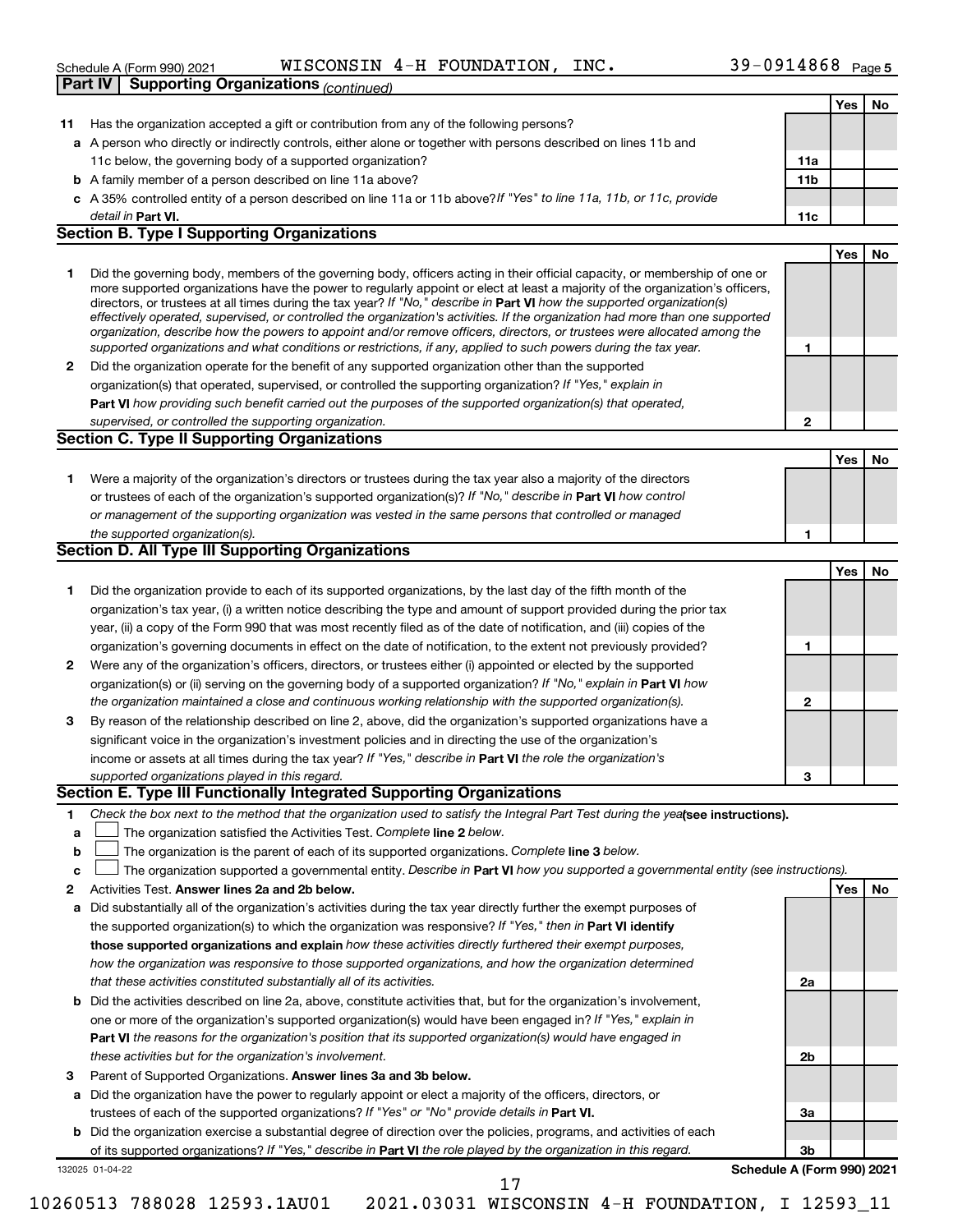| Schedule A (Form 990) 2021 |  |  |
|----------------------------|--|--|
|----------------------------|--|--|

Schedule A (Form 990) 2021 Page WISCONSIN 4-H FOUNDATION, INC. 39-0914868

|              | Part V<br>Type III Non-Functionally Integrated 509(a)(3) Supporting Organizations                                                              |                |                                |                     |
|--------------|------------------------------------------------------------------------------------------------------------------------------------------------|----------------|--------------------------------|---------------------|
| 1            | Check here if the organization satisfied the Integral Part Test as a qualifying trust on Nov. 20, 1970 (explain in Part VI). See instructions. |                |                                |                     |
|              | All other Type III non-functionally integrated supporting organizations must complete Sections A through E.                                    |                |                                |                     |
|              | Section A - Adjusted Net Income                                                                                                                | (A) Prior Year | (B) Current Year<br>(optional) |                     |
| 1            | Net short-term capital gain                                                                                                                    | 1              |                                |                     |
| $\mathbf{2}$ | Recoveries of prior-year distributions                                                                                                         | $\overline{2}$ |                                |                     |
| З            | Other gross income (see instructions)                                                                                                          | 3              |                                |                     |
| 4            | Add lines 1 through 3.                                                                                                                         | 4              |                                |                     |
| 5            | Depreciation and depletion                                                                                                                     | 5              |                                |                     |
| 6            | Portion of operating expenses paid or incurred for production or                                                                               |                |                                |                     |
|              | collection of gross income or for management, conservation, or                                                                                 |                |                                |                     |
|              | maintenance of property held for production of income (see instructions)                                                                       | 6              |                                |                     |
| 7            | Other expenses (see instructions)                                                                                                              | $\overline{7}$ |                                |                     |
| 8            | <b>Adjusted Net Income</b> (subtract lines 5, 6, and 7 from line 4)                                                                            | 8              |                                |                     |
|              | <b>Section B - Minimum Asset Amount</b>                                                                                                        | (A) Prior Year | (B) Current Year<br>(optional) |                     |
| 1.           | Aggregate fair market value of all non-exempt-use assets (see                                                                                  |                |                                |                     |
|              | instructions for short tax year or assets held for part of year):                                                                              |                |                                |                     |
|              | a Average monthly value of securities                                                                                                          | 1a             |                                |                     |
|              | <b>b</b> Average monthly cash balances                                                                                                         | 1b             |                                |                     |
|              | <b>c</b> Fair market value of other non-exempt-use assets                                                                                      | 1c             |                                |                     |
|              | <b>d</b> Total (add lines 1a, 1b, and 1c)                                                                                                      | 1d             |                                |                     |
|              | e Discount claimed for blockage or other factors                                                                                               |                |                                |                     |
|              | (explain in detail in <b>Part VI</b> ):                                                                                                        |                |                                |                     |
| 2            | Acquisition indebtedness applicable to non-exempt-use assets                                                                                   | $\mathbf{2}$   |                                |                     |
| з            | Subtract line 2 from line 1d.                                                                                                                  | 3              |                                |                     |
| 4            | Cash deemed held for exempt use. Enter 0.015 of line 3 (for greater amount,                                                                    |                |                                |                     |
|              | see instructions).                                                                                                                             | 4              |                                |                     |
| 5            | Net value of non-exempt-use assets (subtract line 4 from line 3)                                                                               | 5              |                                |                     |
| 6            | Multiply line 5 by 0.035.                                                                                                                      | 6              |                                |                     |
| 7            | Recoveries of prior-year distributions                                                                                                         | 7              |                                |                     |
| 8            | <b>Minimum Asset Amount (add line 7 to line 6)</b>                                                                                             | 8              |                                |                     |
|              | <b>Section C - Distributable Amount</b>                                                                                                        |                |                                | <b>Current Year</b> |
| 1            | Adjusted net income for prior year (from Section A, line 8, column A)                                                                          | 1              |                                |                     |
| $\mathbf{2}$ | Enter 0.85 of line 1.                                                                                                                          | $\mathbf{2}$   |                                |                     |
| З            | Minimum asset amount for prior year (from Section B, line 8, column A)                                                                         | 3              |                                |                     |
| 4            | Enter greater of line 2 or line 3.                                                                                                             | 4              |                                |                     |
| 5            | Income tax imposed in prior year                                                                                                               | 5              |                                |                     |
| 6            | <b>Distributable Amount.</b> Subtract line 5 from line 4, unless subject to                                                                    |                |                                |                     |
|              | emergency temporary reduction (see instructions).                                                                                              | 6              |                                |                     |
|              |                                                                                                                                                |                |                                |                     |

**7** Let Check here if the current year is the organization's first as a non-functionally integrated Type III supporting organization (see instructions).

**Schedule A (Form 990) 2021**

132026 01-04-22

10260513 788028 12593.1AU01 2021.03031 WISCONSIN 4-H FOUNDATION, I 12593\_11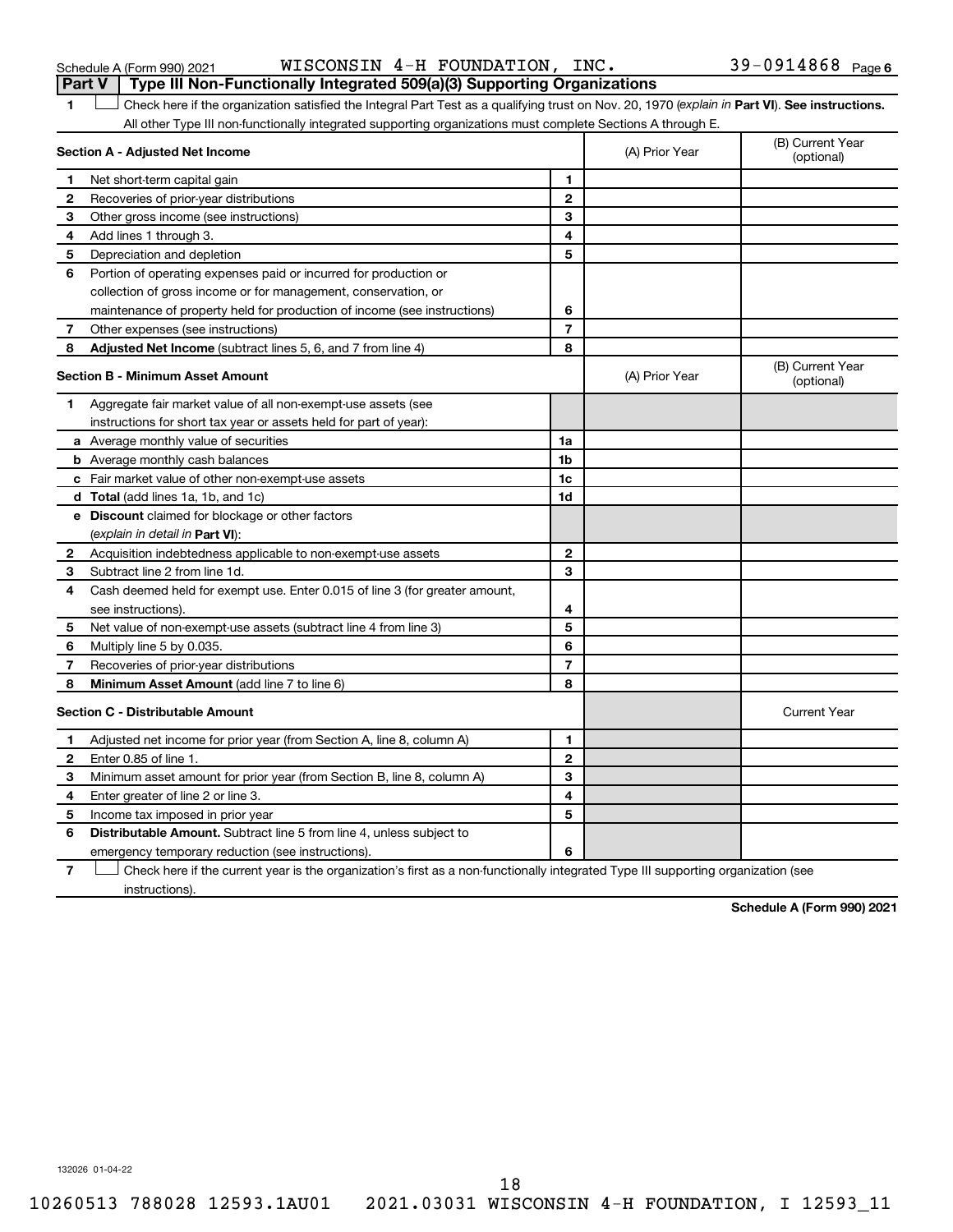|    | Type III Non-Functionally Integrated 509(a)(3) Supporting Organizations (continued)<br><b>Part V</b> |                                    |                                               |                                                         |
|----|------------------------------------------------------------------------------------------------------|------------------------------------|-----------------------------------------------|---------------------------------------------------------|
|    | <b>Section D - Distributions</b>                                                                     |                                    |                                               | <b>Current Year</b>                                     |
| 1  | Amounts paid to supported organizations to accomplish exempt purposes                                | 1                                  |                                               |                                                         |
| 2  | Amounts paid to perform activity that directly furthers exempt purposes of supported                 |                                    |                                               |                                                         |
|    | organizations, in excess of income from activity                                                     | 2                                  |                                               |                                                         |
| 3  | Administrative expenses paid to accomplish exempt purposes of supported organizations                |                                    | 3                                             |                                                         |
| 4  | Amounts paid to acquire exempt-use assets                                                            |                                    | 4                                             |                                                         |
| 5  | Qualified set-aside amounts (prior IRS approval required - provide details in Part VI)               |                                    | 5                                             |                                                         |
| 6  | Other distributions (describe in Part VI). See instructions.                                         |                                    | 6                                             |                                                         |
| 7  | Total annual distributions. Add lines 1 through 6.                                                   |                                    | 7                                             |                                                         |
| 8  | Distributions to attentive supported organizations to which the organization is responsive           |                                    |                                               |                                                         |
|    | (provide details in Part VI). See instructions.                                                      |                                    | 8                                             |                                                         |
| 9  | Distributable amount for 2021 from Section C, line 6                                                 |                                    | 9                                             |                                                         |
| 10 | Line 8 amount divided by line 9 amount                                                               |                                    | 10                                            |                                                         |
|    | <b>Section E - Distribution Allocations (see instructions)</b>                                       | (i)<br><b>Excess Distributions</b> | (ii)<br><b>Underdistributions</b><br>Pre-2021 | (iii)<br><b>Distributable</b><br><b>Amount for 2021</b> |
| 1  | Distributable amount for 2021 from Section C, line 6                                                 |                                    |                                               |                                                         |
| 2  | Underdistributions, if any, for years prior to 2021 (reason-                                         |                                    |                                               |                                                         |
|    | able cause required - explain in Part VI). See instructions.                                         |                                    |                                               |                                                         |
| 3  | Excess distributions carryover, if any, to 2021                                                      |                                    |                                               |                                                         |
|    | a From 2016                                                                                          |                                    |                                               |                                                         |
|    | <b>b</b> From 2017                                                                                   |                                    |                                               |                                                         |
|    | c From 2018                                                                                          |                                    |                                               |                                                         |
|    | d From 2019                                                                                          |                                    |                                               |                                                         |
|    | e From 2020                                                                                          |                                    |                                               |                                                         |
|    | f Total of lines 3a through 3e                                                                       |                                    |                                               |                                                         |
|    | g Applied to underdistributions of prior years                                                       |                                    |                                               |                                                         |
|    | <b>h</b> Applied to 2021 distributable amount                                                        |                                    |                                               |                                                         |
| Ť. | Carryover from 2016 not applied (see instructions)                                                   |                                    |                                               |                                                         |
|    | Remainder. Subtract lines 3g, 3h, and 3i from line 3f.                                               |                                    |                                               |                                                         |
| 4  | Distributions for 2021 from Section D,                                                               |                                    |                                               |                                                         |
|    | line $7:$                                                                                            |                                    |                                               |                                                         |
|    | a Applied to underdistributions of prior years                                                       |                                    |                                               |                                                         |
|    | <b>b</b> Applied to 2021 distributable amount                                                        |                                    |                                               |                                                         |
|    | c Remainder. Subtract lines 4a and 4b from line 4.                                                   |                                    |                                               |                                                         |
| 5  | Remaining underdistributions for years prior to 2021, if                                             |                                    |                                               |                                                         |
|    | any. Subtract lines 3g and 4a from line 2. For result greater                                        |                                    |                                               |                                                         |
|    | than zero, explain in Part VI. See instructions.                                                     |                                    |                                               |                                                         |
| 6  | Remaining underdistributions for 2021. Subtract lines 3h                                             |                                    |                                               |                                                         |
|    | and 4b from line 1. For result greater than zero, explain in                                         |                                    |                                               |                                                         |
|    | <b>Part VI.</b> See instructions.                                                                    |                                    |                                               |                                                         |
| 7  | Excess distributions carryover to 2022. Add lines 3j                                                 |                                    |                                               |                                                         |
|    | and 4c.                                                                                              |                                    |                                               |                                                         |
| 8  | Breakdown of line 7:                                                                                 |                                    |                                               |                                                         |
|    | a Excess from 2017                                                                                   |                                    |                                               |                                                         |
|    | <b>b</b> Excess from 2018                                                                            |                                    |                                               |                                                         |
|    | c Excess from 2019                                                                                   |                                    |                                               |                                                         |
|    | d Excess from 2020                                                                                   |                                    |                                               |                                                         |
|    | e Excess from 2021                                                                                   |                                    |                                               |                                                         |

**Schedule A (Form 990) 2021**

132027 01-04-22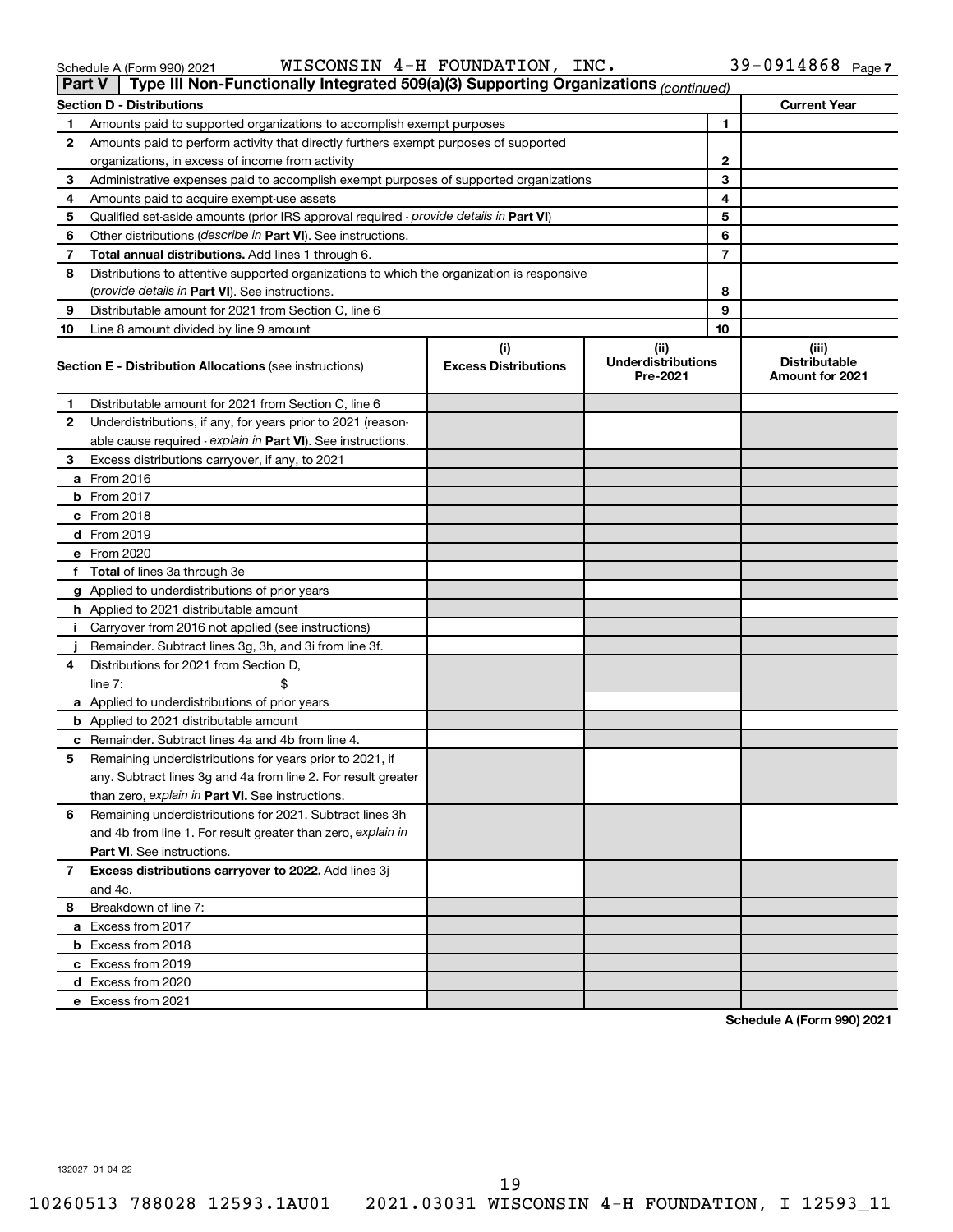| <b>Part VI</b>  | Schedule A (Form 990) 2021  |  | WISCONSIN 4-H FOUNDATION, INC. |    |                                                                                                                                                                                                                                                                               | 39-0914868 Page 8          |
|-----------------|-----------------------------|--|--------------------------------|----|-------------------------------------------------------------------------------------------------------------------------------------------------------------------------------------------------------------------------------------------------------------------------------|----------------------------|
|                 |                             |  |                                |    | Supplemental Information. Provide the explanations required by Part II, line 10; Part II, line 17a or 17b; Part III, line 12;<br>Part IV, Section A, lines 1, 2, 3b, 3c, 4b, 4c, 5a, 6, 9a, 9b, 9c, 11a, 11b, and 11c; Part IV, Section B, lines 1 and 2; Part IV, Section C, |                            |
|                 |                             |  |                                |    | line 1; Part IV, Section D, lines 2 and 3; Part IV, Section E, lines 1c, 2a, 2b, 3a, and 3b; Part V, line 1; Part V, Section B, line 1e; Part V,                                                                                                                              |                            |
|                 |                             |  |                                |    | Section D, lines 5, 6, and 8; and Part V, Section E, lines 2, 5, and 6. Also complete this part for any additional information.                                                                                                                                               |                            |
|                 | (See instructions.)         |  |                                |    |                                                                                                                                                                                                                                                                               |                            |
|                 |                             |  |                                |    |                                                                                                                                                                                                                                                                               |                            |
|                 |                             |  |                                |    |                                                                                                                                                                                                                                                                               |                            |
|                 |                             |  |                                |    |                                                                                                                                                                                                                                                                               |                            |
|                 |                             |  |                                |    |                                                                                                                                                                                                                                                                               |                            |
|                 |                             |  |                                |    |                                                                                                                                                                                                                                                                               |                            |
|                 |                             |  |                                |    |                                                                                                                                                                                                                                                                               |                            |
|                 |                             |  |                                |    |                                                                                                                                                                                                                                                                               |                            |
|                 |                             |  |                                |    |                                                                                                                                                                                                                                                                               |                            |
|                 |                             |  |                                |    |                                                                                                                                                                                                                                                                               |                            |
|                 |                             |  |                                |    |                                                                                                                                                                                                                                                                               |                            |
|                 |                             |  |                                |    |                                                                                                                                                                                                                                                                               |                            |
|                 |                             |  |                                |    |                                                                                                                                                                                                                                                                               |                            |
|                 |                             |  |                                |    |                                                                                                                                                                                                                                                                               |                            |
|                 |                             |  |                                |    |                                                                                                                                                                                                                                                                               |                            |
|                 |                             |  |                                |    |                                                                                                                                                                                                                                                                               |                            |
|                 |                             |  |                                |    |                                                                                                                                                                                                                                                                               |                            |
|                 |                             |  |                                |    |                                                                                                                                                                                                                                                                               |                            |
|                 |                             |  |                                |    |                                                                                                                                                                                                                                                                               |                            |
|                 |                             |  |                                |    |                                                                                                                                                                                                                                                                               |                            |
|                 |                             |  |                                |    |                                                                                                                                                                                                                                                                               |                            |
|                 |                             |  |                                |    |                                                                                                                                                                                                                                                                               |                            |
|                 |                             |  |                                |    |                                                                                                                                                                                                                                                                               |                            |
|                 |                             |  |                                |    |                                                                                                                                                                                                                                                                               |                            |
|                 |                             |  |                                |    |                                                                                                                                                                                                                                                                               |                            |
|                 |                             |  |                                |    |                                                                                                                                                                                                                                                                               |                            |
|                 |                             |  |                                |    |                                                                                                                                                                                                                                                                               |                            |
|                 |                             |  |                                |    |                                                                                                                                                                                                                                                                               |                            |
|                 |                             |  |                                |    |                                                                                                                                                                                                                                                                               |                            |
|                 |                             |  |                                |    |                                                                                                                                                                                                                                                                               |                            |
|                 |                             |  |                                |    |                                                                                                                                                                                                                                                                               |                            |
|                 |                             |  |                                |    |                                                                                                                                                                                                                                                                               |                            |
|                 |                             |  |                                |    |                                                                                                                                                                                                                                                                               |                            |
|                 |                             |  |                                |    |                                                                                                                                                                                                                                                                               |                            |
|                 |                             |  |                                |    |                                                                                                                                                                                                                                                                               |                            |
|                 |                             |  |                                |    |                                                                                                                                                                                                                                                                               |                            |
|                 |                             |  |                                |    |                                                                                                                                                                                                                                                                               |                            |
|                 |                             |  |                                |    |                                                                                                                                                                                                                                                                               |                            |
|                 |                             |  |                                |    |                                                                                                                                                                                                                                                                               |                            |
|                 |                             |  |                                |    |                                                                                                                                                                                                                                                                               |                            |
|                 |                             |  |                                |    |                                                                                                                                                                                                                                                                               |                            |
|                 |                             |  |                                |    |                                                                                                                                                                                                                                                                               |                            |
|                 |                             |  |                                |    |                                                                                                                                                                                                                                                                               |                            |
|                 |                             |  |                                |    |                                                                                                                                                                                                                                                                               |                            |
|                 |                             |  |                                |    |                                                                                                                                                                                                                                                                               |                            |
|                 |                             |  |                                |    |                                                                                                                                                                                                                                                                               |                            |
|                 |                             |  |                                |    |                                                                                                                                                                                                                                                                               |                            |
|                 |                             |  |                                |    |                                                                                                                                                                                                                                                                               |                            |
|                 |                             |  |                                |    |                                                                                                                                                                                                                                                                               |                            |
|                 |                             |  |                                |    |                                                                                                                                                                                                                                                                               |                            |
|                 |                             |  |                                |    |                                                                                                                                                                                                                                                                               |                            |
|                 |                             |  |                                |    |                                                                                                                                                                                                                                                                               |                            |
|                 |                             |  |                                |    |                                                                                                                                                                                                                                                                               |                            |
|                 |                             |  |                                |    |                                                                                                                                                                                                                                                                               |                            |
|                 |                             |  |                                |    |                                                                                                                                                                                                                                                                               |                            |
| 132028 01-04-22 |                             |  |                                |    |                                                                                                                                                                                                                                                                               | Schedule A (Form 990) 2021 |
|                 |                             |  |                                | 20 |                                                                                                                                                                                                                                                                               |                            |
|                 | 10260513 788028 12593.1AU01 |  |                                |    | 2021.03031 WISCONSIN 4-H FOUNDATION, I 12593_11                                                                                                                                                                                                                               |                            |
|                 |                             |  |                                |    |                                                                                                                                                                                                                                                                               |                            |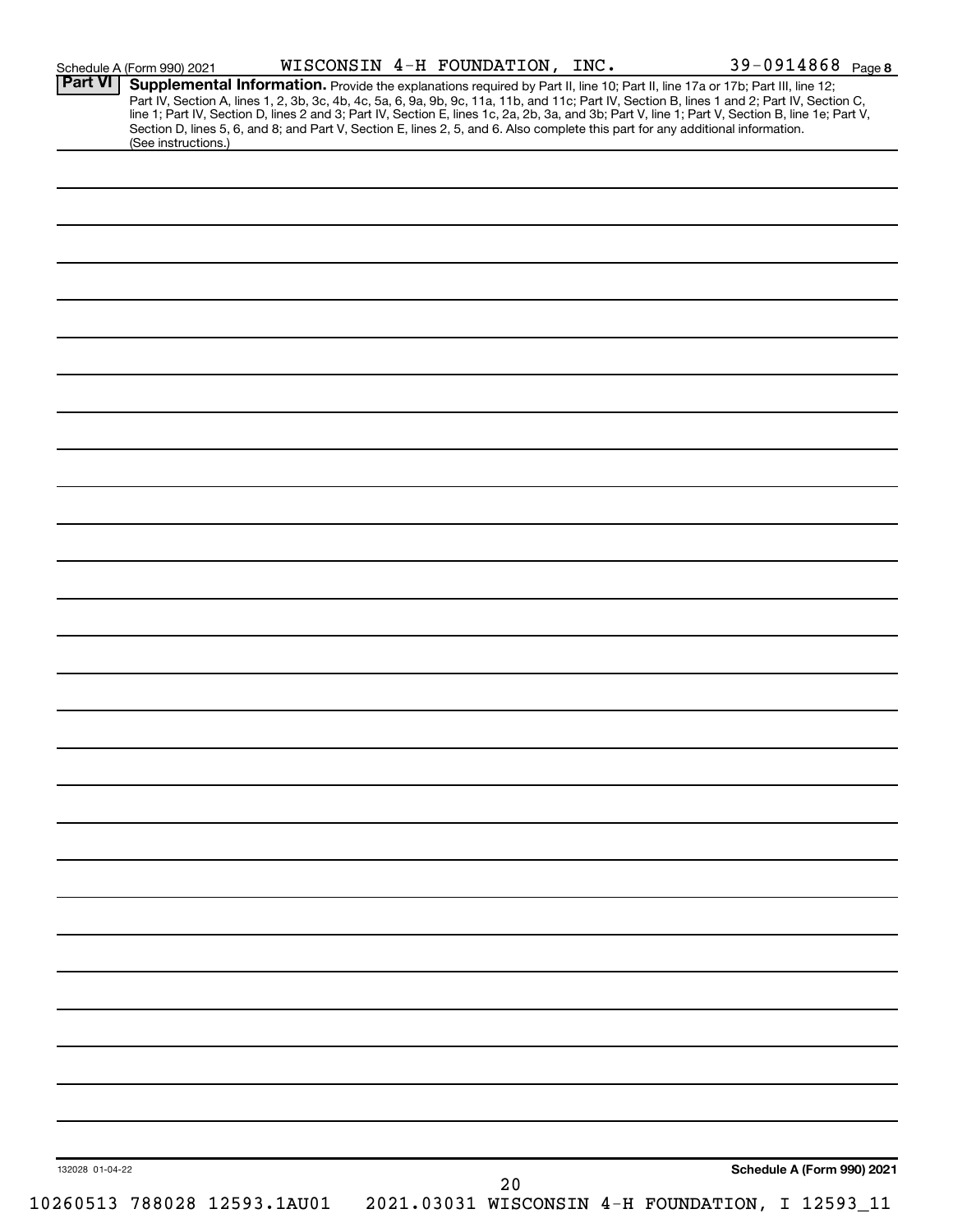$\Box$ 

123451 11-11-21

Department of the Treasury Internal Revenue Service

Name of the organization

## \*\* PUBLIC DISCLOSURE COPY \*\*

## **Schedule B Schedule of Contributors**

**(Form 990) | Attach to Form 990 or Form 990-PF. | Go to www.irs.gov/Form990 for the latest information.** OMB No. 1545-0047

**Employer identification number**

|                                | WISCONSIN 4-H FOUNDATION, INC.                                               | 39-0914868 |  |  |  |  |
|--------------------------------|------------------------------------------------------------------------------|------------|--|--|--|--|
| Organization type (check one): |                                                                              |            |  |  |  |  |
| Filers of:                     | Section:                                                                     |            |  |  |  |  |
| Form 990 or 990-EZ             | $ \mathbf{X} $ 501(c)( 3) (enter number) organization                        |            |  |  |  |  |
|                                | $4947(a)(1)$ nonexempt charitable trust not treated as a private foundation  |            |  |  |  |  |
|                                | 527 political organization                                                   |            |  |  |  |  |
| Form 990-PF                    | 501(c)(3) exempt private foundation                                          |            |  |  |  |  |
|                                | 4947(a)(1) nonexempt charitable trust treated as a private foundation        |            |  |  |  |  |
|                                | 501(c)(3) taxable private foundation                                         |            |  |  |  |  |
|                                |                                                                              |            |  |  |  |  |
|                                | Check if your organization is covered by the General Rule or a Special Rule. |            |  |  |  |  |

**Note:**  Only a section 501(c)(7), (8), or (10) organization can check boxes for both the General Rule and a Special Rule. See instructions.

### **General Rule**

 $\Box$ 

For an organization filing Form 990, 990-EZ, or 990-PF that received, during the year, contributions totaling \$5,000 or more (in money or property) from any one contributor. Complete Parts I and II. See instructions for determining a contributor's total contributions.

### **Special Rules**

contributor, during the year, total contributions of the greater of (1) \$5,000; or (2) 2% of the amount on (i) Form 990, Part VIII, line 1h;  $\boxed{\text{X}}$  For an organization described in section 501(c)(3) filing Form 990 or 990-EZ that met the 33 1/3% support test of the regulations under sections 509(a)(1) and 170(b)(1)(A)(vi), that checked Schedule A (Form 990), Part II, line 13, 16a, or 16b, and that received from any one or (ii) Form 990-EZ, line 1. Complete Parts I and II.

For an organization described in section 501(c)(7), (8), or (10) filing Form 990 or 990-EZ that received from any one contributor, during the year, total contributions of more than \$1,000 exclusively for religious, charitable, scientific, literary, or educational purposes, or for the prevention of cruelty to children or animals. Complete Parts I (entering "N/A" in column (b) instead of the contributor name and address), II, and III.  $\Box$ 

purpose. Don't complete any of the parts unless the General Rule applies to this organization because it received nonexclusively year, contributions exclusively for religious, charitable, etc., purposes, but no such contributions totaled more than \$1,000. If this box is checked, enter here the total contributions that were received during the year for an exclusively religious, charitable, etc., For an organization described in section 501(c)(7), (8), or (10) filing Form 990 or 990-EZ that received from any one contributor, during the religious, charitable, etc., contributions totaling \$5,000 or more during the year  $~\ldots\ldots\ldots\ldots\ldots\ldots\ldots\ldots\blacktriangleright~$ \$

Caution: An organization that isn't covered by the General Rule and/or the Special Rules doesn't file Schedule B (Form 990), but it must answer "No" on Part IV, line 2, of its Form 990; or check the box on line H of its Form 990-EZ or on its Form 990-PF, Part I, line 2, to certify that it doesn't meet the filing requirements of Schedule B (Form 990).

LHA For Paperwork Reduction Act Notice, see the instructions for Form 990, 990-EZ, or 990-PF. **Schell B (Form 990)** (2021)

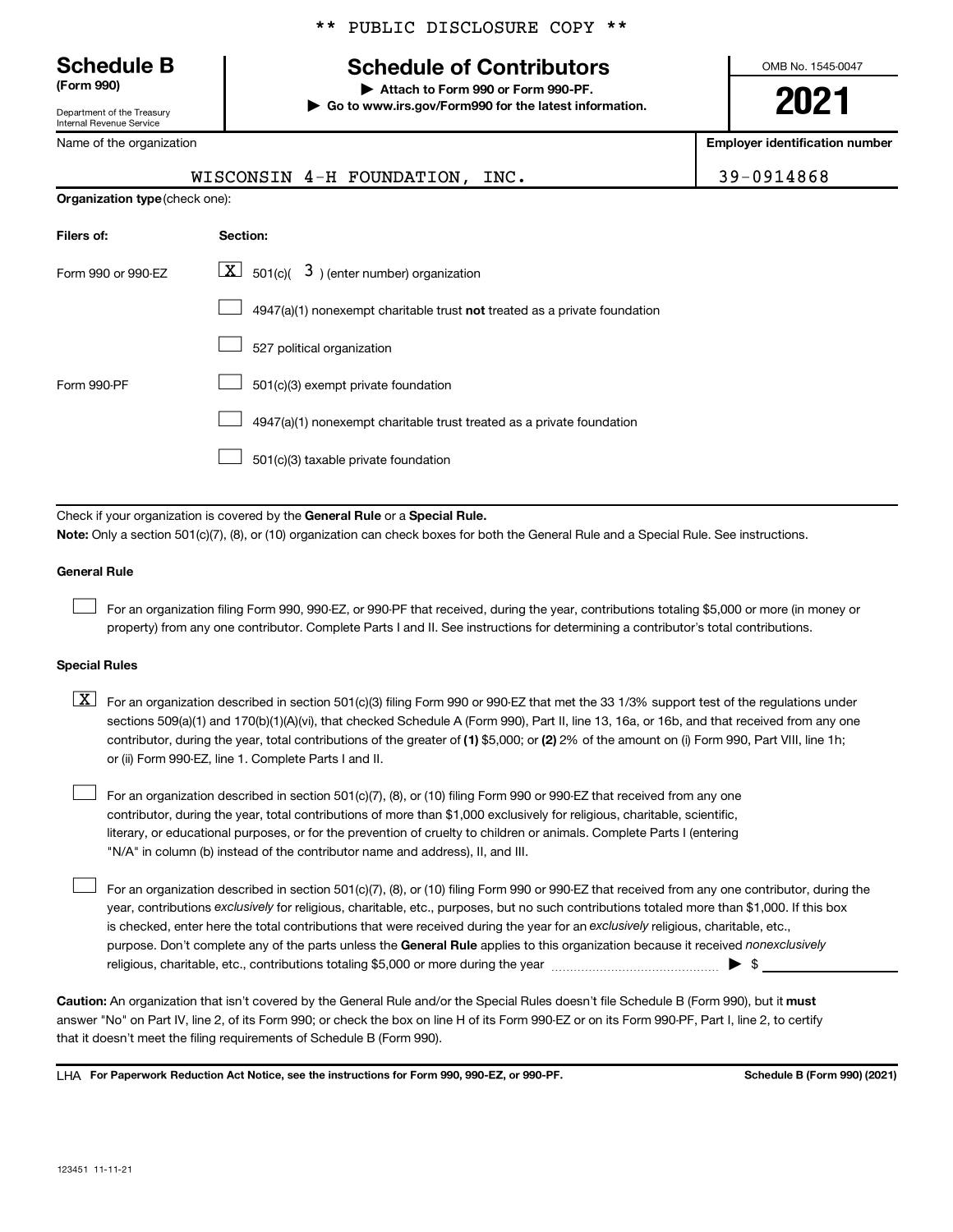| 593.1AU01 |  | 1 2021.03031 WISCONSIN 4-H FOUNDATION, I 12593_11 |  |  |
|-----------|--|---------------------------------------------------|--|--|
|           |  |                                                   |  |  |

|--|

Name of organization

10260513 788028 12

**(a) (b) (c) Part I** Contributors (see instructions). Use duplicate copies of Part I if additional space is needed.

| (a)                  | (b)                                 | (c)                               | (d)                                                                                                                                       |
|----------------------|-------------------------------------|-----------------------------------|-------------------------------------------------------------------------------------------------------------------------------------------|
| No.                  | Name, address, and ZIP + 4          | <b>Total contributions</b>        | Type of contribution                                                                                                                      |
| 1                    |                                     | 15,000.<br>$\,$                   | $\overline{\textbf{x}}$<br>Person<br>Payroll<br>Noncash<br>(Complete Part II for<br>noncash contributions.)                               |
| (a)<br>No.           | (b)<br>Name, address, and ZIP + 4   | (c)<br><b>Total contributions</b> | (d)<br>Type of contribution                                                                                                               |
| 2                    |                                     | 75,000.<br>\$                     | $\overline{\text{X}}$<br>Person<br>Payroll<br>Noncash<br>(Complete Part II for<br>noncash contributions.)                                 |
| (a)<br>No.           | (b)<br>Name, address, and ZIP + 4   | (c)<br><b>Total contributions</b> | (d)<br>Type of contribution                                                                                                               |
| 3                    |                                     | 16,564.<br>\$                     | X<br>Person<br>Payroll<br>Noncash<br>(Complete Part II for<br>noncash contributions.)                                                     |
| (a)<br>No.           | (b)<br>Name, address, and ZIP + 4   | (c)<br><b>Total contributions</b> | (d)<br>Type of contribution                                                                                                               |
| 4                    |                                     | 25,477.<br>\$                     | X<br>Person<br>Payroll<br>Noncash<br>(Complete Part II for<br>noncash contributions.)                                                     |
| (a)<br>No.           | (b)<br>Name, address, and $ZIP + 4$ | (c)<br><b>Total contributions</b> | (d)<br><b>Type of contribution</b>                                                                                                        |
| 5                    |                                     | 13,000.<br>\$                     | $\overline{\mathbf{X}}$<br>Person<br>Payroll<br>Noncash<br>(Complete Part II for<br>noncash contributions.)                               |
| (a)<br>No.           | (b)<br>Name, address, and ZIP + 4   | (c)<br><b>Total contributions</b> | (d)<br>Type of contribution                                                                                                               |
| 6<br>123452 11-11-21 |                                     | 32,720.<br>\$                     | $\overline{\text{X}}$<br>Person<br>Payroll<br>Noncash<br>(Complete Part II for<br>noncash contributions.)<br>Schedule B (Form 990) (2021) |
|                      | 22                                  |                                   |                                                                                                                                           |

**Employer identification number**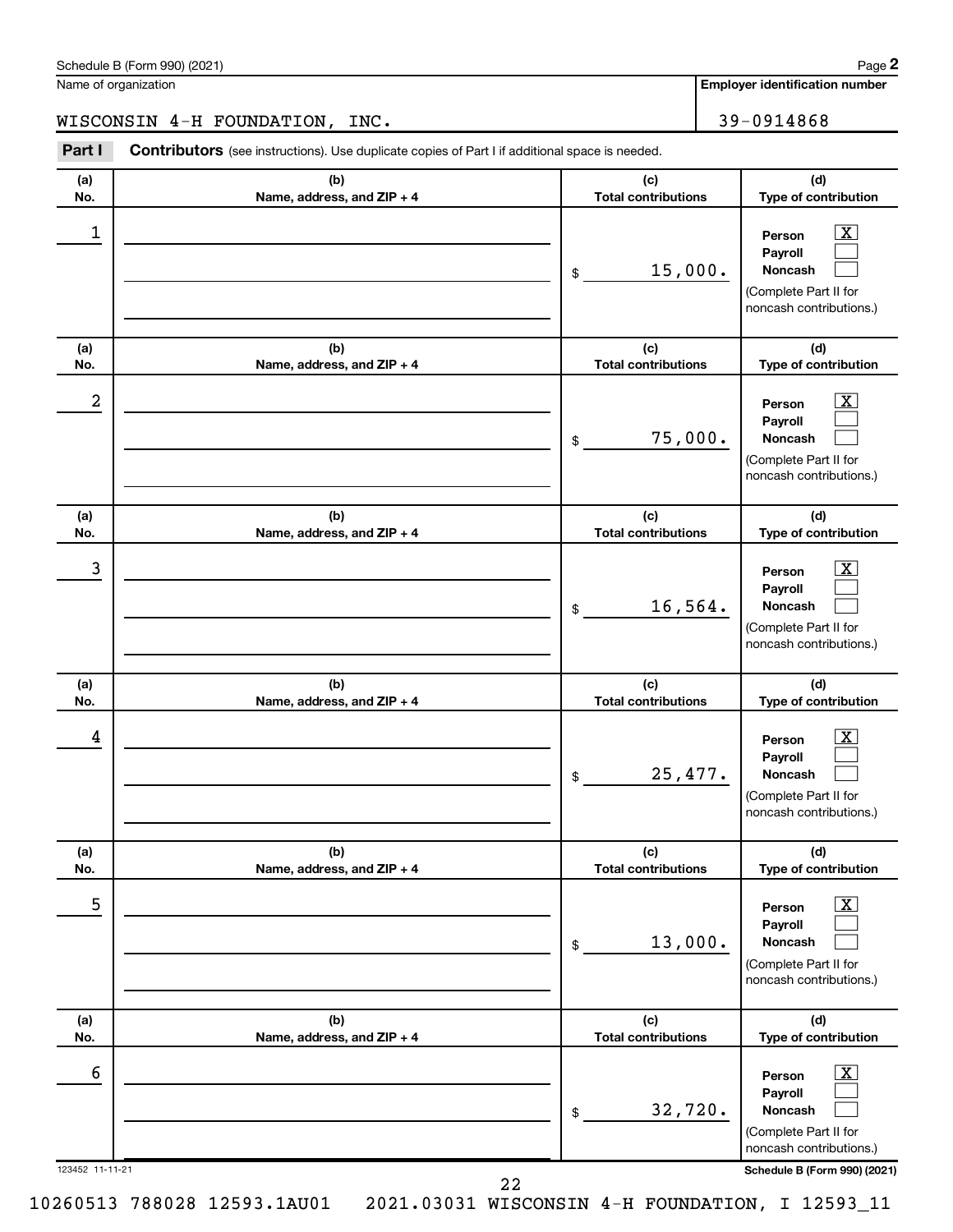|  |  | 10260513 788028 12593.1AU01  2021.03031 WISCONSIN 4-H FOUNDATION, I 12593_11 |  |  |  |  |  |  |  |
|--|--|------------------------------------------------------------------------------|--|--|--|--|--|--|--|
|--|--|------------------------------------------------------------------------------|--|--|--|--|--|--|--|

| n<br>n<br>м |  |
|-------------|--|
| nIJ         |  |

| 8               |                                                                                    | 25,000.<br>\$                     | $\overline{\text{x}}$<br>Person<br>Payroll<br><b>Noncash</b><br>(Complete Part II for<br>noncash contributions.) |
|-----------------|------------------------------------------------------------------------------------|-----------------------------------|------------------------------------------------------------------------------------------------------------------|
| (a)<br>No.      | (b)<br>Name, address, and ZIP + 4                                                  | (c)<br><b>Total contributions</b> | (d)<br>Type of contribution                                                                                      |
| 9               |                                                                                    | 25,000.<br>\$                     | $\overline{\text{X}}$<br>Person<br>Payroll<br>Noncash<br>(Complete Part II for<br>noncash contributions.)        |
| (a)<br>No.      | (b)<br>Name, address, and ZIP + 4                                                  | (c)<br><b>Total contributions</b> | (d)<br>Type of contribution                                                                                      |
| 10              |                                                                                    | 45,480.<br>\$                     | Person<br>Payroll<br>$\overline{\textbf{x}}$<br>Noncash<br>(Complete Part II for<br>noncash contributions.)      |
| (a)<br>No.      | (b)<br>Name, address, and ZIP + 4                                                  | (c)<br><b>Total contributions</b> | (d)<br>Type of contribution                                                                                      |
|                 |                                                                                    | \$                                | Person<br>Payroll<br>Noncash<br>(Complete Part II for<br>noncash contributions.)                                 |
| (a)<br>No.      | (b)<br>Name, address, and ZIP + 4                                                  | (c)<br><b>Total contributions</b> | (d)<br>Type of contribution                                                                                      |
|                 |                                                                                    | \$                                | Person<br>Payroll<br>Noncash<br>(Complete Part II for<br>noncash contributions.)                                 |
|                 |                                                                                    |                                   |                                                                                                                  |
| 123452 11-11-21 | 23<br>260513 788028 12593.1AU01<br>2021.03031 WISCONSIN 4-H FOUNDATION, I 12593_11 |                                   | Schedule B (Form 990) (2021)                                                                                     |

WISCONSIN 4-H FOUNDATION, INC. 29-0914868

**Part I** Contributors (see instructions). Use duplicate copies of Part I if additional space is needed.

**(b) Name, address, and ZIP + 4**

**(b) Name, address, and ZIP + 4**

**(a) No.**

**(a) No.** **Employer identification number**

**(d) Type of contribution**

> $\boxed{\text{X}}$  $\Box$  $\Box$

**(d) Type of contribution**

(Complete Part II for noncash contributions.)

**Person Payroll Noncash**

**(c) Total contributions**

**(c) Total contributions**

27,500.

\$

 $7$   $|$  Person  $\overline{\text{X}}$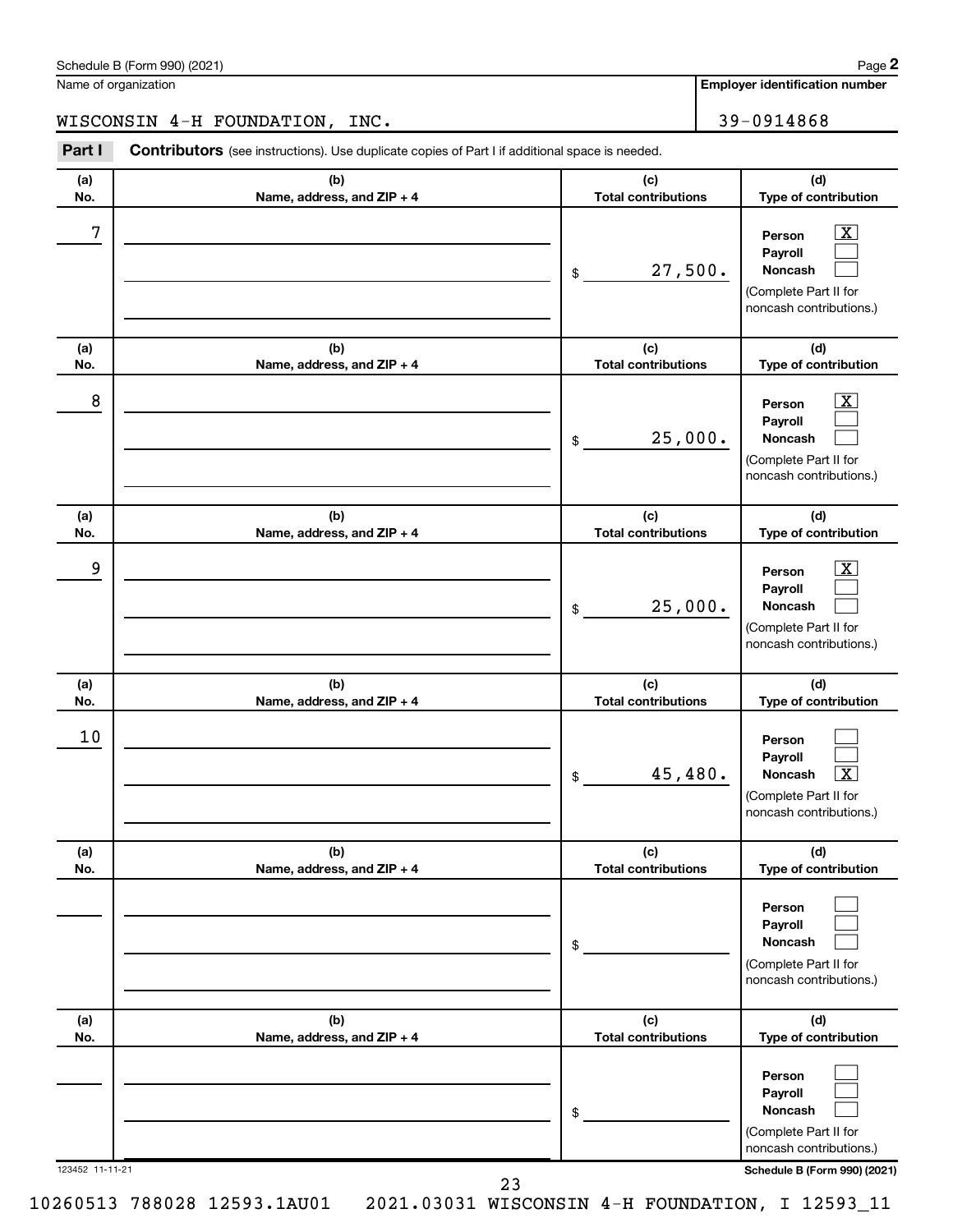| Part II                      | Noncash Property (see instructions). Use duplicate copies of Part II if additional space is needed. |                                                 |                      |  |  |
|------------------------------|-----------------------------------------------------------------------------------------------------|-------------------------------------------------|----------------------|--|--|
| (a)<br>No.<br>from<br>Part I | (b)<br>Description of noncash property given                                                        | (c)<br>FMV (or estimate)<br>(See instructions.) | (d)<br>Date received |  |  |
| 10                           | <b>BOOTS</b>                                                                                        |                                                 |                      |  |  |
|                              |                                                                                                     | 45,480.<br>$\frac{1}{2}$                        | 02/08/21             |  |  |
| (a)<br>No.<br>from<br>Part I | (b)<br>Description of noncash property given                                                        | (c)<br>FMV (or estimate)<br>(See instructions.) | (d)<br>Date received |  |  |
|                              |                                                                                                     | $$\circ$$                                       |                      |  |  |
| (a)<br>No.<br>from<br>Part I | (b)<br>Description of noncash property given                                                        | (c)<br>FMV (or estimate)<br>(See instructions.) | (d)<br>Date received |  |  |
|                              |                                                                                                     | $\frac{1}{2}$                                   |                      |  |  |
| (a)<br>No.<br>from<br>Part I | (b)<br>Description of noncash property given                                                        | (c)<br>FMV (or estimate)<br>(See instructions.) | (d)<br>Date received |  |  |
|                              |                                                                                                     | \$                                              |                      |  |  |
| (a)<br>No.<br>from<br>Part I | (b)<br>Description of noncash property given                                                        | (c)<br>FMV (or estimate)<br>(See instructions.) | (d)<br>Date received |  |  |
|                              |                                                                                                     | \$                                              |                      |  |  |
| (a)<br>No.<br>from<br>Part I | (b)<br>Description of noncash property given                                                        | (c)<br>FMV (or estimate)<br>(See instructions.) | (d)<br>Date received |  |  |
|                              |                                                                                                     | \$                                              |                      |  |  |

Schedule B (Form 990) (2021)

Name of organization

**Employer identification number**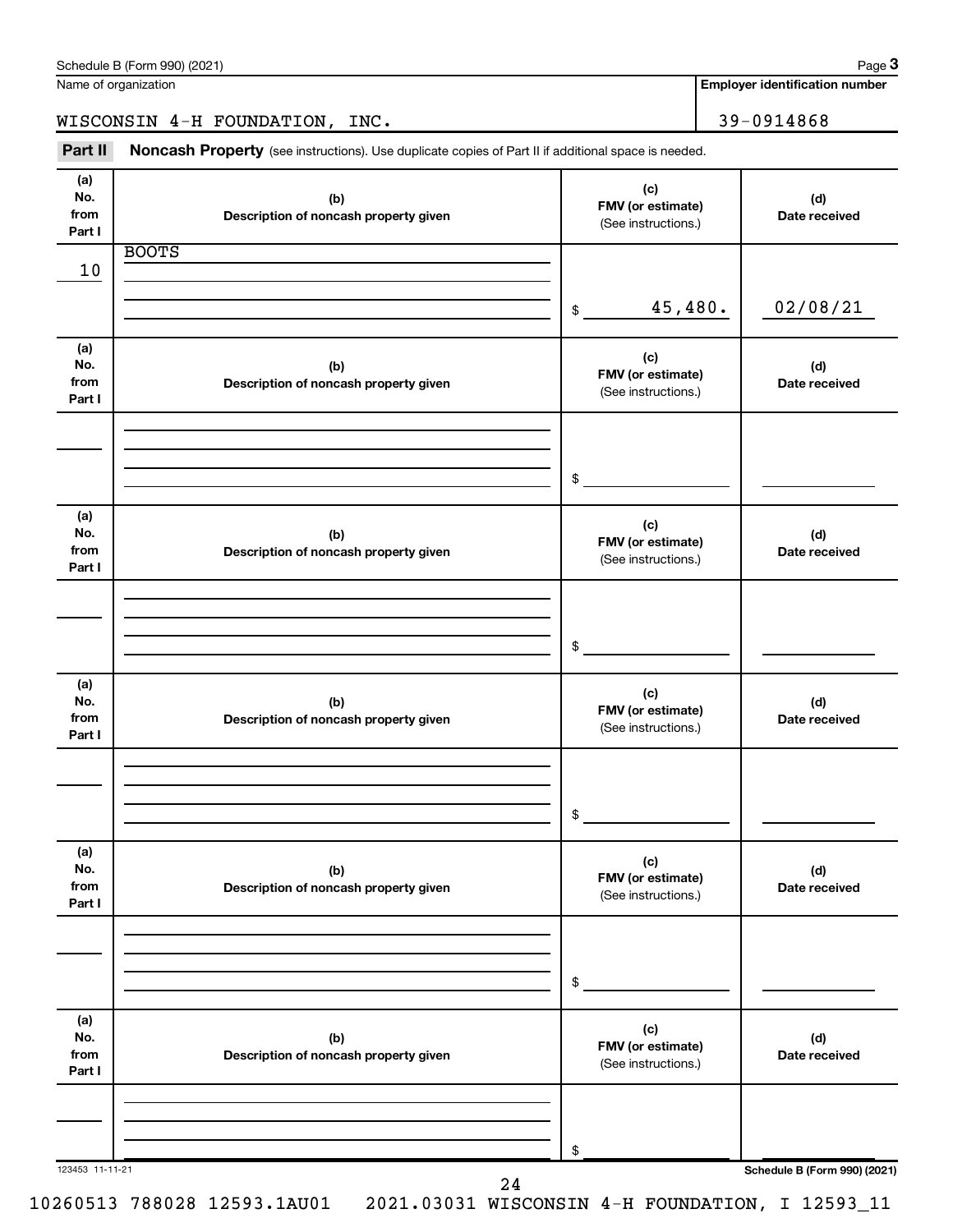| Name of organization      |                                                                                                                                                                                                                                                                                                                                                                    |                      | <b>Employer identification number</b>                                                                                                                          |
|---------------------------|--------------------------------------------------------------------------------------------------------------------------------------------------------------------------------------------------------------------------------------------------------------------------------------------------------------------------------------------------------------------|----------------------|----------------------------------------------------------------------------------------------------------------------------------------------------------------|
|                           | WISCONSIN 4-H FOUNDATION, INC.                                                                                                                                                                                                                                                                                                                                     |                      | 39-0914868                                                                                                                                                     |
| Part III                  | from any one contributor. Complete columns (a) through (e) and the following line entry. For organizations<br>completing Part III, enter the total of exclusively religious, charitable, etc., contributions of \$1,000 or less for the year. (Enter this info. once.) $\blacktriangleright$ \$<br>Use duplicate copies of Part III if additional space is needed. |                      | Exclusively religious, charitable, etc., contributions to organizations described in section 501(c)(7), (8), or (10) that total more than \$1,000 for the year |
| (a) No.<br>`from          | (b) Purpose of gift                                                                                                                                                                                                                                                                                                                                                | (c) Use of gift      | (d) Description of how gift is held                                                                                                                            |
| Part I                    |                                                                                                                                                                                                                                                                                                                                                                    |                      |                                                                                                                                                                |
|                           |                                                                                                                                                                                                                                                                                                                                                                    | (e) Transfer of gift |                                                                                                                                                                |
|                           | Transferee's name, address, and ZIP + 4                                                                                                                                                                                                                                                                                                                            |                      | Relationship of transferor to transferee                                                                                                                       |
| (a) No.<br>from           |                                                                                                                                                                                                                                                                                                                                                                    |                      |                                                                                                                                                                |
| Part I                    | (b) Purpose of gift                                                                                                                                                                                                                                                                                                                                                | (c) Use of gift      | (d) Description of how gift is held                                                                                                                            |
|                           |                                                                                                                                                                                                                                                                                                                                                                    | (e) Transfer of gift |                                                                                                                                                                |
|                           | Transferee's name, address, and ZIP + 4                                                                                                                                                                                                                                                                                                                            |                      | Relationship of transferor to transferee                                                                                                                       |
|                           |                                                                                                                                                                                                                                                                                                                                                                    |                      |                                                                                                                                                                |
| (a) No.<br>from<br>Part I | (b) Purpose of gift                                                                                                                                                                                                                                                                                                                                                | (c) Use of gift      | (d) Description of how gift is held                                                                                                                            |
|                           |                                                                                                                                                                                                                                                                                                                                                                    |                      |                                                                                                                                                                |
|                           |                                                                                                                                                                                                                                                                                                                                                                    | (e) Transfer of gift |                                                                                                                                                                |
|                           | Transferee's name, address, and ZIP + 4                                                                                                                                                                                                                                                                                                                            |                      | Relationship of transferor to transferee                                                                                                                       |
|                           |                                                                                                                                                                                                                                                                                                                                                                    |                      |                                                                                                                                                                |
| (a) No.<br>from<br>Part I | (b) Purpose of gift                                                                                                                                                                                                                                                                                                                                                | (c) Use of gift      | (d) Description of how gift is held                                                                                                                            |
|                           |                                                                                                                                                                                                                                                                                                                                                                    | (e) Transfer of gift |                                                                                                                                                                |
|                           | Transferee's name, address, and ZIP + 4                                                                                                                                                                                                                                                                                                                            |                      | Relationship of transferor to transferee                                                                                                                       |
|                           |                                                                                                                                                                                                                                                                                                                                                                    |                      |                                                                                                                                                                |
| 123454 11-11-21           |                                                                                                                                                                                                                                                                                                                                                                    |                      | Schedule B (Form 990) (2021)                                                                                                                                   |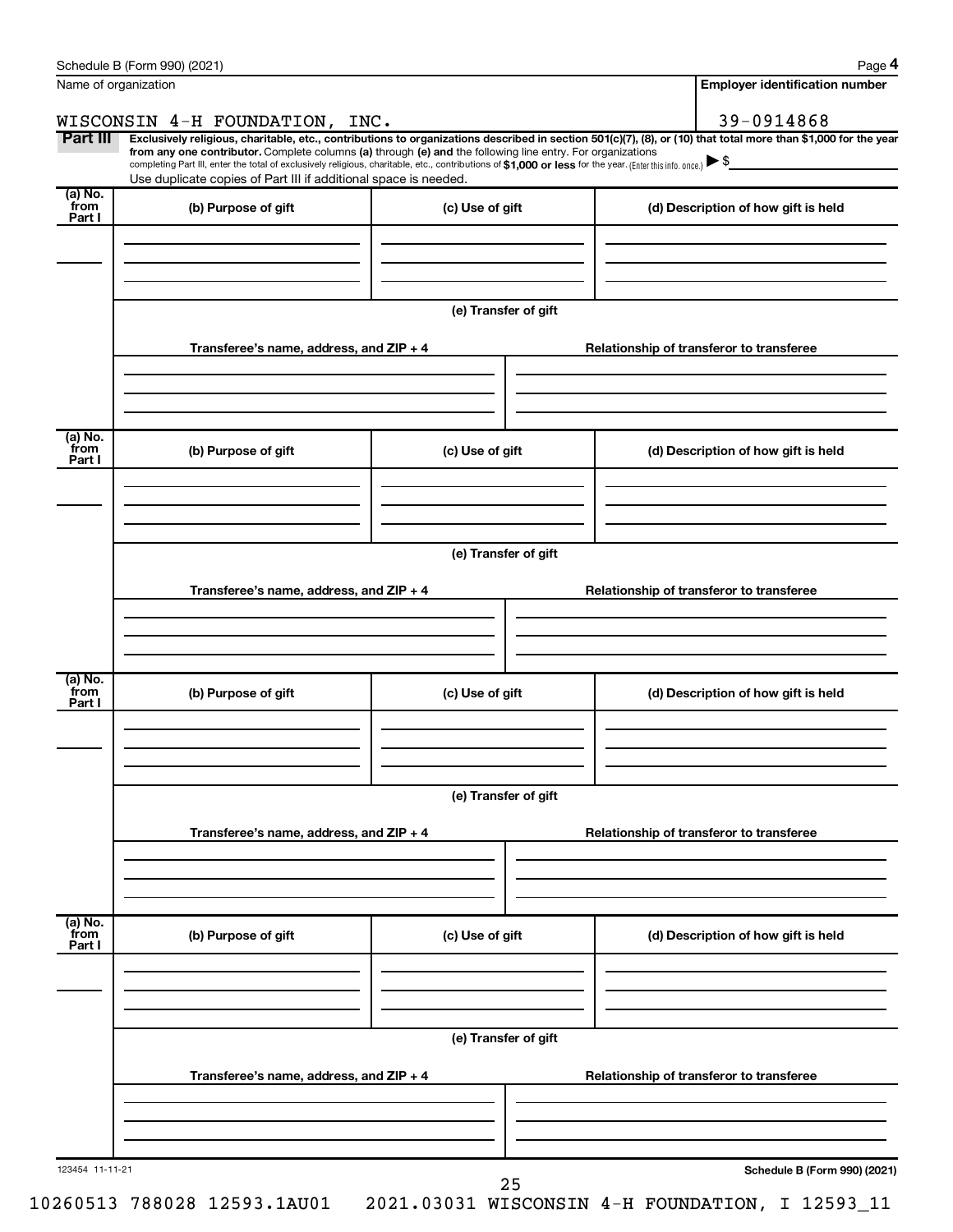| <b>SCHEDULE D</b> |  |
|-------------------|--|
|-------------------|--|

**| Complete if the organization answered "Yes" on Form 990, Part IV, line 6, 7, 8, 9, 10, 11a, 11b, 11c, 11d, 11e, 11f, 12a, or 12b. SCHEDULE D Supplemental Financial Statements**<br> **Form 990 Example 5 2021**<br>
Part IV. line 6, 7, 8, 9, 10, 11a, 11b, 11c, 11d, 11e, 11f, 12a, or 12b.

**| Attach to Form 990. |Go to www.irs.gov/Form990 for instructions and the latest information.**



Department of the Treasury Internal Revenue Service

Name of the organization<br>
WISCONSIN 4-H FOUNDATION, INC.<br>
29-0914868 WISCONSIN  $4-H$  FOUNDATION, INC.

| Part I  | Organizations Maintaining Donor Advised Funds or Other Similar Funds or Accounts. Complete if the<br>organization answered "Yes" on Form 990, Part IV, line 6.                                                                |                                                |                                                    |
|---------|-------------------------------------------------------------------------------------------------------------------------------------------------------------------------------------------------------------------------------|------------------------------------------------|----------------------------------------------------|
|         |                                                                                                                                                                                                                               | (a) Donor advised funds                        | (b) Funds and other accounts                       |
| 1       |                                                                                                                                                                                                                               |                                                |                                                    |
| 2       | Aggregate value of contributions to (during year)                                                                                                                                                                             |                                                |                                                    |
| з       |                                                                                                                                                                                                                               |                                                |                                                    |
| 4       |                                                                                                                                                                                                                               |                                                |                                                    |
| 5       | Did the organization inform all donors and donor advisors in writing that the assets held in donor advised funds                                                                                                              |                                                |                                                    |
|         |                                                                                                                                                                                                                               |                                                | <b>No</b><br>Yes                                   |
| 6       | Did the organization inform all grantees, donors, and donor advisors in writing that grant funds can be used only                                                                                                             |                                                |                                                    |
|         | for charitable purposes and not for the benefit of the donor or donor advisor, or for any other purpose conferring                                                                                                            |                                                |                                                    |
|         | impermissible private benefit?                                                                                                                                                                                                |                                                | Yes<br>No                                          |
| Part II | Conservation Easements. Complete if the organization answered "Yes" on Form 990, Part IV, line 7.                                                                                                                             |                                                |                                                    |
| 1.      | Purpose(s) of conservation easements held by the organization (check all that apply).                                                                                                                                         |                                                |                                                    |
|         | Preservation of land for public use (for example, recreation or education)                                                                                                                                                    |                                                | Preservation of a historically important land area |
|         | Protection of natural habitat                                                                                                                                                                                                 | Preservation of a certified historic structure |                                                    |
|         | Preservation of open space                                                                                                                                                                                                    |                                                |                                                    |
| 2       | Complete lines 2a through 2d if the organization held a qualified conservation contribution in the form of a conservation easement on the last                                                                                |                                                |                                                    |
|         | day of the tax year.                                                                                                                                                                                                          |                                                | Held at the End of the Tax Year                    |
| а       |                                                                                                                                                                                                                               |                                                | 2a                                                 |
|         | Total acreage restricted by conservation easements                                                                                                                                                                            |                                                | 2 <sub>b</sub>                                     |
|         | Number of conservation easements on a certified historic structure included in (a) <i>manumumumumum</i>                                                                                                                       |                                                | 2c                                                 |
| d       | Number of conservation easements included in (c) acquired after 7/25/06, and not on a historic structure                                                                                                                      |                                                |                                                    |
|         | listed in the National Register [111] Marshall Register [11] Marshall Register [11] Marshall Register [11] Marshall Register [11] Marshall Register [11] Marshall Register [11] Marshall Register [11] Marshall Register [11] |                                                | 2d                                                 |
| З       | Number of conservation easements modified, transferred, released, extinguished, or terminated by the organization during the tax                                                                                              |                                                |                                                    |
|         | year                                                                                                                                                                                                                          |                                                |                                                    |
| 4       | Number of states where property subject to conservation easement is located >                                                                                                                                                 |                                                |                                                    |
| 5       | Does the organization have a written policy regarding the periodic monitoring, inspection, handling of                                                                                                                        |                                                |                                                    |
|         | violations, and enforcement of the conservation easements it holds?                                                                                                                                                           |                                                | Yes<br>No                                          |
| 6       | Staff and volunteer hours devoted to monitoring, inspecting, handling of violations, and enforcing conservation easements during the year                                                                                     |                                                |                                                    |
|         |                                                                                                                                                                                                                               |                                                |                                                    |
| 7       | Amount of expenses incurred in monitoring, inspecting, handling of violations, and enforcing conservation easements during the year                                                                                           |                                                |                                                    |
|         | $\blacktriangleright$ \$                                                                                                                                                                                                      |                                                |                                                    |
| 8       | Does each conservation easement reported on line 2(d) above satisfy the requirements of section 170(h)(4)(B)(i)                                                                                                               |                                                |                                                    |
|         |                                                                                                                                                                                                                               |                                                | Yes<br>No                                          |
| 9       | In Part XIII, describe how the organization reports conservation easements in its revenue and expense statement and                                                                                                           |                                                |                                                    |
|         | balance sheet, and include, if applicable, the text of the footnote to the organization's financial statements that describes the                                                                                             |                                                |                                                    |
|         | organization's accounting for conservation easements.                                                                                                                                                                         |                                                |                                                    |
|         | Organizations Maintaining Collections of Art, Historical Treasures, or Other Similar Assets.<br>Part III                                                                                                                      |                                                |                                                    |
|         | Complete if the organization answered "Yes" on Form 990, Part IV, line 8.                                                                                                                                                     |                                                |                                                    |
|         | 1a If the organization elected, as permitted under FASB ASC 958, not to report in its revenue statement and balance sheet works                                                                                               |                                                |                                                    |
|         | of art, historical treasures, or other similar assets held for public exhibition, education, or research in furtherance of public                                                                                             |                                                |                                                    |
|         | service, provide in Part XIII the text of the footnote to its financial statements that describes these items.                                                                                                                |                                                |                                                    |
|         | <b>b</b> If the organization elected, as permitted under FASB ASC 958, to report in its revenue statement and balance sheet works of                                                                                          |                                                |                                                    |
|         | art, historical treasures, or other similar assets held for public exhibition, education, or research in furtherance of public service,                                                                                       |                                                |                                                    |
|         | provide the following amounts relating to these items:                                                                                                                                                                        |                                                |                                                    |
|         |                                                                                                                                                                                                                               |                                                |                                                    |
|         | (ii) Assets included in Form 990, Part X                                                                                                                                                                                      |                                                | $\blacktriangleright$ s                            |
| 2       | If the organization received or held works of art, historical treasures, or other similar assets for financial gain, provide                                                                                                  |                                                |                                                    |
|         | the following amounts required to be reported under FASB ASC 958 relating to these items:                                                                                                                                     |                                                |                                                    |
|         |                                                                                                                                                                                                                               |                                                | \$                                                 |
|         |                                                                                                                                                                                                                               |                                                | - \$                                               |
|         | LHA For Paperwork Reduction Act Notice, see the Instructions for Form 990.                                                                                                                                                    |                                                | Schedule D (Form 990) 2021                         |
|         | 132051 10-28-21                                                                                                                                                                                                               |                                                |                                                    |
|         |                                                                                                                                                                                                                               | 26                                             |                                                    |

10260513 788028 12593.1AU01 2021.03031 WISCONSIN 4-H FOUNDATION, I 12593\_11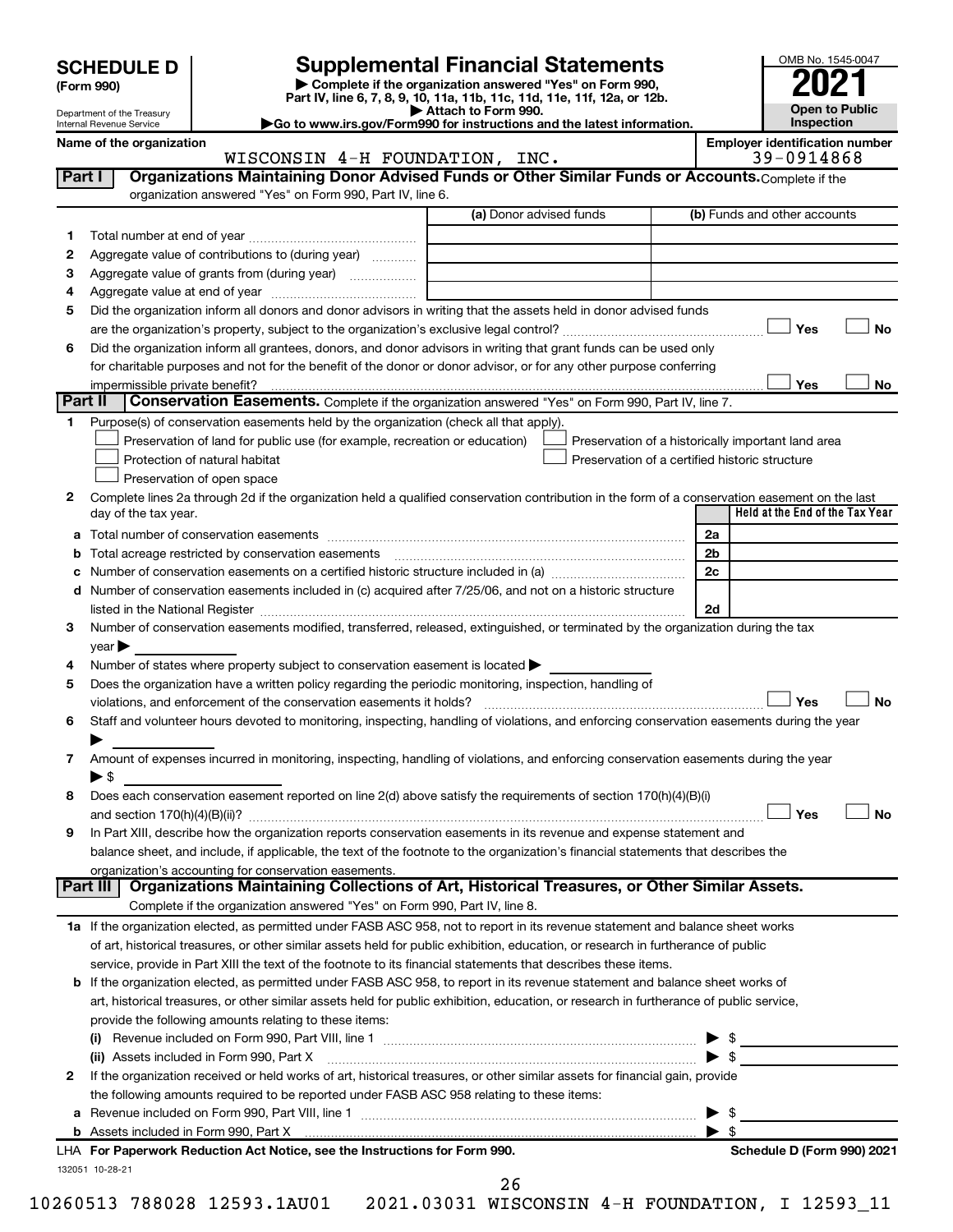|        | Schedule D (Form 990) 2021<br>Part III   Organizations Maintaining Collections of Art, Historical Treasures, or Other Similar Assets (continued)                                                                              | WISCONSIN 4-H FOUNDATION, INC. |                |                                                                                                                                                                                                                                |                 | 39-0914868 Page 2          |                        |              |                   |
|--------|-------------------------------------------------------------------------------------------------------------------------------------------------------------------------------------------------------------------------------|--------------------------------|----------------|--------------------------------------------------------------------------------------------------------------------------------------------------------------------------------------------------------------------------------|-----------------|----------------------------|------------------------|--------------|-------------------|
| 3      | Using the organization's acquisition, accession, and other records, check any of the following that make significant use of its                                                                                               |                                |                |                                                                                                                                                                                                                                |                 |                            |                        |              |                   |
|        | collection items (check all that apply):                                                                                                                                                                                      |                                |                |                                                                                                                                                                                                                                |                 |                            |                        |              |                   |
| a      | Public exhibition                                                                                                                                                                                                             |                                |                | Loan or exchange program                                                                                                                                                                                                       |                 |                            |                        |              |                   |
| b      | Scholarly research                                                                                                                                                                                                            | e                              |                | Other and the control of the control of the control of the control of the control of the control of the control of the control of the control of the control of the control of the control of the control of the control of th |                 |                            |                        |              |                   |
| c      | Preservation for future generations                                                                                                                                                                                           |                                |                |                                                                                                                                                                                                                                |                 |                            |                        |              |                   |
| 4      | Provide a description of the organization's collections and explain how they further the organization's exempt purpose in Part XIII.                                                                                          |                                |                |                                                                                                                                                                                                                                |                 |                            |                        |              |                   |
| 5      | During the year, did the organization solicit or receive donations of art, historical treasures, or other similar assets                                                                                                      |                                |                |                                                                                                                                                                                                                                |                 |                            |                        |              |                   |
|        |                                                                                                                                                                                                                               |                                |                |                                                                                                                                                                                                                                |                 |                            | Yes                    |              | No                |
|        | Part IV<br>Escrow and Custodial Arrangements. Complete if the organization answered "Yes" on Form 990, Part IV, line 9, or                                                                                                    |                                |                |                                                                                                                                                                                                                                |                 |                            |                        |              |                   |
|        | reported an amount on Form 990, Part X, line 21.                                                                                                                                                                              |                                |                |                                                                                                                                                                                                                                |                 |                            |                        |              |                   |
|        | 1a Is the organization an agent, trustee, custodian or other intermediary for contributions or other assets not included                                                                                                      |                                |                |                                                                                                                                                                                                                                |                 |                            |                        |              |                   |
|        |                                                                                                                                                                                                                               |                                |                |                                                                                                                                                                                                                                |                 |                            | Yes                    |              | $\overline{X}$ No |
|        | b If "Yes," explain the arrangement in Part XIII and complete the following table:                                                                                                                                            |                                |                |                                                                                                                                                                                                                                |                 |                            |                        |              |                   |
|        |                                                                                                                                                                                                                               |                                |                |                                                                                                                                                                                                                                |                 |                            | Amount                 |              |                   |
|        |                                                                                                                                                                                                                               |                                |                |                                                                                                                                                                                                                                | 1c              |                            |                        |              |                   |
|        |                                                                                                                                                                                                                               |                                |                |                                                                                                                                                                                                                                | 1d              |                            |                        |              |                   |
|        | e Distributions during the year manufactured and continuum control of the control of the control of the state of the control of the control of the control of the control of the control of the control of the control of the |                                |                |                                                                                                                                                                                                                                | 1e              |                            |                        |              |                   |
| f.     |                                                                                                                                                                                                                               |                                |                |                                                                                                                                                                                                                                | 1f              |                            |                        |              |                   |
|        | 2a Did the organization include an amount on Form 990, Part X, line 21, for escrow or custodial account liability?                                                                                                            |                                |                |                                                                                                                                                                                                                                |                 |                            | $\boxed{\text{X}}$ Yes |              | No                |
|        | <b>b</b> If "Yes," explain the arrangement in Part XIII. Check here if the explanation has been provided on Part XIII                                                                                                         |                                |                |                                                                                                                                                                                                                                |                 |                            |                        | x            |                   |
| Part V | <b>Endowment Funds.</b> Complete if the organization answered "Yes" on Form 990, Part IV, line 10.                                                                                                                            |                                |                |                                                                                                                                                                                                                                |                 |                            |                        |              |                   |
|        |                                                                                                                                                                                                                               | (a) Current year               | (b) Prior year | (c) Two years back $\vert$ (d) Three years back $\vert$ (e) Four years back                                                                                                                                                    |                 |                            |                        |              |                   |
|        | 1a Beginning of year balance                                                                                                                                                                                                  | 3,957,675.                     | 3,611,358.     | 3,609,795.                                                                                                                                                                                                                     |                 | 3,833,533.                 |                        | 3, 361, 647. |                   |
|        |                                                                                                                                                                                                                               | 141,402.                       | 29,974.        | 454,581.                                                                                                                                                                                                                       |                 | 230,077.                   |                        |              | 314,652.          |
|        | c Net investment earnings, gains, and losses                                                                                                                                                                                  | 673, 113.                      | 345, 433.      | $-127, 436.$                                                                                                                                                                                                                   |                 | $-136, 701.$               |                        |              | 409,571.          |
|        |                                                                                                                                                                                                                               | 350, 165.                      | 29,090.        | 325,582.                                                                                                                                                                                                                       |                 | 317, 114.                  |                        |              | 252,337.          |
|        | e Other expenditures for facilities                                                                                                                                                                                           |                                |                |                                                                                                                                                                                                                                |                 |                            |                        |              |                   |
|        | and programs                                                                                                                                                                                                                  |                                |                |                                                                                                                                                                                                                                |                 |                            |                        |              |                   |
|        | f Administrative expenses <i></i>                                                                                                                                                                                             | 4,422,025.                     |                |                                                                                                                                                                                                                                |                 |                            |                        |              |                   |
| g      | End of year balance <i>manually contained</i>                                                                                                                                                                                 |                                | 3,957,675.     | 3,611,358.                                                                                                                                                                                                                     |                 | 3,609,795.                 |                        | 3,833,533.   |                   |
| 2      | Provide the estimated percentage of the current year end balance (line 1g, column (a)) held as:<br>a Board designated or quasi-endowment >                                                                                    | 100                            | %              |                                                                                                                                                                                                                                |                 |                            |                        |              |                   |
|        | <b>b</b> Permanent endowment $\blacktriangleright$ . 0000                                                                                                                                                                     | %                              |                |                                                                                                                                                                                                                                |                 |                            |                        |              |                   |
|        | c Term endowment $\blacktriangleright$                                                                                                                                                                                        |                                |                |                                                                                                                                                                                                                                |                 |                            |                        |              |                   |
|        | The percentages on lines 2a, 2b, and 2c should equal 100%.                                                                                                                                                                    |                                |                |                                                                                                                                                                                                                                |                 |                            |                        |              |                   |
|        | 3a Are there endowment funds not in the possession of the organization that are held and administered for the organization                                                                                                    |                                |                |                                                                                                                                                                                                                                |                 |                            |                        |              |                   |
|        | by:                                                                                                                                                                                                                           |                                |                |                                                                                                                                                                                                                                |                 |                            |                        | Yes          | No                |
|        | (i)                                                                                                                                                                                                                           |                                |                |                                                                                                                                                                                                                                |                 |                            | 3a(i)                  | х            |                   |
|        |                                                                                                                                                                                                                               |                                |                |                                                                                                                                                                                                                                |                 |                            | 3a(ii)                 |              | X                 |
|        |                                                                                                                                                                                                                               |                                |                |                                                                                                                                                                                                                                |                 |                            | 3b                     |              |                   |
| 4      | Describe in Part XIII the intended uses of the organization's endowment funds.                                                                                                                                                |                                |                |                                                                                                                                                                                                                                |                 |                            |                        |              |                   |
|        | Land, Buildings, and Equipment.<br><b>Part VI</b>                                                                                                                                                                             |                                |                |                                                                                                                                                                                                                                |                 |                            |                        |              |                   |
|        | Complete if the organization answered "Yes" on Form 990, Part IV, line 11a. See Form 990, Part X, line 10.                                                                                                                    |                                |                |                                                                                                                                                                                                                                |                 |                            |                        |              |                   |
|        | Description of property                                                                                                                                                                                                       | (a) Cost or other              |                | (b) Cost or other                                                                                                                                                                                                              | (c) Accumulated |                            | (d) Book value         |              |                   |
|        |                                                                                                                                                                                                                               | basis (investment)             |                | basis (other)                                                                                                                                                                                                                  | depreciation    |                            |                        |              |                   |
|        |                                                                                                                                                                                                                               |                                |                |                                                                                                                                                                                                                                |                 |                            |                        |              |                   |
|        |                                                                                                                                                                                                                               |                                |                |                                                                                                                                                                                                                                |                 |                            |                        |              |                   |
|        |                                                                                                                                                                                                                               |                                |                |                                                                                                                                                                                                                                |                 |                            |                        |              |                   |
|        |                                                                                                                                                                                                                               |                                |                |                                                                                                                                                                                                                                |                 |                            |                        |              |                   |
|        |                                                                                                                                                                                                                               |                                |                |                                                                                                                                                                                                                                |                 |                            |                        |              |                   |
|        | Total. Add lines 1a through 1e. (Column (d) must equal Form 990, Part X, column (B), line 10c.)                                                                                                                               |                                |                |                                                                                                                                                                                                                                |                 |                            |                        |              | 0.                |
|        |                                                                                                                                                                                                                               |                                |                |                                                                                                                                                                                                                                |                 | Schedule D (Form 990) 2021 |                        |              |                   |

10260513 788028 12593.1AU01 2021.03031 WISCONSIN 4-H FOUNDATION, I 12593\_11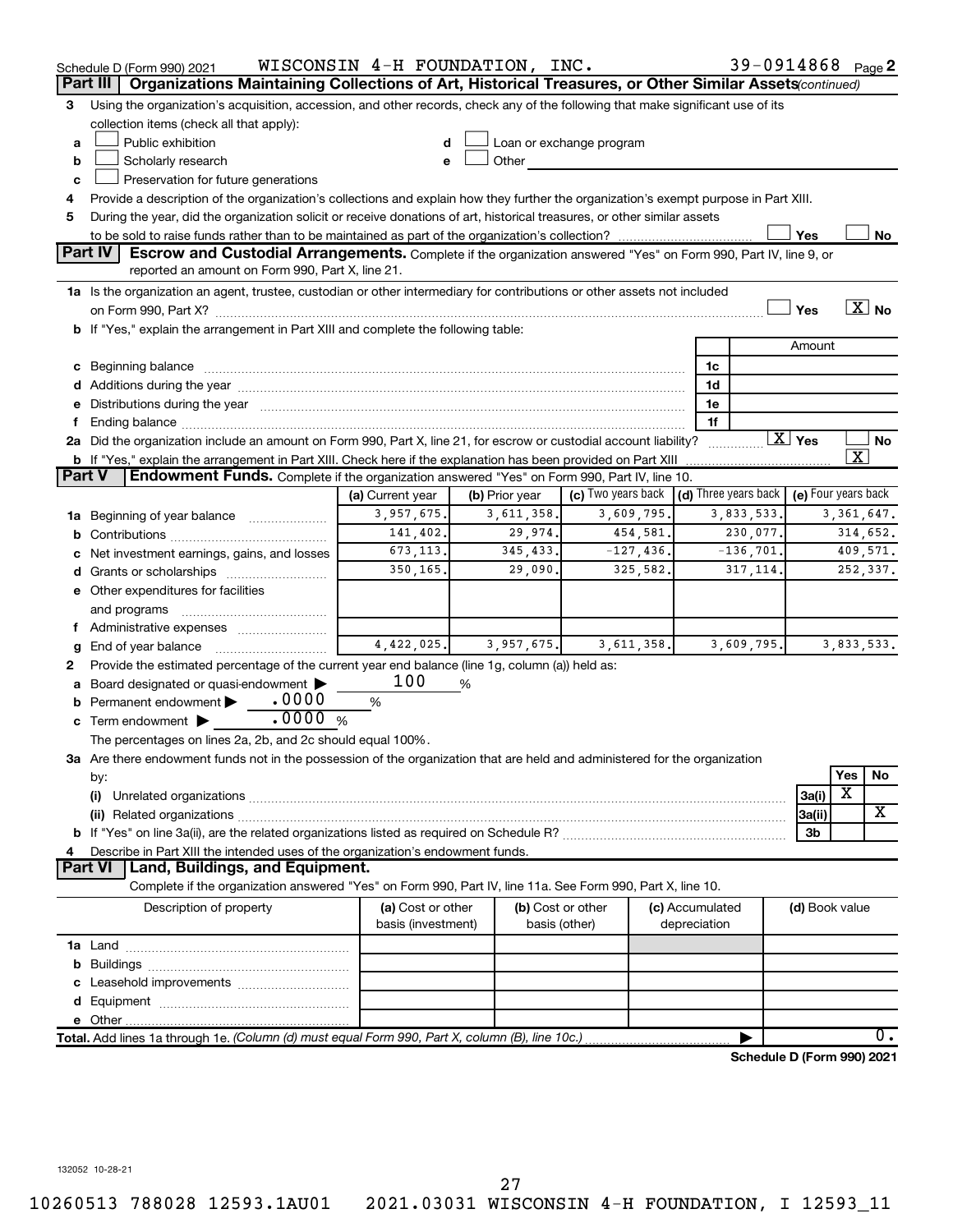|                  | Schedule D (Form 990) 2021                                                                                                                                                                     |                              | WISCONSIN 4-H FOUNDATION, INC. |                                                                                                                                                      | 39-0914868 Page 3                                         |
|------------------|------------------------------------------------------------------------------------------------------------------------------------------------------------------------------------------------|------------------------------|--------------------------------|------------------------------------------------------------------------------------------------------------------------------------------------------|-----------------------------------------------------------|
| <b>Part VIII</b> | <b>Investments - Other Securities.</b>                                                                                                                                                         |                              |                                |                                                                                                                                                      |                                                           |
|                  |                                                                                                                                                                                                |                              |                                | Complete if the organization answered "Yes" on Form 990, Part IV, line 11b. See Form 990, Part X, line 12.                                           |                                                           |
|                  | (a) Description of security or category (including name of security)                                                                                                                           |                              | (b) Book value                 |                                                                                                                                                      | (c) Method of valuation: Cost or end-of-year market value |
|                  | (1) Financial derivatives                                                                                                                                                                      |                              |                                |                                                                                                                                                      |                                                           |
|                  |                                                                                                                                                                                                |                              |                                |                                                                                                                                                      |                                                           |
| (3) Other        |                                                                                                                                                                                                |                              |                                |                                                                                                                                                      |                                                           |
| (A)              |                                                                                                                                                                                                |                              |                                |                                                                                                                                                      |                                                           |
| (B)              |                                                                                                                                                                                                |                              |                                |                                                                                                                                                      |                                                           |
| (C)              |                                                                                                                                                                                                |                              |                                |                                                                                                                                                      |                                                           |
| (D)              |                                                                                                                                                                                                |                              |                                |                                                                                                                                                      |                                                           |
| (E)              |                                                                                                                                                                                                |                              |                                |                                                                                                                                                      |                                                           |
| (F)<br>(G)       |                                                                                                                                                                                                |                              |                                |                                                                                                                                                      |                                                           |
| (H)              |                                                                                                                                                                                                |                              |                                |                                                                                                                                                      |                                                           |
|                  | <b>Total.</b> (Col. (b) must equal Form 990, Part X, col. (B) line 12.) $\blacktriangleright$                                                                                                  |                              |                                |                                                                                                                                                      |                                                           |
|                  | Part VIII Investments - Program Related.                                                                                                                                                       |                              |                                |                                                                                                                                                      |                                                           |
|                  |                                                                                                                                                                                                |                              |                                | Complete if the organization answered "Yes" on Form 990, Part IV, line 11c. See Form 990, Part X, line 13.                                           |                                                           |
|                  | (a) Description of investment                                                                                                                                                                  |                              | (b) Book value                 |                                                                                                                                                      | (c) Method of valuation: Cost or end-of-year market value |
| (1)              |                                                                                                                                                                                                |                              |                                |                                                                                                                                                      |                                                           |
| (2)              |                                                                                                                                                                                                |                              |                                |                                                                                                                                                      |                                                           |
| (3)              |                                                                                                                                                                                                |                              |                                |                                                                                                                                                      |                                                           |
| (4)              |                                                                                                                                                                                                |                              |                                |                                                                                                                                                      |                                                           |
| (5)              |                                                                                                                                                                                                |                              |                                |                                                                                                                                                      |                                                           |
| (6)              |                                                                                                                                                                                                |                              |                                |                                                                                                                                                      |                                                           |
| (7)              |                                                                                                                                                                                                |                              |                                |                                                                                                                                                      |                                                           |
| (8)              |                                                                                                                                                                                                |                              |                                |                                                                                                                                                      |                                                           |
| (9)              |                                                                                                                                                                                                |                              |                                |                                                                                                                                                      |                                                           |
|                  | <b>Total.</b> (Col. (b) must equal Form 990, Part X, col. (B) line 13.) $\blacktriangleright$                                                                                                  |                              |                                |                                                                                                                                                      |                                                           |
| Part IX          | <b>Other Assets.</b>                                                                                                                                                                           |                              |                                |                                                                                                                                                      |                                                           |
|                  |                                                                                                                                                                                                |                              |                                | Complete if the organization answered "Yes" on Form 990, Part IV, line 11d. See Form 990, Part X, line 15.                                           |                                                           |
|                  |                                                                                                                                                                                                |                              | (a) Description                |                                                                                                                                                      | (b) Book value                                            |
| (1)              |                                                                                                                                                                                                |                              |                                | BENEFICIAL INTEREST IN ASSETS HELD BY UNIVERSITY OF                                                                                                  |                                                           |
| (2)              | <b>WISCONSIN FOUNDATION</b>                                                                                                                                                                    |                              |                                |                                                                                                                                                      | 4,992,893.                                                |
| (3)              |                                                                                                                                                                                                |                              |                                |                                                                                                                                                      |                                                           |
| (4)              |                                                                                                                                                                                                |                              |                                |                                                                                                                                                      |                                                           |
| (5)              |                                                                                                                                                                                                |                              |                                |                                                                                                                                                      |                                                           |
| (6)              |                                                                                                                                                                                                |                              |                                |                                                                                                                                                      |                                                           |
| (7)              |                                                                                                                                                                                                |                              |                                |                                                                                                                                                      |                                                           |
| (8)              |                                                                                                                                                                                                |                              |                                |                                                                                                                                                      |                                                           |
| (9)              |                                                                                                                                                                                                |                              |                                |                                                                                                                                                      | 4,992,893.                                                |
| Part X           | Total. (Column (b) must equal Form 990, Part X, col. (B) line 15.)<br><b>Other Liabilities.</b>                                                                                                |                              |                                |                                                                                                                                                      |                                                           |
|                  |                                                                                                                                                                                                |                              |                                | Complete if the organization answered "Yes" on Form 990, Part IV, line 11e or 11f. See Form 990, Part X, line 25.                                    |                                                           |
|                  |                                                                                                                                                                                                | (a) Description of liability |                                |                                                                                                                                                      | (b) Book value                                            |
| 1.<br>(1)        | Federal income taxes                                                                                                                                                                           |                              |                                |                                                                                                                                                      |                                                           |
| (2)              |                                                                                                                                                                                                |                              |                                |                                                                                                                                                      |                                                           |
| (3)              |                                                                                                                                                                                                |                              |                                |                                                                                                                                                      |                                                           |
| (4)              |                                                                                                                                                                                                |                              |                                |                                                                                                                                                      |                                                           |
| (5)              |                                                                                                                                                                                                |                              |                                |                                                                                                                                                      |                                                           |
| (6)              |                                                                                                                                                                                                |                              |                                |                                                                                                                                                      |                                                           |
| (7)              |                                                                                                                                                                                                |                              |                                |                                                                                                                                                      |                                                           |
| (8)              |                                                                                                                                                                                                |                              |                                |                                                                                                                                                      |                                                           |
| (9)              |                                                                                                                                                                                                |                              |                                |                                                                                                                                                      |                                                           |
|                  | <b>Total.</b> (Column (b) must equal Form 990, Part X, col. (B) line 25.) $\ldots$ $\ldots$ $\ldots$ $\ldots$ $\ldots$ $\ldots$ $\ldots$ $\ldots$ $\ldots$ $\ldots$ $\ldots$ $\ldots$ $\ldots$ |                              |                                |                                                                                                                                                      |                                                           |
|                  |                                                                                                                                                                                                |                              |                                | 2. Liability for uncertain tax positions. In Part XIII, provide the text of the footnote to the organization's financial statements that reports the |                                                           |
|                  |                                                                                                                                                                                                |                              |                                | organization's liability for uncertain tax positions under FASB ASC 740. Check here if the text of the footnote has been provided in Part XIII.      |                                                           |

132053 10-28-21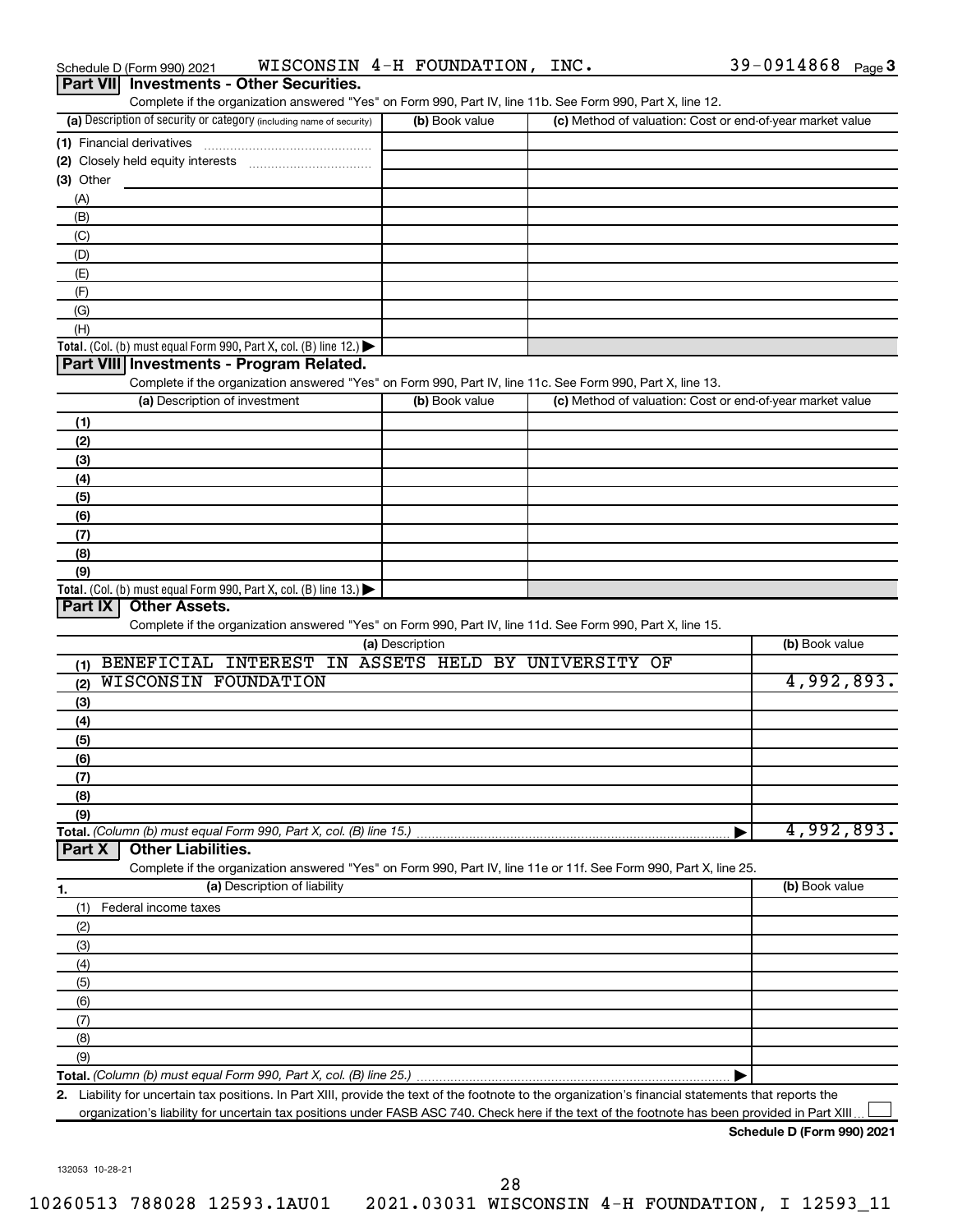|    | WISCONSIN 4-H FOUNDATION, INC.<br>Schedule D (Form 990) 2021                                                                                                                                                                        |                |                          |                | 39-0914868 $_{Page 4}$ |
|----|-------------------------------------------------------------------------------------------------------------------------------------------------------------------------------------------------------------------------------------|----------------|--------------------------|----------------|------------------------|
|    | Part XI<br>Reconciliation of Revenue per Audited Financial Statements With Revenue per Return.                                                                                                                                      |                |                          |                |                        |
|    | Complete if the organization answered "Yes" on Form 990, Part IV, line 12a.                                                                                                                                                         |                |                          |                |                        |
| 1  | Total revenue, gains, and other support per audited financial statements                                                                                                                                                            |                |                          | $\blacksquare$ | 1,204,970.             |
| 2  | Amounts included on line 1 but not on Form 990, Part VIII, line 12:                                                                                                                                                                 |                |                          |                |                        |
| a  |                                                                                                                                                                                                                                     | 2a             |                          |                |                        |
|    |                                                                                                                                                                                                                                     | 2 <sub>b</sub> |                          |                |                        |
| с  |                                                                                                                                                                                                                                     | 2c             |                          |                |                        |
| d  |                                                                                                                                                                                                                                     | 2d             | 686,760.                 |                |                        |
| e  | Add lines 2a through 2d                                                                                                                                                                                                             |                |                          | 2е             | 686,760.               |
| 3  |                                                                                                                                                                                                                                     |                |                          | 3              | 518, 210.              |
| 4  | Amounts included on Form 990, Part VIII, line 12, but not on line 1:                                                                                                                                                                |                |                          |                |                        |
| a  |                                                                                                                                                                                                                                     |                | $\frac{39,920}{-28,853}$ |                |                        |
| b  | Other (Describe in Part XIII.) (2000) (2000) (2000) (2010) (2010) (2010) (2010) (2010) (2010) (2010) (2010) (20                                                                                                                     | 4 <sub>h</sub> |                          |                |                        |
| c. | Add lines 4a and 4b                                                                                                                                                                                                                 |                |                          | 4с             | 11,067.                |
|    |                                                                                                                                                                                                                                     |                |                          |                | 529, 277.              |
|    | Part XII   Reconciliation of Expenses per Audited Financial Statements With Expenses per Return.                                                                                                                                    |                |                          |                |                        |
|    | Complete if the organization answered "Yes" on Form 990, Part IV, line 12a.                                                                                                                                                         |                |                          |                |                        |
| 1  |                                                                                                                                                                                                                                     |                |                          | $\blacksquare$ | 747,330.               |
| 2  | Amounts included on line 1 but not on Form 990, Part IX, line 25:                                                                                                                                                                   |                |                          |                |                        |
| a  |                                                                                                                                                                                                                                     | 2a             |                          |                |                        |
| b  |                                                                                                                                                                                                                                     | 2 <sub>b</sub> |                          |                |                        |
|    |                                                                                                                                                                                                                                     | 2c             |                          |                |                        |
| d  |                                                                                                                                                                                                                                     | 2d             | 28,853.                  |                |                        |
| е  | Add lines 2a through 2d <b>contained a contained a contained a contained a</b> contained a contact the set of the set of the set of the set of the set of the set of the set of the set of the set of the set of the set of the set |                |                          | 2е             | 28,853.                |
| з  |                                                                                                                                                                                                                                     |                |                          | 3              | 718,477.               |
| 4  | Amounts included on Form 990, Part IX, line 25, but not on line 1:                                                                                                                                                                  |                |                          |                |                        |
| a  | Investment expenses not included on Form 990, Part VIII, line 7b [11, 111, 120]                                                                                                                                                     | 4a             | 39,920.                  |                |                        |
| b  | Other (Describe in Part XIII.) <b>Construction Contract Construction</b> Chemistry Chemistry Chemistry Chemistry Chemistry                                                                                                          | 4 <sub>b</sub> |                          |                |                        |
| c. | Add lines 4a and 4b                                                                                                                                                                                                                 |                |                          | 4с             | 39,920.                |
|    |                                                                                                                                                                                                                                     |                |                          | 5              | 758,397.               |
|    | Part XIII Supplemental Information.                                                                                                                                                                                                 |                |                          |                |                        |

Provide the descriptions required for Part II, lines 3, 5, and 9; Part III, lines 1a and 4; Part IV, lines 1b and 2b; Part V, line 4; Part X, line 2; Part XI, lines 2d and 4b; and Part XII, lines 2d and 4b. Also complete this part to provide any additional information.

### PART IV, LINE 2B:

THE CUSTODIAL ACCOUNT LIABILITY CONSISTS OF FUNDS HELD FOR THE NECEDAH

CARDINAL AFTER SCHOOL PROGRAM FUND AND THE STATE'S 4-H INTERNATIONAL FUND.

THE FUNDS WERE ESTABLISHED WITH FUNDING FROM THE RESPECTIVE ORGANIZATIONS

WHO NAMED THEMSELVES AS THE BENEFICIARY OF THE FUND.

PART V, LINE 4:

132054 10-28-21

THE FOUNDATION'S ENDOWMENT CONSISTS OF APPROXIMATELY 50 INDIVIDUAL FUNDS

## ESTABLISHED FOR A VARIETY OF PURPOSES.

## PART XI, LINE 2D - OTHER ADJUSTMENTS:

CHANGE IN VALUE OF BENEFICIAL INTEREST IN ASSETS HELD BY UW

**Schedule D (Form 990) 2021**

10260513 788028 12593.1AU01 2021.03031 WISCONSIN 4-H FOUNDATION, I 12593\_11

29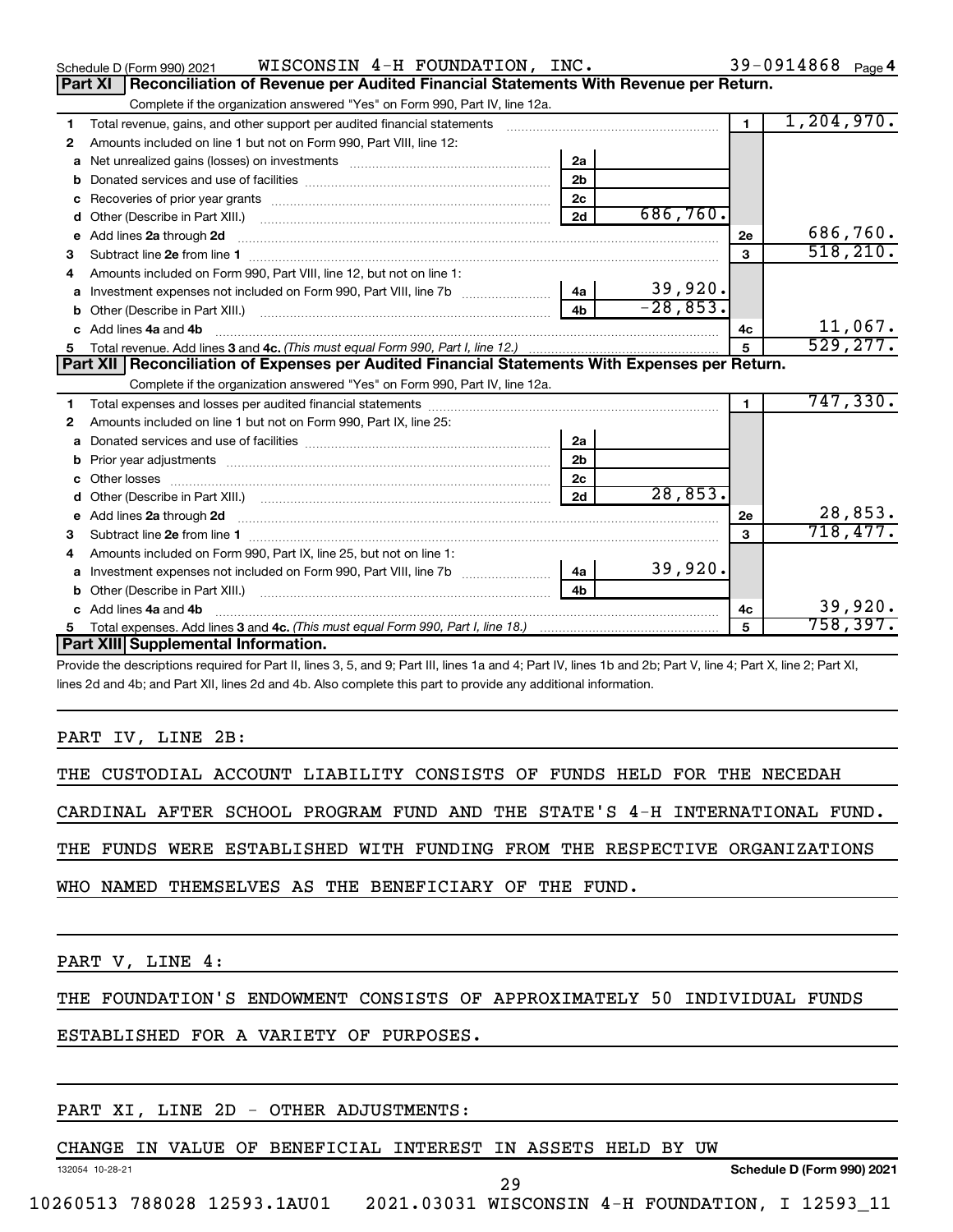| WISCONSIN 4-H FOUNDATION, INC.<br>Schedule D (Form 990) 2021<br>Part XIII Supplemental Information (continued) | $39 - 0914868$ Page 5      |
|----------------------------------------------------------------------------------------------------------------|----------------------------|
|                                                                                                                |                            |
| FOUNDATION                                                                                                     | 686,760.                   |
| PART XI, LINE 4B - OTHER ADJUSTMENTS:                                                                          |                            |
| DIRECT FUNDRAISING EXPENSES                                                                                    | $-28,853.$                 |
| PART XII, LINE 2D - OTHER ADJUSTMENTS:                                                                         |                            |
| DIRECT FUNDRAISING EXPENSES                                                                                    | 28,853.                    |
|                                                                                                                |                            |
|                                                                                                                |                            |
|                                                                                                                |                            |
|                                                                                                                |                            |
|                                                                                                                |                            |
|                                                                                                                |                            |
|                                                                                                                |                            |
|                                                                                                                |                            |
|                                                                                                                |                            |
|                                                                                                                |                            |
|                                                                                                                |                            |
|                                                                                                                |                            |
|                                                                                                                |                            |
|                                                                                                                | Schedule D (Form 990) 2021 |
| 132055 10-28-21<br>30<br>10260513 788028 12593.1AU01  2021.03031 WISCONSIN 4-H FOUNDATION, I 12593_11          |                            |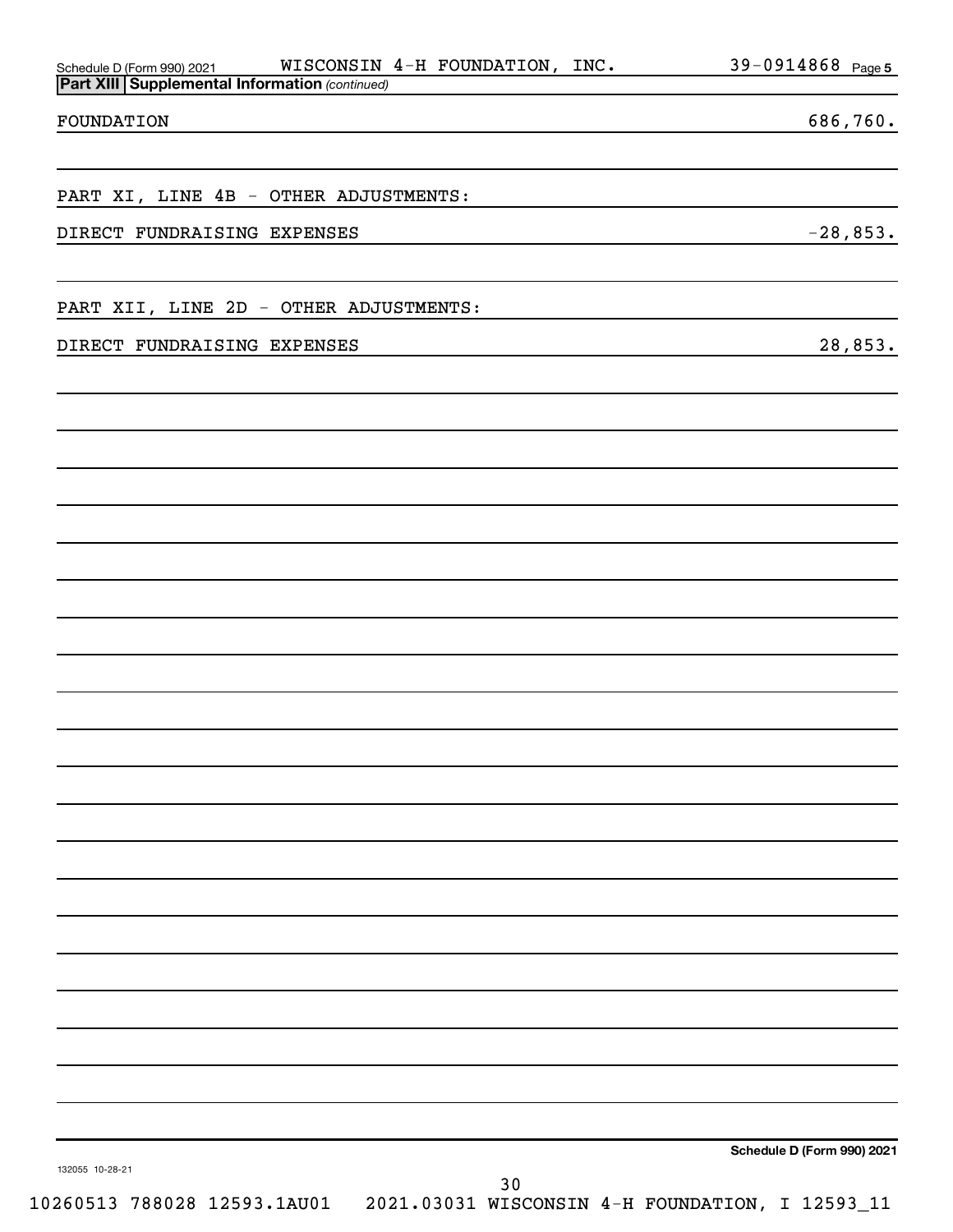| <b>SCHEDULE G</b>                                                                                                                                                                                                                                                                                                                                                          |                                                             | <b>Supplemental Information Regarding Fundraising or Gaming Activities</b>                                                                                                                                                                                                                                                                                                         |                                                                            |    |                                      |  |                                                                            | OMB No. 1545-0047                                       |  |
|----------------------------------------------------------------------------------------------------------------------------------------------------------------------------------------------------------------------------------------------------------------------------------------------------------------------------------------------------------------------------|-------------------------------------------------------------|------------------------------------------------------------------------------------------------------------------------------------------------------------------------------------------------------------------------------------------------------------------------------------------------------------------------------------------------------------------------------------|----------------------------------------------------------------------------|----|--------------------------------------|--|----------------------------------------------------------------------------|---------------------------------------------------------|--|
| (Form 990)                                                                                                                                                                                                                                                                                                                                                                 |                                                             | Complete if the organization answered "Yes" on Form 990, Part IV, line 17, 18, or 19, or if the<br>organization entered more than \$15,000 on Form 990-EZ, line 6a.                                                                                                                                                                                                                |                                                                            |    |                                      |  |                                                                            | 2021                                                    |  |
| Department of the Treasury                                                                                                                                                                                                                                                                                                                                                 | Attach to Form 990 or Form 990-EZ.<br><b>Open to Public</b> |                                                                                                                                                                                                                                                                                                                                                                                    |                                                                            |    |                                      |  |                                                                            |                                                         |  |
| Internal Revenue Service<br>Name of the organization                                                                                                                                                                                                                                                                                                                       |                                                             | ► Go to www.irs.gov/Form990 for instructions and the latest information.                                                                                                                                                                                                                                                                                                           |                                                                            |    |                                      |  |                                                                            | Inspection<br><b>Employer identification number</b>     |  |
|                                                                                                                                                                                                                                                                                                                                                                            |                                                             | WISCONSIN 4-H FOUNDATION, INC.                                                                                                                                                                                                                                                                                                                                                     |                                                                            |    |                                      |  | 39-0914868                                                                 |                                                         |  |
| Part I<br>Fundraising Activities. Complete if the organization answered "Yes" on Form 990, Part IV, line 17. Form 990-EZ filers are not                                                                                                                                                                                                                                    |                                                             |                                                                                                                                                                                                                                                                                                                                                                                    |                                                                            |    |                                      |  |                                                                            |                                                         |  |
|                                                                                                                                                                                                                                                                                                                                                                            | required to complete this part.                             |                                                                                                                                                                                                                                                                                                                                                                                    |                                                                            |    |                                      |  |                                                                            |                                                         |  |
| 1 Indicate whether the organization raised funds through any of the following activities. Check all that apply.<br>Mail solicitations<br>Solicitation of non-government grants<br>a<br>е<br>Internet and email solicitations<br>Solicitation of government grants<br>b<br>f<br>Phone solicitations<br>Special fundraising events<br>c<br>g<br>In-person solicitations<br>d |                                                             |                                                                                                                                                                                                                                                                                                                                                                                    |                                                                            |    |                                      |  |                                                                            |                                                         |  |
| compensated at least \$5,000 by the organization.                                                                                                                                                                                                                                                                                                                          |                                                             | 2 a Did the organization have a written or oral agreement with any individual (including officers, directors, trustees, or<br>key employees listed in Form 990, Part VII) or entity in connection with professional fundraising services?<br>b If "Yes," list the 10 highest paid individuals or entities (fundraisers) pursuant to agreements under which the fundraiser is to be |                                                                            |    |                                      |  | Yes                                                                        | <b>No</b>                                               |  |
| (i) Name and address of individual<br>or entity (fundraiser)                                                                                                                                                                                                                                                                                                               |                                                             | (ii) Activity                                                                                                                                                                                                                                                                                                                                                                      | (iii) Did<br>fundraiser<br>have custody<br>or control of<br>contributions? |    | (iv) Gross receipts<br>from activity |  | (v) Amount paid<br>to (or retained by)<br>fundraiser<br>listed in col. (i) | (vi) Amount paid<br>to (or retained by)<br>organization |  |
|                                                                                                                                                                                                                                                                                                                                                                            |                                                             |                                                                                                                                                                                                                                                                                                                                                                                    | Yes                                                                        | No |                                      |  |                                                                            |                                                         |  |
|                                                                                                                                                                                                                                                                                                                                                                            |                                                             |                                                                                                                                                                                                                                                                                                                                                                                    |                                                                            |    |                                      |  |                                                                            |                                                         |  |
|                                                                                                                                                                                                                                                                                                                                                                            |                                                             |                                                                                                                                                                                                                                                                                                                                                                                    |                                                                            |    |                                      |  |                                                                            |                                                         |  |
|                                                                                                                                                                                                                                                                                                                                                                            |                                                             |                                                                                                                                                                                                                                                                                                                                                                                    |                                                                            |    |                                      |  |                                                                            |                                                         |  |
|                                                                                                                                                                                                                                                                                                                                                                            |                                                             |                                                                                                                                                                                                                                                                                                                                                                                    |                                                                            |    |                                      |  |                                                                            |                                                         |  |
|                                                                                                                                                                                                                                                                                                                                                                            |                                                             |                                                                                                                                                                                                                                                                                                                                                                                    |                                                                            |    |                                      |  |                                                                            |                                                         |  |
|                                                                                                                                                                                                                                                                                                                                                                            |                                                             |                                                                                                                                                                                                                                                                                                                                                                                    |                                                                            |    |                                      |  |                                                                            |                                                         |  |
|                                                                                                                                                                                                                                                                                                                                                                            |                                                             |                                                                                                                                                                                                                                                                                                                                                                                    |                                                                            |    |                                      |  |                                                                            |                                                         |  |
|                                                                                                                                                                                                                                                                                                                                                                            |                                                             |                                                                                                                                                                                                                                                                                                                                                                                    |                                                                            |    |                                      |  |                                                                            |                                                         |  |
|                                                                                                                                                                                                                                                                                                                                                                            |                                                             |                                                                                                                                                                                                                                                                                                                                                                                    |                                                                            |    |                                      |  |                                                                            |                                                         |  |
|                                                                                                                                                                                                                                                                                                                                                                            |                                                             |                                                                                                                                                                                                                                                                                                                                                                                    |                                                                            |    |                                      |  |                                                                            |                                                         |  |
| Total                                                                                                                                                                                                                                                                                                                                                                      |                                                             |                                                                                                                                                                                                                                                                                                                                                                                    |                                                                            |    |                                      |  |                                                                            |                                                         |  |
| or licensing.                                                                                                                                                                                                                                                                                                                                                              |                                                             | 3 List all states in which the organization is registered or licensed to solicit contributions or has been notified it is exempt from registration                                                                                                                                                                                                                                 |                                                                            |    |                                      |  |                                                                            |                                                         |  |
|                                                                                                                                                                                                                                                                                                                                                                            |                                                             |                                                                                                                                                                                                                                                                                                                                                                                    |                                                                            |    |                                      |  |                                                                            |                                                         |  |
|                                                                                                                                                                                                                                                                                                                                                                            |                                                             |                                                                                                                                                                                                                                                                                                                                                                                    |                                                                            |    |                                      |  |                                                                            |                                                         |  |
|                                                                                                                                                                                                                                                                                                                                                                            |                                                             |                                                                                                                                                                                                                                                                                                                                                                                    |                                                                            |    |                                      |  |                                                                            |                                                         |  |
|                                                                                                                                                                                                                                                                                                                                                                            |                                                             |                                                                                                                                                                                                                                                                                                                                                                                    |                                                                            |    |                                      |  |                                                                            |                                                         |  |
|                                                                                                                                                                                                                                                                                                                                                                            |                                                             |                                                                                                                                                                                                                                                                                                                                                                                    |                                                                            |    |                                      |  |                                                                            |                                                         |  |
|                                                                                                                                                                                                                                                                                                                                                                            |                                                             |                                                                                                                                                                                                                                                                                                                                                                                    |                                                                            |    |                                      |  |                                                                            |                                                         |  |
|                                                                                                                                                                                                                                                                                                                                                                            |                                                             |                                                                                                                                                                                                                                                                                                                                                                                    |                                                                            |    |                                      |  |                                                                            |                                                         |  |
|                                                                                                                                                                                                                                                                                                                                                                            |                                                             |                                                                                                                                                                                                                                                                                                                                                                                    |                                                                            |    |                                      |  |                                                                            |                                                         |  |

LHA For Paperwork Reduction Act Notice, see the Instructions for Form 990 or 990-EZ. Schedule G (Form 990) 2021

132081 10-21-21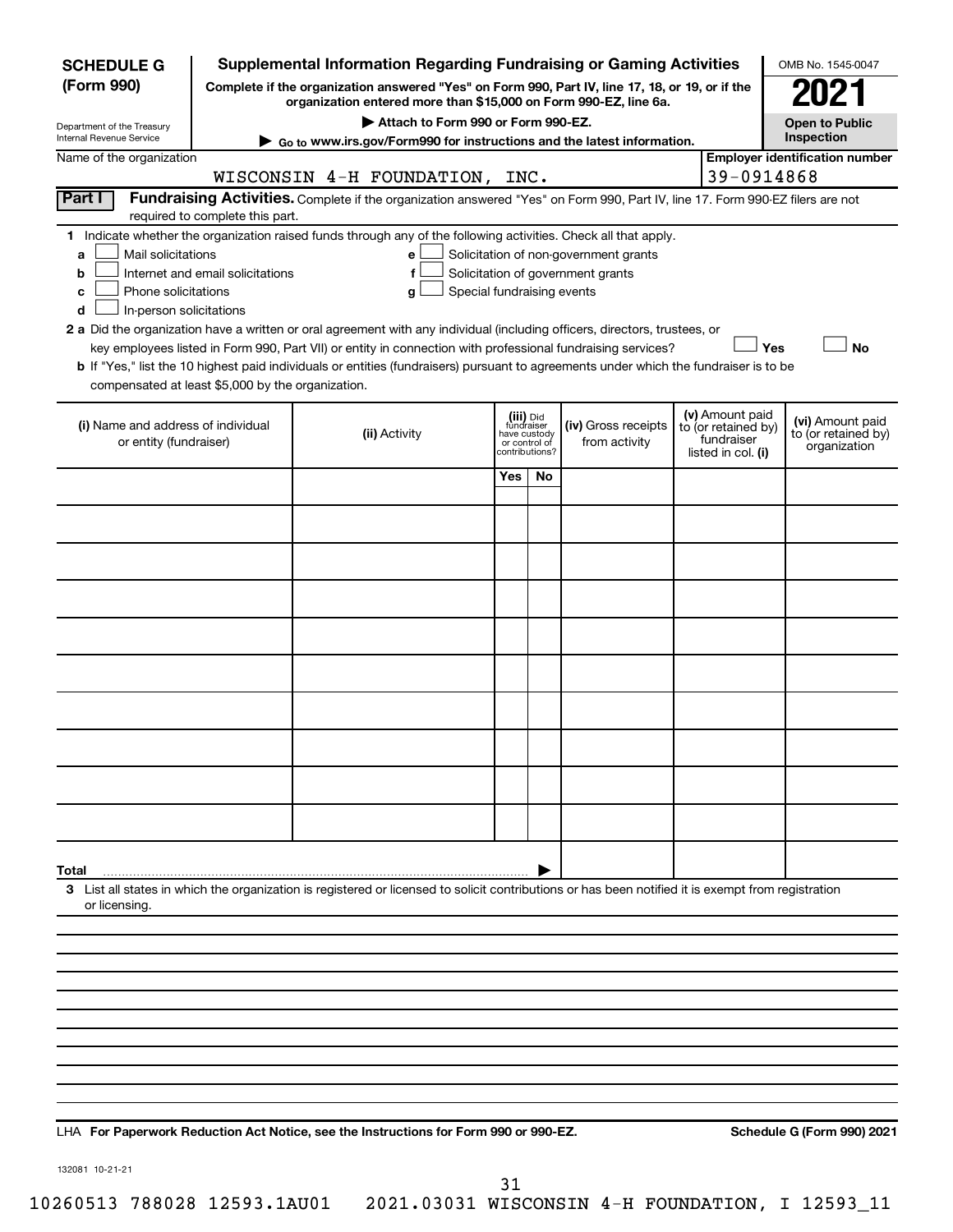Schedule G (Form 990) 2021 Page WISCONSIN 4-H FOUNDATION, INC. 39-0914868

Part II | Fundraising Events. Complete if the organization answered "Yes" on Form 990, Part IV, line 18, or reported more than \$15,000 of fundraising event contributions and gross income on Form 990-EZ, lines 1 and 6b. List events with gross receipts greater than \$5,000.

|                        |              | or iuridraising event contributions and gross income on Form 990-EZ, lines T and 6D. Eist events with gross receipts greater than \$5,000. |                               |                                                  |                                 |                                                     |
|------------------------|--------------|--------------------------------------------------------------------------------------------------------------------------------------------|-------------------------------|--------------------------------------------------|---------------------------------|-----------------------------------------------------|
|                        |              |                                                                                                                                            | (a) Event $#1$<br><b>MEAT</b> | $(b)$ Event #2                                   | (c) Other events<br><b>NONE</b> | (d) Total events                                    |
|                        |              |                                                                                                                                            | PRODUCTS AUCART AUCTION       |                                                  |                                 | (add col. (a) through                               |
|                        |              |                                                                                                                                            | (event type)                  | (event type)                                     | (total number)                  | col. (c)                                            |
|                        |              |                                                                                                                                            |                               |                                                  |                                 |                                                     |
| Revenue                | $\mathbf{1}$ |                                                                                                                                            | 112,815.                      | 10,450.                                          |                                 | 123,265.                                            |
|                        |              |                                                                                                                                            | 112,815.                      | 10,450.                                          |                                 | 123,265.                                            |
|                        |              |                                                                                                                                            |                               |                                                  |                                 |                                                     |
|                        | 3            | Gross income (line 1 minus line 2)                                                                                                         |                               |                                                  |                                 |                                                     |
|                        |              |                                                                                                                                            |                               |                                                  |                                 |                                                     |
|                        | 5            |                                                                                                                                            | 1,792.                        | 1,533.                                           |                                 | 3,325.                                              |
|                        |              |                                                                                                                                            | 3,031.                        |                                                  |                                 | 3,031.                                              |
| Direct Expenses        | $\mathbf{7}$ |                                                                                                                                            | 3,562.                        |                                                  |                                 | 3,562.                                              |
|                        |              |                                                                                                                                            |                               |                                                  |                                 |                                                     |
|                        | 8            |                                                                                                                                            | 14, 267.                      | 4,668.                                           |                                 | 18,935.                                             |
|                        | 9            |                                                                                                                                            |                               |                                                  |                                 | 28,853.                                             |
|                        | 10           | Direct expense summary. Add lines 4 through 9 in column (d)                                                                                |                               |                                                  |                                 | $-28,853.$                                          |
| Part III               |              | 11 Net income summary. Subtract line 10 from line 3, column (d) manufactured in the income summary.                                        |                               |                                                  |                                 |                                                     |
|                        |              | Gaming. Complete if the organization answered "Yes" on Form 990, Part IV, line 19, or reported more than                                   |                               |                                                  |                                 |                                                     |
|                        |              | \$15,000 on Form 990-EZ, line 6a.                                                                                                          |                               |                                                  |                                 |                                                     |
|                        |              |                                                                                                                                            | (a) Bingo                     | (b) Pull tabs/instant<br>bingo/progressive bingo | (c) Other gaming                | (d) Total gaming (add<br>col. (a) through col. (c)) |
| Revenue                |              |                                                                                                                                            |                               |                                                  |                                 |                                                     |
|                        |              |                                                                                                                                            |                               |                                                  |                                 |                                                     |
|                        | -1           |                                                                                                                                            |                               |                                                  |                                 |                                                     |
|                        |              |                                                                                                                                            |                               |                                                  |                                 |                                                     |
|                        |              |                                                                                                                                            |                               |                                                  |                                 |                                                     |
|                        |              |                                                                                                                                            |                               |                                                  |                                 |                                                     |
|                        | 3            |                                                                                                                                            |                               |                                                  |                                 |                                                     |
| <b>Direct Expenses</b> | 4            |                                                                                                                                            |                               |                                                  |                                 |                                                     |
|                        |              |                                                                                                                                            |                               |                                                  |                                 |                                                     |
|                        |              |                                                                                                                                            |                               |                                                  |                                 |                                                     |
|                        |              |                                                                                                                                            | Yes<br>%                      | Yes<br>%                                         | Yes<br>%                        |                                                     |
|                        |              | 6 Volunteer labor                                                                                                                          | No                            | No                                               | No                              |                                                     |
|                        | 7            | Direct expense summary. Add lines 2 through 5 in column (d)                                                                                |                               |                                                  |                                 |                                                     |
|                        |              |                                                                                                                                            |                               |                                                  |                                 |                                                     |
|                        | 8            |                                                                                                                                            |                               |                                                  |                                 |                                                     |
|                        |              |                                                                                                                                            |                               |                                                  |                                 |                                                     |
| 9                      |              | Enter the state(s) in which the organization conducts gaming activities:                                                                   |                               |                                                  |                                 |                                                     |
|                        |              |                                                                                                                                            |                               |                                                  |                                 | Yes<br>No                                           |
|                        |              | <b>b</b> If "No," explain:<br><u> 1989 - John Stein, Amerikaansk politiker (* 1918)</u>                                                    |                               |                                                  |                                 |                                                     |
|                        |              |                                                                                                                                            |                               |                                                  |                                 |                                                     |
|                        |              |                                                                                                                                            |                               |                                                  |                                 |                                                     |
|                        |              |                                                                                                                                            |                               |                                                  |                                 | Yes<br>No                                           |
|                        |              | <b>b</b> If "Yes," explain:                                                                                                                |                               |                                                  |                                 |                                                     |
|                        |              |                                                                                                                                            |                               |                                                  |                                 |                                                     |
|                        |              |                                                                                                                                            |                               |                                                  |                                 |                                                     |
|                        |              | 132082 10-21-21                                                                                                                            |                               |                                                  |                                 | Schedule G (Form 990) 2021                          |
|                        |              |                                                                                                                                            |                               |                                                  |                                 |                                                     |
|                        |              |                                                                                                                                            |                               |                                                  |                                 |                                                     |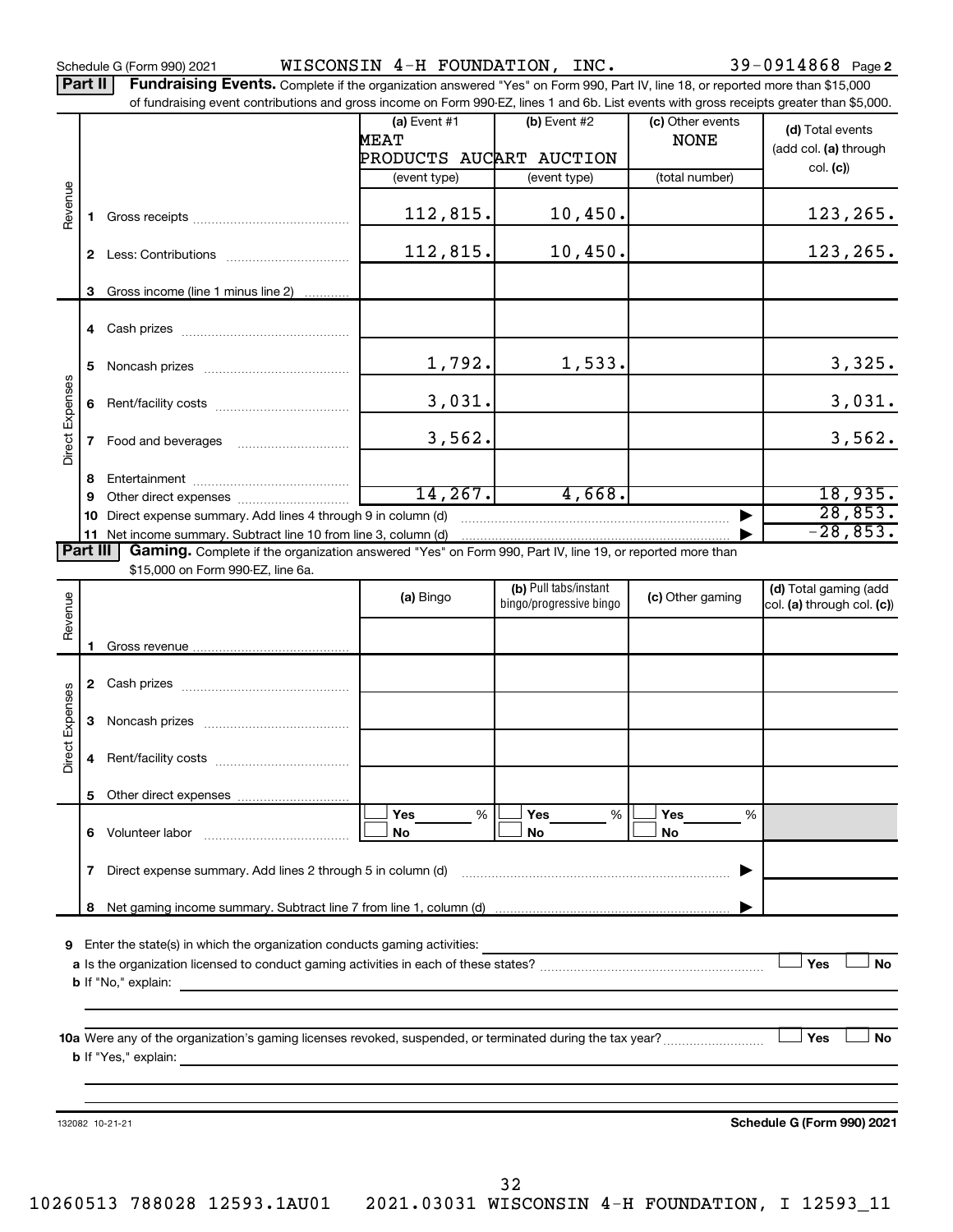| Schedule G (Form 990) 2021                                  | WISCONSIN 4-H FOUNDATION, INC.                                                                                                                                                                                                            | 39-0914868 Page 3          |  |  |  |  |  |  |  |
|-------------------------------------------------------------|-------------------------------------------------------------------------------------------------------------------------------------------------------------------------------------------------------------------------------------------|----------------------------|--|--|--|--|--|--|--|
|                                                             |                                                                                                                                                                                                                                           | Yes<br>No                  |  |  |  |  |  |  |  |
|                                                             | 12 Is the organization a grantor, beneficiary or trustee of a trust, or a member of a partnership or other entity formed                                                                                                                  |                            |  |  |  |  |  |  |  |
|                                                             |                                                                                                                                                                                                                                           | Yes<br><b>No</b>           |  |  |  |  |  |  |  |
| 13 Indicate the percentage of gaming activity conducted in: |                                                                                                                                                                                                                                           |                            |  |  |  |  |  |  |  |
|                                                             |                                                                                                                                                                                                                                           | 1За                        |  |  |  |  |  |  |  |
|                                                             | <b>b</b> An outside facility <b>contained and the contract of the contract of the contract of the contract of the contract of the contract of the contract of the contract of the contract of the contract of the contract of the con</b> | 13b                        |  |  |  |  |  |  |  |
|                                                             | 14 Enter the name and address of the person who prepares the organization's gaming/special events books and records:                                                                                                                      |                            |  |  |  |  |  |  |  |
|                                                             | Name <b>Decision and Contract Contract Contract Contract Contract Contract Contract Contract Contract Contract Contract Contract Contract Contract Contract Contract Contract Contract Contract Contract Contract Contract Contr</b>      |                            |  |  |  |  |  |  |  |
|                                                             |                                                                                                                                                                                                                                           |                            |  |  |  |  |  |  |  |
|                                                             | 15a Does the organization have a contract with a third party from whom the organization receives gaming revenue?                                                                                                                          | Yes<br><b>No</b>           |  |  |  |  |  |  |  |
|                                                             |                                                                                                                                                                                                                                           |                            |  |  |  |  |  |  |  |
|                                                             | of gaming revenue retained by the third party $\triangleright$ \$                                                                                                                                                                         |                            |  |  |  |  |  |  |  |
| c If "Yes," enter name and address of the third party:      |                                                                                                                                                                                                                                           |                            |  |  |  |  |  |  |  |
|                                                             |                                                                                                                                                                                                                                           |                            |  |  |  |  |  |  |  |
|                                                             | Name > 2008 - 2008 - 2009 - 2009 - 2009 - 2009 - 2009 - 2009 - 2009 - 2009 - 2009 - 2009 - 2009 - 2009 - 2009 - 2009 - 2009 - 2009 - 2009 - 2009 - 2009 - 2009 - 2009 - 2009 - 2009 - 2009 - 2009 - 2009 - 2009 - 2009 - 2009             |                            |  |  |  |  |  |  |  |
|                                                             | Address > the contract of the contract of the contract of the contract of the contract of the contract of the contract of the contract of the contract of the contract of the contract of the contract of the contract of the             |                            |  |  |  |  |  |  |  |
| Gaming manager information:<br>16                           |                                                                                                                                                                                                                                           |                            |  |  |  |  |  |  |  |
|                                                             | Name $\blacktriangleright$ $\lrcorner$                                                                                                                                                                                                    |                            |  |  |  |  |  |  |  |
| Gaming manager compensation > \$                            |                                                                                                                                                                                                                                           |                            |  |  |  |  |  |  |  |
|                                                             |                                                                                                                                                                                                                                           |                            |  |  |  |  |  |  |  |
| Director/officer                                            | Employee<br>Independent contractor                                                                                                                                                                                                        |                            |  |  |  |  |  |  |  |
| 17 Mandatory distributions:                                 |                                                                                                                                                                                                                                           |                            |  |  |  |  |  |  |  |
|                                                             | a Is the organization required under state law to make charitable distributions from the gaming proceeds to                                                                                                                               |                            |  |  |  |  |  |  |  |
|                                                             | retain the state gaming license? $\Box$ No                                                                                                                                                                                                |                            |  |  |  |  |  |  |  |
|                                                             | b Enter the amount of distributions required under state law to be distributed to other exempt organizations or spent in the                                                                                                              |                            |  |  |  |  |  |  |  |
|                                                             | organization's own exempt activities during the tax year $\triangleright$ \$                                                                                                                                                              |                            |  |  |  |  |  |  |  |
| <b>Part IV</b>                                              | Supplemental Information. Provide the explanations required by Part I, line 2b, columns (iii) and (v); and Part III, lines 9, 9b, 10b,                                                                                                    |                            |  |  |  |  |  |  |  |
|                                                             | 15b, 15c, 16, and 17b, as applicable. Also provide any additional information. See instructions.                                                                                                                                          |                            |  |  |  |  |  |  |  |
|                                                             |                                                                                                                                                                                                                                           |                            |  |  |  |  |  |  |  |
|                                                             |                                                                                                                                                                                                                                           |                            |  |  |  |  |  |  |  |
|                                                             |                                                                                                                                                                                                                                           |                            |  |  |  |  |  |  |  |
|                                                             |                                                                                                                                                                                                                                           |                            |  |  |  |  |  |  |  |
|                                                             |                                                                                                                                                                                                                                           |                            |  |  |  |  |  |  |  |
|                                                             |                                                                                                                                                                                                                                           |                            |  |  |  |  |  |  |  |
|                                                             |                                                                                                                                                                                                                                           |                            |  |  |  |  |  |  |  |
|                                                             |                                                                                                                                                                                                                                           |                            |  |  |  |  |  |  |  |
|                                                             |                                                                                                                                                                                                                                           |                            |  |  |  |  |  |  |  |
|                                                             |                                                                                                                                                                                                                                           |                            |  |  |  |  |  |  |  |
|                                                             |                                                                                                                                                                                                                                           |                            |  |  |  |  |  |  |  |
|                                                             |                                                                                                                                                                                                                                           |                            |  |  |  |  |  |  |  |
| 132083 10-21-21                                             |                                                                                                                                                                                                                                           | Schedule G (Form 990) 2021 |  |  |  |  |  |  |  |
| 10260513 788028 12593.1AU01                                 | 33<br>2021.03031 WISCONSIN 4-H FOUNDATION, I 12593_11                                                                                                                                                                                     |                            |  |  |  |  |  |  |  |
|                                                             |                                                                                                                                                                                                                                           |                            |  |  |  |  |  |  |  |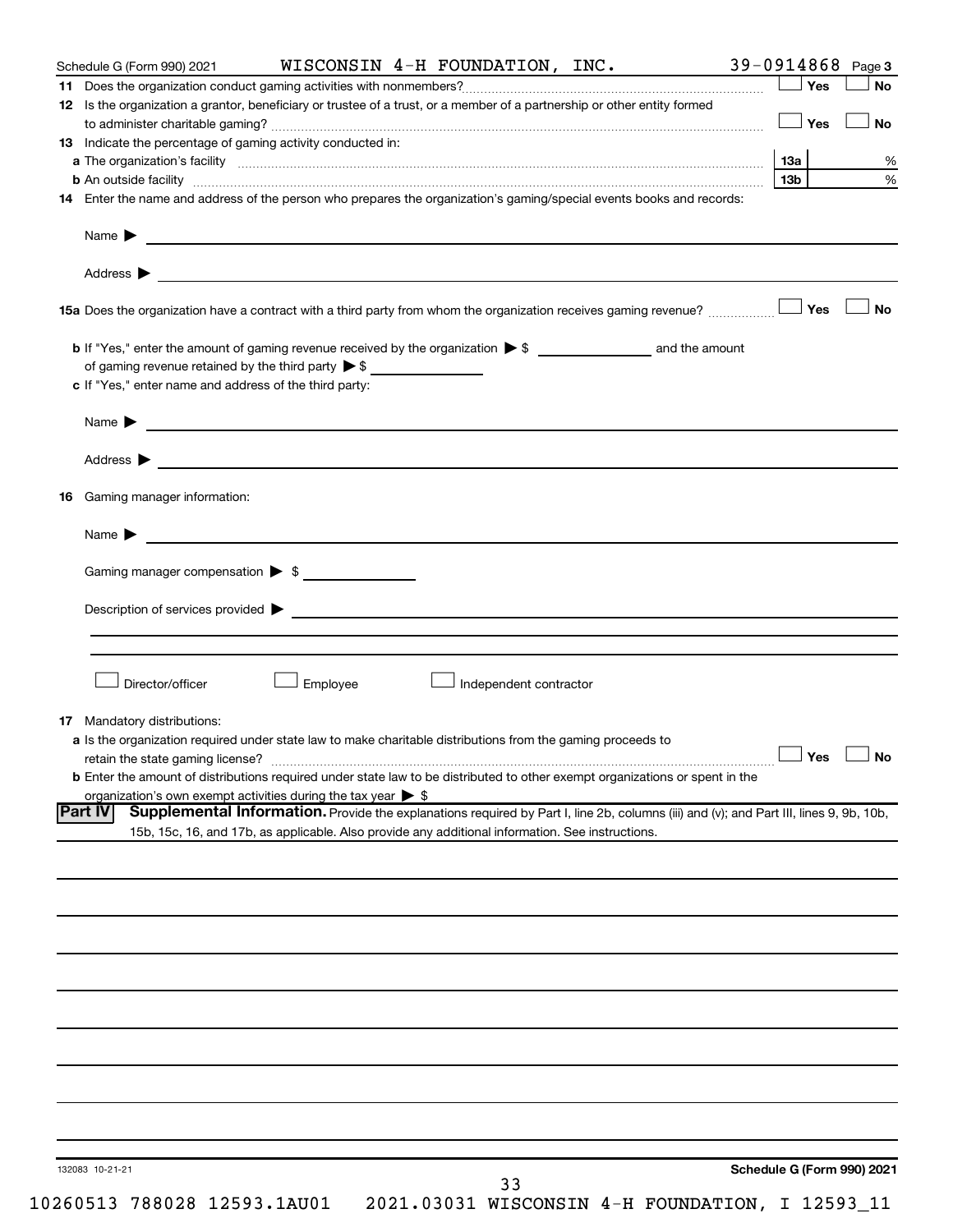| Schedule G (Form 990 |  |  |
|----------------------|--|--|
|                      |  |  |

|                 | Schedule G (Form 990) |
|-----------------|-----------------------|
| 132084 11-18-21 | 34                    |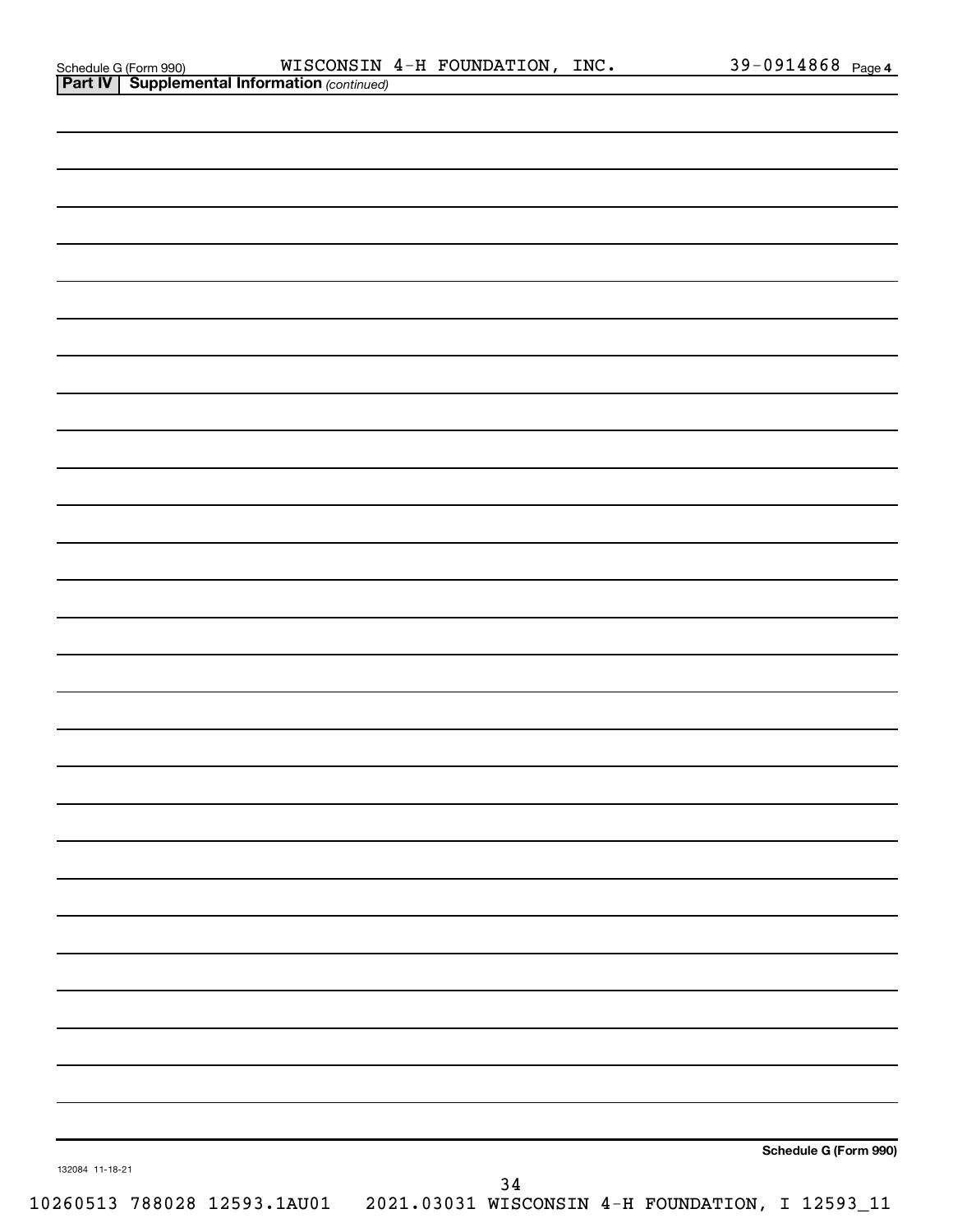| <b>SCHEDULE I</b><br>(Form 990)                                                                                                                                                                                                                                                                                           |                            | <b>Grants and Other Assistance to Organizations,</b><br>Governments, and Individuals in the United States<br>Complete if the organization answered "Yes" on Form 990, Part IV, line 21 or 22. |                                                                              |                                        |                                                                |                                          | OMB No. 1545-0047<br>202                            |
|---------------------------------------------------------------------------------------------------------------------------------------------------------------------------------------------------------------------------------------------------------------------------------------------------------------------------|----------------------------|-----------------------------------------------------------------------------------------------------------------------------------------------------------------------------------------------|------------------------------------------------------------------------------|----------------------------------------|----------------------------------------------------------------|------------------------------------------|-----------------------------------------------------|
| Department of the Treasury<br>Internal Revenue Service                                                                                                                                                                                                                                                                    |                            |                                                                                                                                                                                               | Attach to Form 990.<br>Go to www.irs.gov/Form990 for the latest information. |                                        |                                                                |                                          | <b>Open to Public</b><br>Inspection                 |
| Name of the organization                                                                                                                                                                                                                                                                                                  |                            | WISCONSIN 4-H FOUNDATION, INC.                                                                                                                                                                |                                                                              |                                        |                                                                |                                          | <b>Employer identification number</b><br>39-0914868 |
| Part I<br><b>General Information on Grants and Assistance</b>                                                                                                                                                                                                                                                             |                            |                                                                                                                                                                                               |                                                                              |                                        |                                                                |                                          |                                                     |
| Does the organization maintain records to substantiate the amount of the grants or assistance, the grantees' eligibility for the grants or assistance, and the selection<br>$\mathbf{1}$<br>Describe in Part IV the organization's procedures for monitoring the use of grant funds in the United States.<br>$\mathbf{2}$ |                            |                                                                                                                                                                                               |                                                                              |                                        |                                                                |                                          | $\boxed{\text{X}}$ Yes<br>l No                      |
| Part II<br>Grants and Other Assistance to Domestic Organizations and Domestic Governments. Complete if the organization answered "Yes" on Form 990, Part IV, line 21, for any<br>recipient that received more than \$5,000. Part II can be duplicated if additional space is needed.                                      |                            |                                                                                                                                                                                               |                                                                              |                                        |                                                                |                                          |                                                     |
| 1 (a) Name and address of organization<br>or government                                                                                                                                                                                                                                                                   | $(b)$ EIN                  | (c) IRC section<br>(if applicable)                                                                                                                                                            | (d) Amount of<br>cash grant                                                  | (e) Amount of<br>noncash<br>assistance | (f) Method of<br>valuation (book,<br>FMV, appraisal,<br>other) | (g) Description of<br>noncash assistance | (h) Purpose of grant<br>or assistance               |
| UNIVERSITY OF WISCONSIN-EXTENSION<br>432 N LAKE ST<br>MADISON, WI 53706                                                                                                                                                                                                                                                   | 39-1805963                 | 501(C)(3)                                                                                                                                                                                     | 174,070.                                                                     | $\mathbf 0$ .                          |                                                                |                                          | SUPPORT 4-H ACTIVITIES.                             |
|                                                                                                                                                                                                                                                                                                                           |                            |                                                                                                                                                                                               |                                                                              |                                        |                                                                |                                          |                                                     |
| ADAMS COUNTY 4-H<br>569 N CEDAR STREET #3<br>ADAMS WI 53910                                                                                                                                                                                                                                                               | 39-1242191                 | 501(C)(3)                                                                                                                                                                                     | 12,162.                                                                      | $\mathbf{0}$                           |                                                                |                                          | SUPPORT 4-H ACTIVITIES.                             |
| FRIENDS OF ROCK COUNTY<br>6928 W STATE ROAD 11<br>JANESVILLE, WI 53548                                                                                                                                                                                                                                                    | $39-1686762$ $501(C)(3)$   |                                                                                                                                                                                               | 21,500                                                                       | 0.                                     |                                                                |                                          | SUPPORT 4-H ACTIVITIES.                             |
| WAE4HYDP<br>421 NEBRASKA STREET<br>STURGEON BAY, WI 54235                                                                                                                                                                                                                                                                 | 37-1930961                 | 501(C)(3)                                                                                                                                                                                     | 10,000                                                                       | $\mathbf{0}$                           |                                                                |                                          | SUPPORT 4-H ACTIVITIES.                             |
| <b>UPHAM WOODS</b><br>N194 CITY RD N<br>WISCONSIN DELLS, WI 53965                                                                                                                                                                                                                                                         | $39 - 6006492$ $501(C)(3)$ |                                                                                                                                                                                               | 167,121,                                                                     | 0.                                     |                                                                |                                          | CAPITAL IMPROVEMENTS.                               |
| 2<br>Enter total number of other organizations listed in the line 1 table<br>3                                                                                                                                                                                                                                            |                            |                                                                                                                                                                                               |                                                                              |                                        |                                                                |                                          | 5.<br>$\overline{\mathfrak{0}}$ .                   |

**For Paperwork Reduction Act Notice, see the Instructions for Form 990. Schedule I (Form 990) 2021** LHA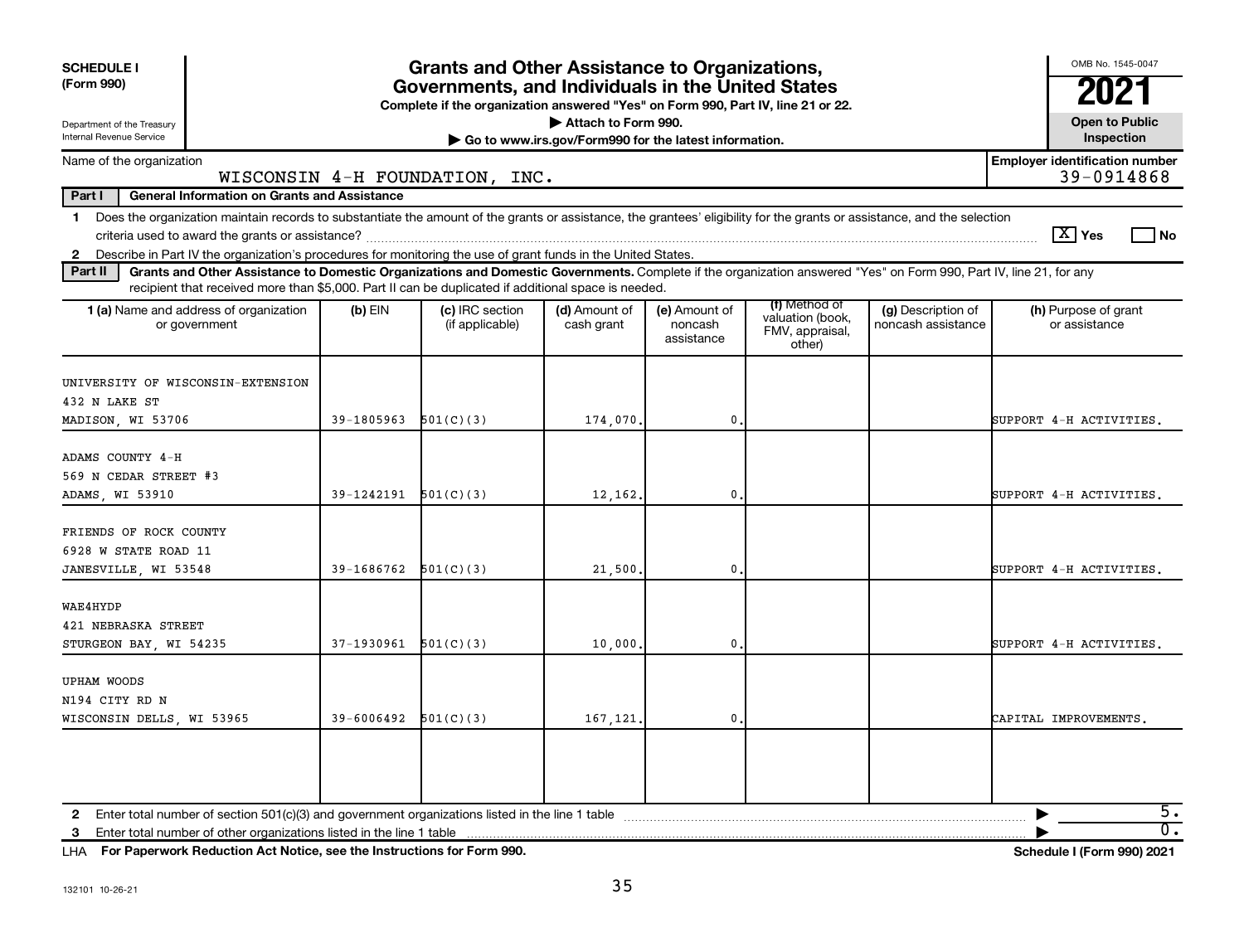**2**

**Part III | Grants and Other Assistance to Domestic Individuals.** Complete if the organization answered "Yes" on Form 990, Part IV, line 22. Part III can be duplicated if additional space is needed.

| (a) Type of grant or assistance                                                                                                                      | (b) Number of<br>recipients | (c) Amount of<br>cash grant | (d) Amount of non-<br>cash assistance | (e) Method of valuation<br>(book, FMV, appraisal, other) | (f) Description of noncash assistance |
|------------------------------------------------------------------------------------------------------------------------------------------------------|-----------------------------|-----------------------------|---------------------------------------|----------------------------------------------------------|---------------------------------------|
|                                                                                                                                                      |                             |                             |                                       |                                                          |                                       |
| SCHOLARSHIPS                                                                                                                                         | 19                          | 21, 250.                    | $\mathbf{0}$ .                        |                                                          |                                       |
|                                                                                                                                                      |                             |                             |                                       |                                                          |                                       |
|                                                                                                                                                      |                             |                             |                                       |                                                          |                                       |
|                                                                                                                                                      |                             |                             |                                       |                                                          |                                       |
|                                                                                                                                                      |                             |                             |                                       |                                                          |                                       |
|                                                                                                                                                      |                             |                             |                                       |                                                          |                                       |
|                                                                                                                                                      |                             |                             |                                       |                                                          |                                       |
|                                                                                                                                                      |                             |                             |                                       |                                                          |                                       |
|                                                                                                                                                      |                             |                             |                                       |                                                          |                                       |
| Part IV<br>Supplemental Information. Provide the information required in Part I, line 2; Part III, column (b); and any other additional information. |                             |                             |                                       |                                                          |                                       |

PART I, LINE 2:

THE WISCONSIN 4-H FOUNDATION PROVIDES GRANTS TO THE UW-MADISON EXTENSION

4-H YOUTH DEVELOPMENT PROGRAM TO ASSIST WITH PROGRAMS PROVIDED TO 4-H YOUTH

THROUGHOUT THE STATE OF WISCONSIN. THE 4-H/YOUTH DEVELOPMENT STAFF SUBMIT

EVALUATION FORMS TO ACCOUNT FOR THE SPENDING AND USAGE OF THOSE GRANT

FUNDS. THE EVALUATIONS INCLUDE INFORMATION ABOUT SCOPE, REACH AND IMPACT

OF EACH PROGRAM.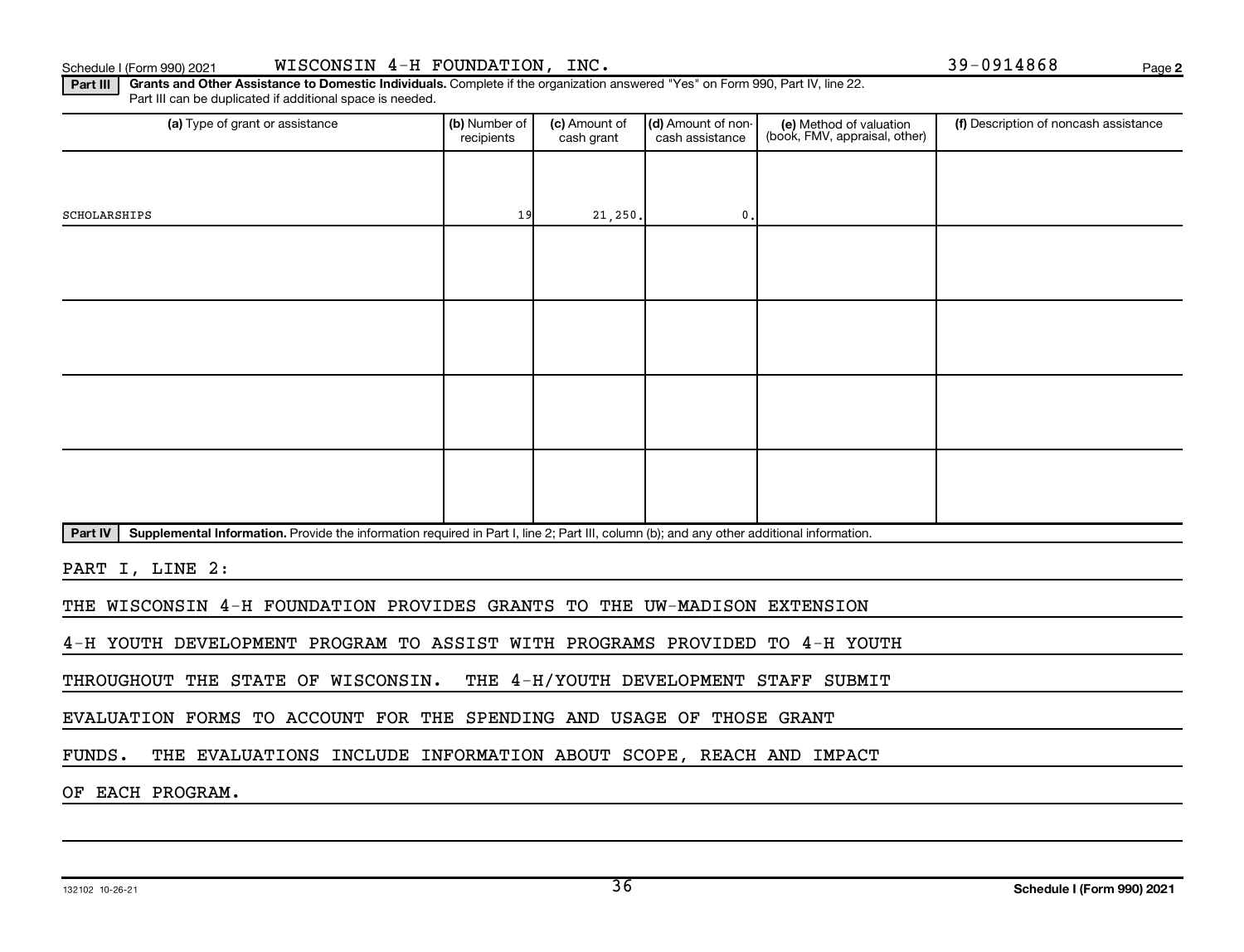## **SCHEDULE M (Form 990)**

## **Noncash Contributions**

OMB No. 1545-0047

**Employer identification number**

| Department of the Treasury |
|----------------------------|
|                            |
| Internal Revenue Service   |
|                            |

◆ Complete if the organizations answered "Yes" on Form 990, Part IV, lines 29 or 30.<br>▶ Complete if the organizations answered "Yes" on Form 990, Part IV, lines 29 or 30. **Attach to Form 990.** J

**Open to Public Inspection**

| Name of the organization |  |
|--------------------------|--|
|--------------------------|--|

 **Go to www.irs.gov/Form990 for instructions and the latest information.**  $\blacktriangleright$ 

## WISCONSIN 4-H FOUNDATION, INC. 4-H 39-0914868

| Part I   | <b>Types of Property</b>                                                                                                       |                       |                  |                                                |                              |            |            |    |
|----------|--------------------------------------------------------------------------------------------------------------------------------|-----------------------|------------------|------------------------------------------------|------------------------------|------------|------------|----|
|          |                                                                                                                                | (a)<br>Check if       | (b)<br>Number of | (c)<br>Noncash contribution                    | (d)<br>Method of determining |            |            |    |
|          |                                                                                                                                | applicable            | contributions or | amounts reported on                            | noncash contribution amounts |            |            |    |
|          |                                                                                                                                |                       |                  | items contributed Form 990, Part VIII, line 1q |                              |            |            |    |
| 1.       |                                                                                                                                |                       |                  |                                                |                              |            |            |    |
| 2        |                                                                                                                                |                       |                  |                                                |                              |            |            |    |
| 3        | Art - Fractional interests                                                                                                     |                       |                  |                                                |                              |            |            |    |
| 4        | Books and publications                                                                                                         |                       |                  |                                                |                              |            |            |    |
| 5        | Clothing and household goods                                                                                                   |                       |                  |                                                |                              |            |            |    |
| 6        | Cars and other vehicles                                                                                                        |                       |                  |                                                |                              |            |            |    |
| 7        |                                                                                                                                |                       |                  |                                                |                              |            |            |    |
| 8        |                                                                                                                                |                       |                  |                                                |                              |            |            |    |
| 9        | Securities - Publicly traded                                                                                                   |                       |                  |                                                |                              |            |            |    |
| 10       | Securities - Closely held stock                                                                                                |                       |                  |                                                |                              |            |            |    |
| 11       | Securities - Partnership, LLC, or                                                                                              |                       |                  |                                                |                              |            |            |    |
|          | trust interests                                                                                                                |                       |                  |                                                |                              |            |            |    |
| 12       |                                                                                                                                |                       |                  |                                                |                              |            |            |    |
| 13       | Qualified conservation contribution -                                                                                          |                       |                  |                                                |                              |            |            |    |
|          |                                                                                                                                |                       |                  |                                                |                              |            |            |    |
| 14       | Qualified conservation contribution - Other                                                                                    |                       |                  |                                                |                              |            |            |    |
| 15       | Real estate - Residential                                                                                                      |                       |                  |                                                |                              |            |            |    |
| 16       | Real estate - Commercial                                                                                                       |                       |                  |                                                |                              |            |            |    |
| 17       |                                                                                                                                |                       |                  |                                                |                              |            |            |    |
| 18       |                                                                                                                                | $\overline{\text{x}}$ |                  |                                                |                              |            |            |    |
| 19       |                                                                                                                                |                       | 1                |                                                | 2,534.FAIR MARKET VALUE      |            |            |    |
| 20       | Drugs and medical supplies                                                                                                     |                       |                  |                                                |                              |            |            |    |
| 21       |                                                                                                                                |                       |                  |                                                |                              |            |            |    |
| 22       |                                                                                                                                |                       |                  |                                                |                              |            |            |    |
| 23       |                                                                                                                                |                       |                  |                                                |                              |            |            |    |
| 24       |                                                                                                                                |                       |                  |                                                |                              |            |            |    |
| 25       | (BOOTS<br>Other $\blacktriangleright$                                                                                          | X                     |                  |                                                | 45,480.FAIR MARKET VALUE     |            |            |    |
| 26       | Other $\blacktriangleright$                                                                                                    |                       |                  |                                                |                              |            |            |    |
| 27<br>28 | Other $\blacktriangleright$<br>Other<br>▸                                                                                      |                       |                  |                                                |                              |            |            |    |
| 29       | Number of Forms 8283 received by the organization during the tax year for contributions                                        |                       |                  |                                                |                              |            |            |    |
|          | for which the organization completed Form 8283, Part V, Donee Acknowledgement                                                  |                       |                  | 29                                             |                              |            |            |    |
|          |                                                                                                                                |                       |                  |                                                |                              |            | <b>Yes</b> | No |
|          | 30a During the year, did the organization receive by contribution any property reported in Part I, lines 1 through 28, that it |                       |                  |                                                |                              |            |            |    |
|          | must hold for at least three years from the date of the initial contribution, and which isn't required to be used for          |                       |                  |                                                |                              |            |            |    |
|          |                                                                                                                                |                       |                  |                                                |                              | <b>30a</b> |            | x  |
|          | <b>b</b> If "Yes," describe the arrangement in Part II.                                                                        |                       |                  |                                                |                              |            |            |    |
| 31       | Does the organization have a gift acceptance policy that requires the review of any nonstandard contributions?                 |                       |                  |                                                |                              | 31         |            | x. |

**33** If the organization didn't report an amount in column (c) for a type of property for which column (a) is checked, **b** If "Yes," describe in Part II. describe in Part II.

 $\text{contributions?}$   $\ldots$   $\ldots$   $\ldots$   $\ldots$   $\ldots$   $\ldots$   $\ldots$   $\ldots$   $\ldots$   $\ldots$   $\ldots$   $\ldots$   $\ldots$   $\ldots$   $\ldots$   $\ldots$   $\ldots$   $\ldots$   $\ldots$ 

**32 a** Does the organization hire or use third parties or related organizations to solicit, process, or sell noncash

**For Paperwork Reduction Act Notice, see the Instructions for Form 990. Schedule M (Form 990) 2021** LHA

**32a**

X

132141 11-17-21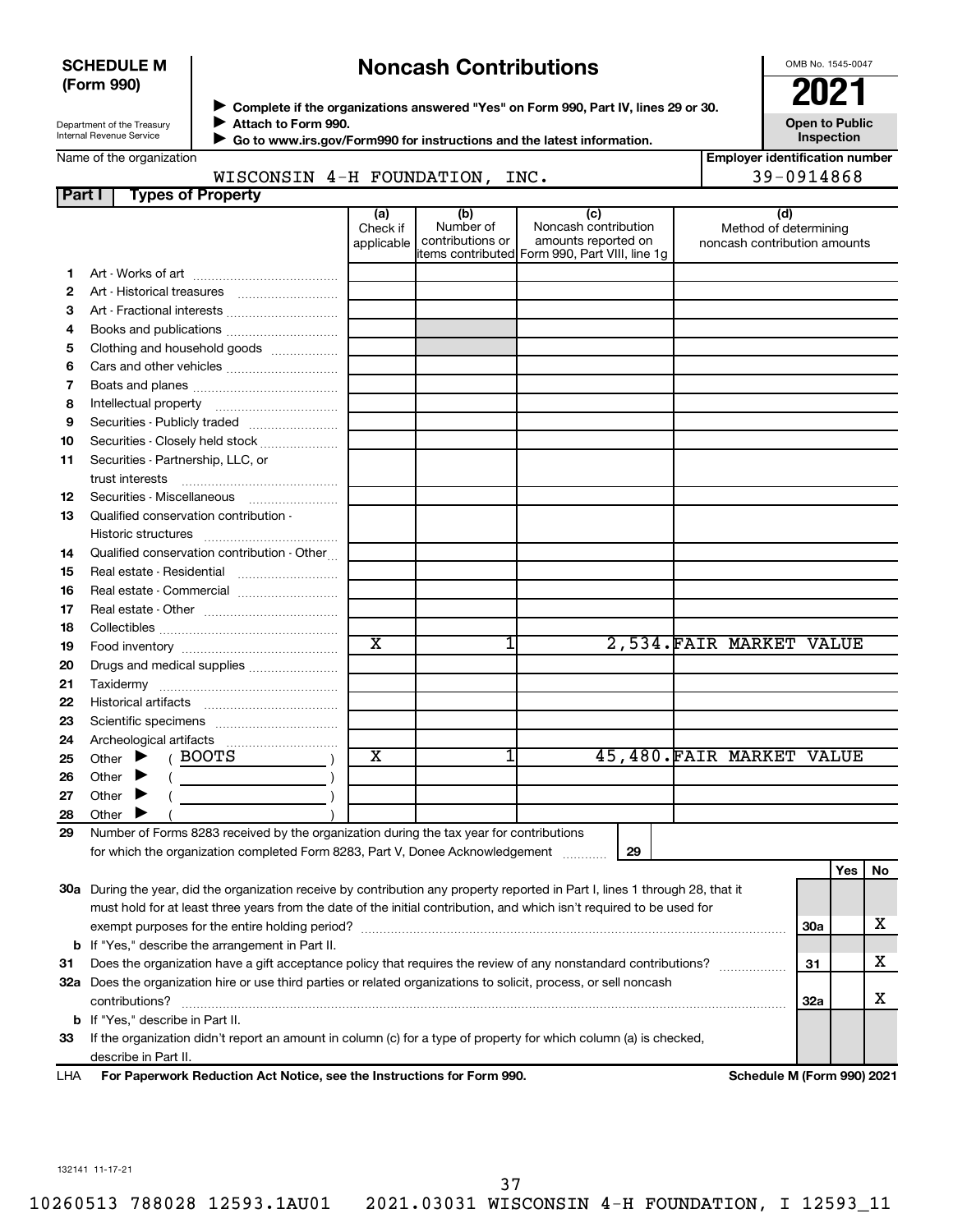**2**

Provide the information required by Part I, lines 30b, 32b, and 33, and whether the organization is reporting in Part I, column (b), the number of contributions, the number of items received, or a combination of both. Also complete this part for any additional information. **Part II Supplemental Information.** 

| 132142 11-17-21 |  |  |                                                                              |  |  | Schedule M (Form 990) 2021 |
|-----------------|--|--|------------------------------------------------------------------------------|--|--|----------------------------|
|                 |  |  | $38$                                                                         |  |  |                            |
|                 |  |  | 10260513 788028 12593.1AU01  2021.03031 WISCONSIN 4-H FOUNDATION, I 12593_11 |  |  |                            |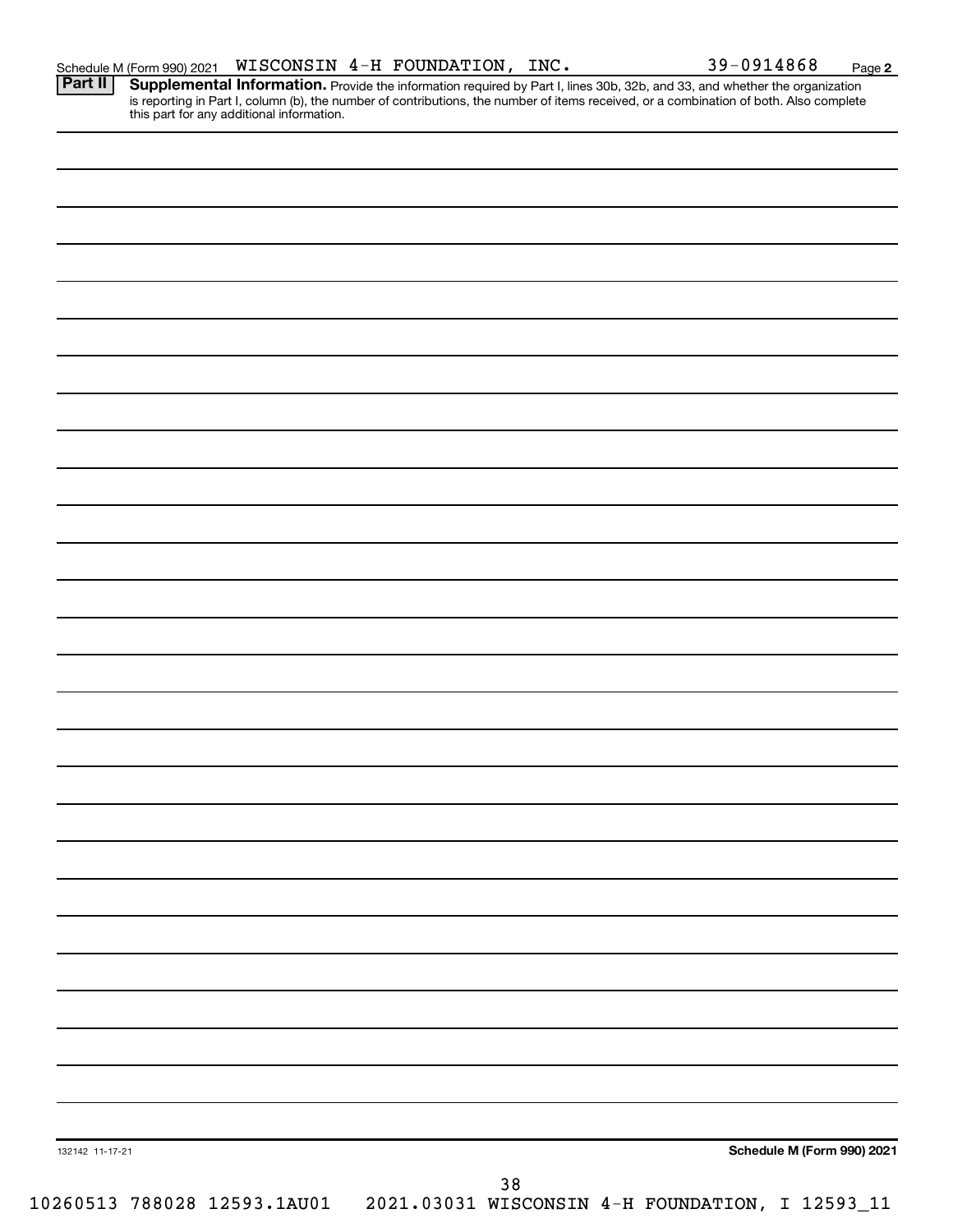Department of the Treasury Internal Revenue Service **Complete to provide information for responses to specific questions on Form 990 or 990-EZ or to provide any additional information. | Attach to Form 990 or Form 990-EZ. | Go to www.irs.gov/Form990 for the latest information. Employer identification number** Name of the organization **(Form 990) SCHEDULE O Supplemental Information to Form 990 or 990-EZ**  $\frac{100000}{2}$ WISCONSIN 4-H FOUNDATION, INC. | 39-0914868

FORM 990, PART I, LINE 1, DESCRIPTION OF ORGANIZATION MISSION:

4-H YOUTH DEVELOPMENT THROUGHOUT THE STATE OF WISCONSIN. THE WISCONSIN

OMB No. 1545-0047

**Open to Public Inspection**

4-H FOUNDATION ANNUALLY PROVIDES MORE THAN \$350,000 TO THE WISCONSIN

4-H PROGRAM. THIS SUPPORT HELPS 4-H CREATE CUTTING-EDGE, RELEVANT

PROGRAMS FOR YOUNG PEOPLE TO LEARN REAL-WORLD SKILLS THAT WILL PREPARE

THEM FOR THE CHALLENGES OF TODAY AND TOMORROW, MOVING COMMUNITIES, THE

STATE, OUR COUNTRY AND THE WORLD FORWARD IN WAYS NO OTHER YOUTH

ORGANIZATION CAN

FORM 990, PART VI, SECTION B, LINE 11B:

THE PREPARED FORM 990 IS REVIEWED BY THE MEMBERS OF THE GOVERNING BODY BEFORE THE RETURN IS FILED WITH THE IRS.

FORM 990, PART VI, SECTION B, LINE 12C:

ANNUALLY ALL DIRECTORS AND OFFICERS COMPLETE AND SIGN A STATEMENT THAT PROVIDES INFORMATION REGARDING THEIR INTERESTS AND THOSE OF THEIR FAMILY MEMBERS THAT COULD GIVE RISE TO CONFLICTS. THE MEMBERS OF THE GOVERNING BODY MAKE DETERMINATIONS OF WHETHER A CONFLICT EXISTS AND REVIEW ACTUAL CONFLICTS. ANY PERSON WITH A CONFLICT IS PROHIBITED FROM PARTICIPATING IN THE GOVERNING BODY'S DELIBERATIONS AND DECISIONS IN THE TRANSACTION.

FORM 990, PART VI, SECTION B, LINE 15A:

THE BOARD PRESIDENT REVIEWS THE PERFORMANCE OF THE EXECUTIVE DIRECTOR

ANNUALLY AND RECOMMENDS COMPENSATION TO THE EMPLOYER GROUP IN COLLABORATION

WITH THE EXECUTIVE COMMITTEE.